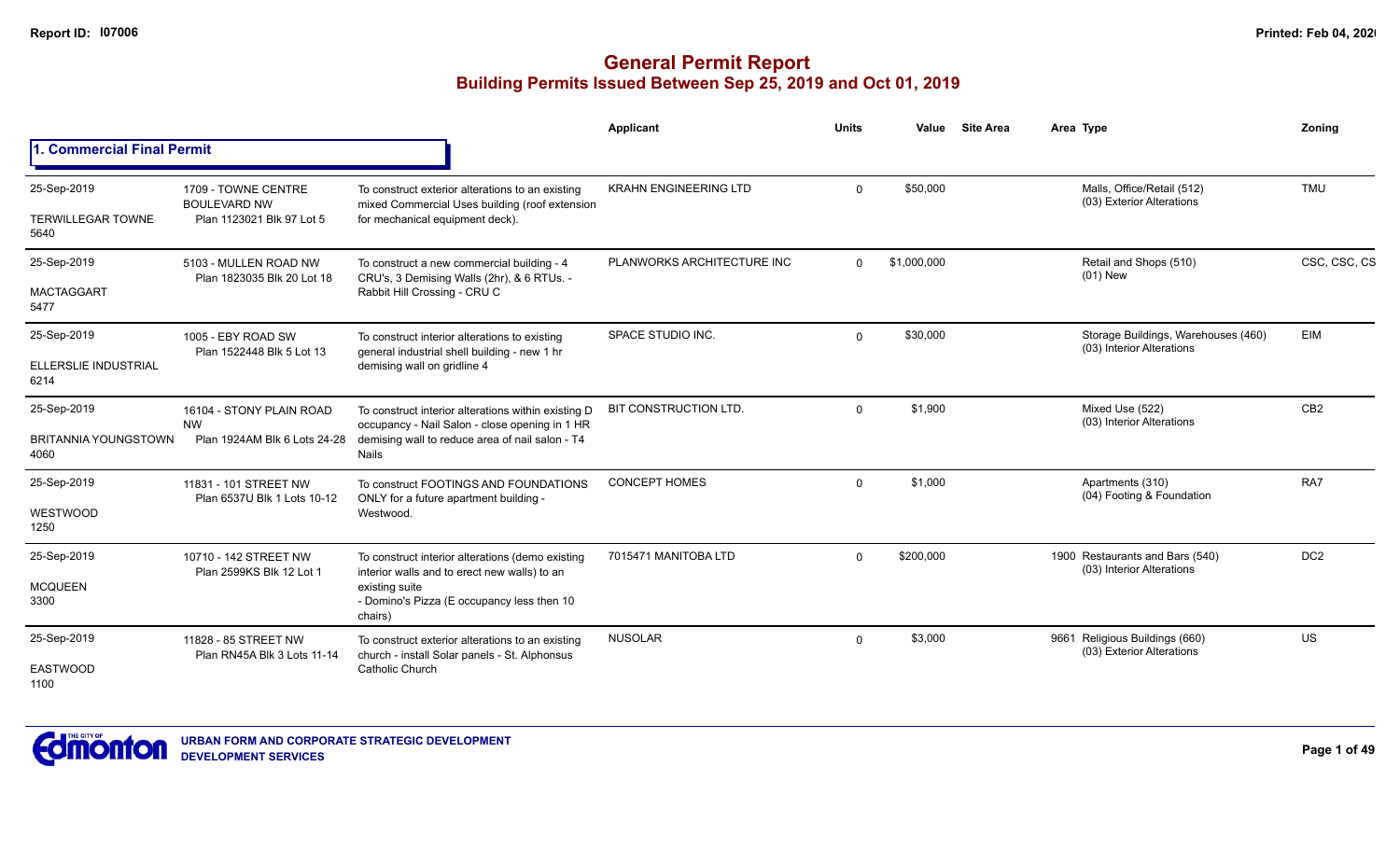|                                                   |                                                                                                                  |                                                                                                                                                                                                                                                                                        | Applicant                        | <b>Units</b> | Value     | <b>Site Area</b> | Area Type                                                    | Zoning          |
|---------------------------------------------------|------------------------------------------------------------------------------------------------------------------|----------------------------------------------------------------------------------------------------------------------------------------------------------------------------------------------------------------------------------------------------------------------------------------|----------------------------------|--------------|-----------|------------------|--------------------------------------------------------------|-----------------|
| 1. Commercial Final Permit                        |                                                                                                                  |                                                                                                                                                                                                                                                                                        |                                  |              |           |                  |                                                              |                 |
| 25-Sep-2019<br><b>DOWNTOWN</b><br>1090            | 10428 - 97 STREET NW<br>Plan CNR9 Blk RLY Lot 53<br>10423 - 101 STREET NW<br>Condo Common Area (Plan<br>1322468) | To construct interior alterations to interior floor<br>of office building - 15th floor Epcor Tower -<br>new public corridor around existing<br>elevator/washrooms                                                                                                                      | PEMCO CONSTRUCTION LTD.          | $\Omega$     | \$283,000 |                  | 2122 Office Buildings (520)<br>(03) Interior Alterations     | <b>CCA</b>      |
| 25-Sep-2019<br><b>MISTATIM INDUSTRIAL</b><br>4320 | 939 - MISTATIM LINK NW<br>Plan 1820754 Blk 3 Lot 4                                                               | To construct interior alterations to an existing<br>commerical building- original tenant fit-up for an<br>Assembly Occupancy: Daycare/Out of School<br>Care - maximum 108 children (age:12m - 6y) &<br>13 Staff - Daycare & NW Crossing                                                | SPAN ARCHITECTURE INC            | $\Omega$     | \$140,000 |                  | 4499 Mixed Use (522)<br>(03) Interior Alterations            | CB2, CB2        |
| 25-Sep-2019<br><b>SUMMERLEA</b><br>4520           | 8882 - 170 STREET NW<br>Plan 8421891 Blk 28 Lot 5                                                                | To construct interior alteration to an existing<br>retail unit (new millwork, new lighting, and<br>paint) - Men Are From Mars, CRU#T137.                                                                                                                                               | <b>WEST EDMONTON MALL</b>        | $\Omega$     | \$25,000  |                  | 1562 Malls, Office/Retail (512)<br>(03) Interior Alterations | DC2, DC2, DC    |
| 25-Sep-2019<br><b>MACTAGGART</b><br>5477          | 5103 - MULLEN ROAD NW<br>Plan 1823035 Blk 20 Lot 18                                                              | To construct a new commercial building - 2<br>CRUs, 1 Demising Wall (2hrs), & 3 RTUs. -<br>Rabbit Hill Crossing - CRU F. [Alteration -058<br>changed scope to - 3 CRUs, 2 Demising Walls<br>(2hrs), & 3RTUs (fees on this permit were<br>updated to include the additional gas meter)] | PLANWORKS ARCHITECTURE INC       | $\Omega$     | \$595,000 |                  | Retail and Shops (510)<br>(01) New                           | CSC, CSC, CS    |
| 26-Sep-2019<br><b>KEHEEWIN</b><br>5250            | 2011 - 111 STREET NW<br>Plan 8720395 Blk 1 Lot 3                                                                 | To construct interior alterations to an existing<br>building - Performance Chiropractic. Expanding<br>office into adjacent space, some electrical<br>work. Existing HVAC                                                                                                               | ASHLEY J TODD PROFESSIONAL CORP. | $\Omega$     | \$39,000  |                  | Clinics, Health Units (642)<br>(03) Interior Alterations     | DC <sub>2</sub> |
| 26-Sep-2019<br><b>BISSET</b><br>6030              | 3330 - 37 STREET NW<br>Plan 8721686 Blk 49 Lot 99SR                                                              | To construct interior alterations (upgrade<br>existing fire alarm system - panel / device<br>replacement) - Mary Hanley Catholic<br>Elementary.                                                                                                                                        | <b>KAMWIN ELECTRIC LTD</b>       | $\Omega$     | \$57,000  |                  | Elementary Schools (620)<br>(03) Interior Alterations        | <b>US</b>       |

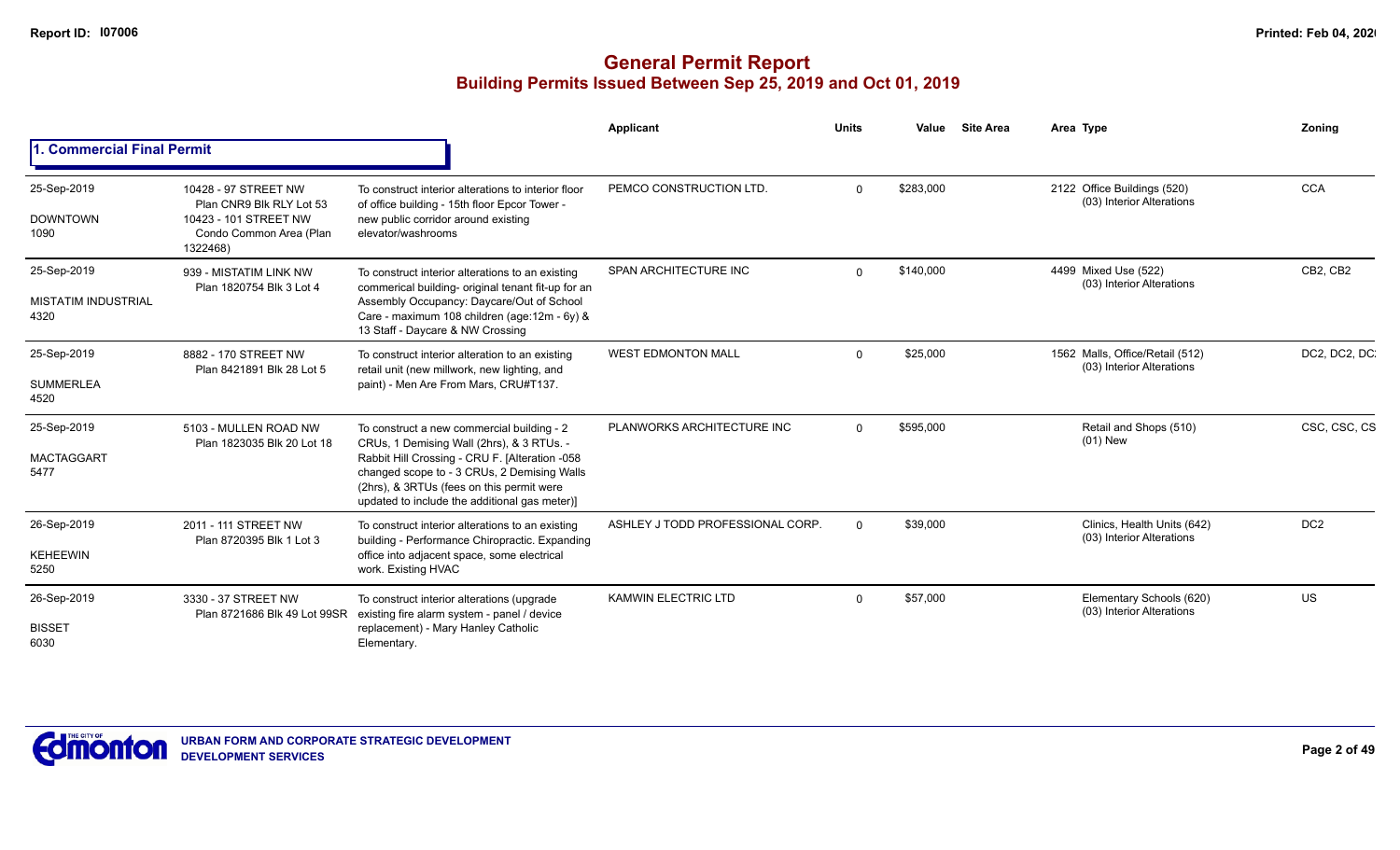|                                               |                                                      |                                                                                                                                                                                        | <b>Applicant</b>           | <b>Units</b> | Value     | <b>Site Area</b> | Area Type                                                    | Zoning          |
|-----------------------------------------------|------------------------------------------------------|----------------------------------------------------------------------------------------------------------------------------------------------------------------------------------------|----------------------------|--------------|-----------|------------------|--------------------------------------------------------------|-----------------|
| 1. Commercial Final Permit                    |                                                      |                                                                                                                                                                                        |                            |              |           |                  |                                                              |                 |
| 26-Sep-2019<br>SHERBROOKE<br>3410             | 12214 - 128 STREET NW<br>Plan 4909HW Blk 6           | To construct interior alterations - upgrade<br>existing fire alarm system - new panel,<br>change/replace devices at St. Pius X Catholic<br><b>Elementary School</b>                    | <b>KAMWIN ELECTRIC LTD</b> | $\Omega$     | \$67,000  |                  | Elementary Schools (620)<br>(03) Interior Alterations        | <b>US</b>       |
| 26-Sep-2019<br><b>LAGO LINDO</b><br>2450      | 17330 - 91 STREET NW<br>Plan 8022146 Blk 8 Lot 1     | To construct interior alterations - upgrade<br>existing fire alarm system - new panel,<br>change/replace devices at Bishop Greschuk<br><b>Catholic Elementary School</b>               | <b>KAMWIN ELECTRIC LTD</b> | $\Omega$     | \$50,000  |                  | Elementary Schools (620)<br>(03) Interior Alterations        | RPL, US         |
| 26-Sep-2019<br><b>TERRACE HEIGHTS</b><br>6730 | 5804 - TERRACE ROAD NW<br>Plan 9220704 Blk 2A Lot 5  | To construct interior alterations to an existing<br>building. Tenant fit up for Fire and Flower.                                                                                       | FIRE & FLOWER INC.         | $\Omega$     | \$400,000 |                  | Retail and Shops (510)<br>(03) Interior Alterations          | <b>CSC</b>      |
| 26-Sep-2019<br><b>DOWNTOWN</b><br>1090        | 10700 - 104 AVENUE NW<br>Plan 1720488 Blk 20 Lot 101 | To construct interior alterations for a Royal<br>Bank of Canada at MacEwen University.<br>(Ground Floor)                                                                               | WZMH ARCHITECTS GROUP LTD. | $\Omega$     | \$61,000  |                  | 820 Universities (626)<br>(03) Interior Alterations          | UI, UI, UI      |
| 26-Sep-2019<br><b>QUEEN MARY PARK</b><br>1180 | 10580 - 115 STREET NW<br>Plan B4 Blk 15 Lots 200-202 | To construct interior alterations: combining two<br>bays (10578 & 10572) into 1 AND develop the<br>space for a community art space (The Society<br>of Northern Alberta Print-artists). | 1957277 ALBERTA LTD        | $\Omega$     | \$65,000  |                  | 6000 Mixed Use (522)<br>(03) Interior Alterations            | DC <sub>2</sub> |
| 26-Sep-2019<br><b>ALLENDALE</b><br>5010       | 6410 - 104 STREET NW<br>Plan 3553P Blk 33 Lots 6-7   | To demolish a Commercial Building and<br>permanent sign to make way for new<br>construction.                                                                                           | 1728610 ALBERTA LTD.       | $\Omega$     | \$1,500   |                  | Storage Buildings, Warehouses (460)<br>(99) Demolition       | DC1, DC1        |
| 26-Sep-2019<br><b>PARKDALE</b><br>1160        | 11718 - 82 STREET NW<br>Plan RN50 Blk 117 Lots 25-26 | To construct interior/exterior alterations to<br>existing specialty food service suite - new<br>kitchen exhaust canopy - Homemade Steak<br>Pizza o/a Jimmy's Place                     | N/A                        | $\Omega$     | \$9,000   |                  | 1049 Restaurants and Bars (540)<br>(03) Interior Alterations | CB <sub>2</sub> |

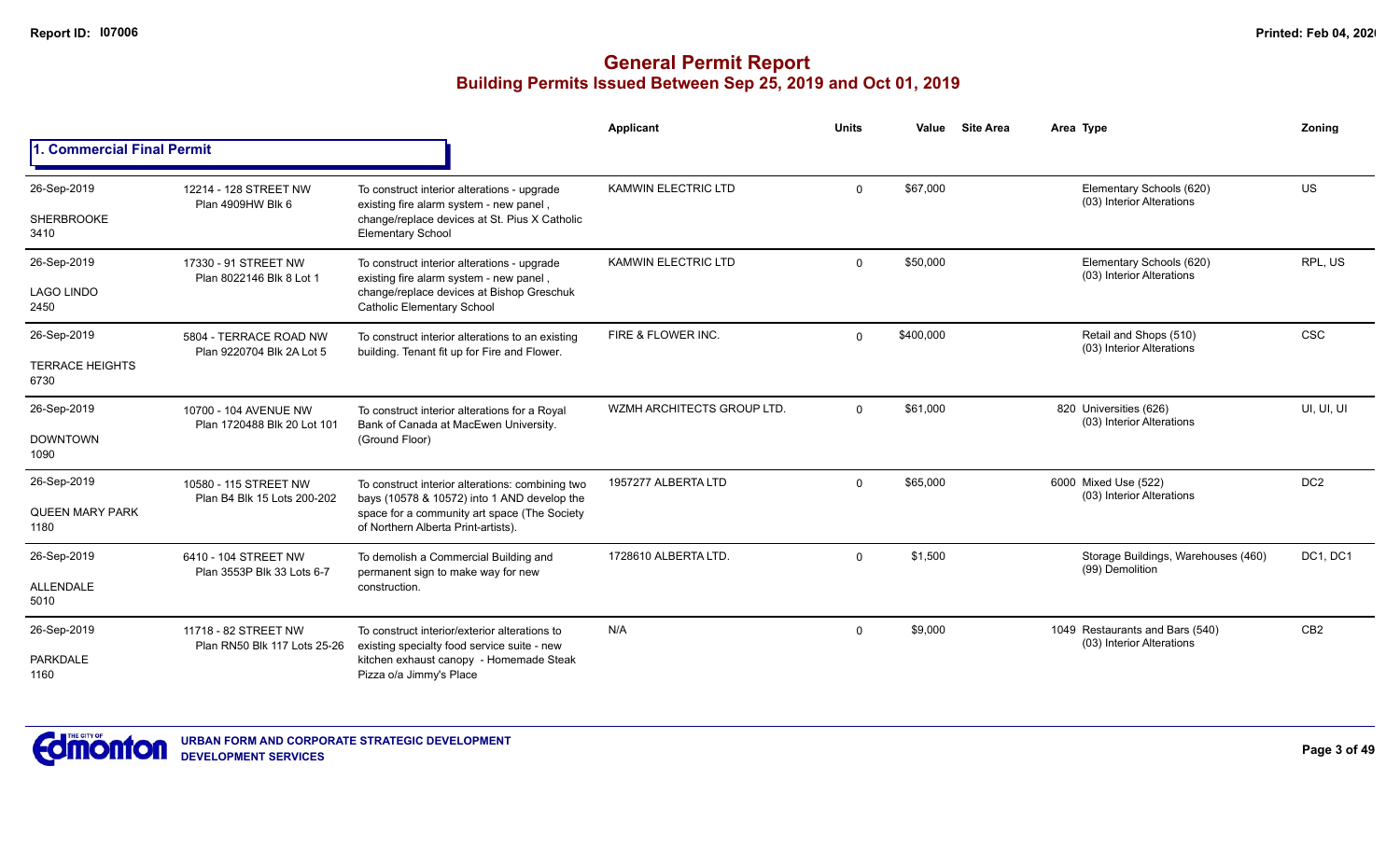|                                                             |                                                                                                                                                     |                                                                                                                                                                                                                                                                                            | Applicant                            | <b>Units</b> | Value        | <b>Site Area</b> | Area Type                                                    | Zoning                                                 |
|-------------------------------------------------------------|-----------------------------------------------------------------------------------------------------------------------------------------------------|--------------------------------------------------------------------------------------------------------------------------------------------------------------------------------------------------------------------------------------------------------------------------------------------|--------------------------------------|--------------|--------------|------------------|--------------------------------------------------------------|--------------------------------------------------------|
| <b>1. Commercial Final Permit</b>                           |                                                                                                                                                     |                                                                                                                                                                                                                                                                                            |                                      |              |              |                  |                                                              |                                                        |
| 26-Sep-2019<br>STRATHCONA INDUSTRIAL<br><b>PARK</b><br>6700 | 3408 - 99 STREET NW<br>Plan 8120822 Blk 1 Lot 26                                                                                                    | To change the use from retail to personal<br>service (Group E to D) and to construct interior<br>alterations for a barbershop - Parsons Barber<br>and Salon.                                                                                                                               | PARSONS BARBER AND SALON LTD.        | $\Omega$     | \$1,500      |                  | 1050 Retail and Shops (510)<br>(03) Interior Alterations     | IB                                                     |
| 26-Sep-2019<br><b>CLOVER BAR AREA</b><br>2160               | 500, 250 - AURUM ROAD NE<br>Plan 9624397 Blk 1 Lot 4PUL                                                                                             | To construct interior alterations to a General<br>Industrial use building, COE Waste Management,<br>Integrated Processing and Transfer Facility, 3rd<br>floor. New locker room, washrooms, janitor and<br>storage spaces, update sprinkler system,<br>update fire alarm system.            | LEMAY + TOKER                        | $\Omega$     | \$552,000    |                  | 2067 Utility Buildings (480)<br>(03) Interior Alterations    | DC <sub>2</sub>                                        |
| 26-Sep-2019<br><b>DOWNTOWN</b><br>1090                      | 10104 - 103 AVENUE NW<br>Plan 8021480 Blk 1 Lot B                                                                                                   | To perform a tenant fit out to approximately<br>4,204 sq.ft on the 25th floor of Bell Tower.<br>Includes demolition of existing walls, installation<br>of demountable partitions, flooring, lighting<br>modification, HVAC modification, Sprinkler<br>modification, Millwork, and Painting | <b>SYNERGY PROJECTS</b>              | $\Omega$     | \$300,000    |                  | 4204 Office Buildings (520)<br>(03) Interior Alterations     | CCA                                                    |
| 26-Sep-2019<br><b>STRATHCONA</b><br>5480                    | 8223 - 104 STREET NW<br>Plan I Blk 68 Lot 15                                                                                                        | To construct interior alterations to the main floor<br>of a mixed use building, "Smokey Bear<br>Restaurant". New tenant fit-up in existing<br>restaurant space, reconfigure seating plan,<br>new interior finishes.                                                                        | <b>BLANK SLATE DEVELOPMENTS LTD.</b> | $\Omega$     | \$100,000    |                  | 1600 Restaurants and Bars (540)<br>(03) Interior Alterations | DC1, DC1                                               |
| 26-Sep-2019<br>STRATHCONA JUNCTION<br>5151                  | 6811 - 104 STREET NW<br>Plan 7722853 Blk 66 Lot 3A                                                                                                  | To complete interior alterations to an existing<br>tenant suite (change the Use from a Personal<br>Service Shop to a Specialty Food Service -<br>"The Mill Pizza Company")                                                                                                                 | N/A                                  | $\Omega$     | \$80,000     |                  | 624 Retail and Shops (510)<br>(03) Interior Alterations      | DC1, DC1                                               |
| 26-Sep-2019<br><b>DESROCHERS AREA</b><br>5463               | 11810 - 35 AVENUE SW<br>LDA15-0144 Block 11 Lot 3MR<br>3304 - 127 STREET SW<br>SE-13-51-25-4<br>11810 - 35 AVENUE SW<br>Plan 1921839 Blk 11 Lot 2MR | To construct a public school - Dr Anne<br>Anderson High School.                                                                                                                                                                                                                            | <b>BR2 ARCHITECTURE</b>              | $\Omega$     | \$50,000,000 |                  | 126691 Secondary Schools (622)<br>$(01)$ New                 | RF5, RMD,<br>RMD, RMD,<br>RMD, US, RF5<br>RMD, CB1, PU |

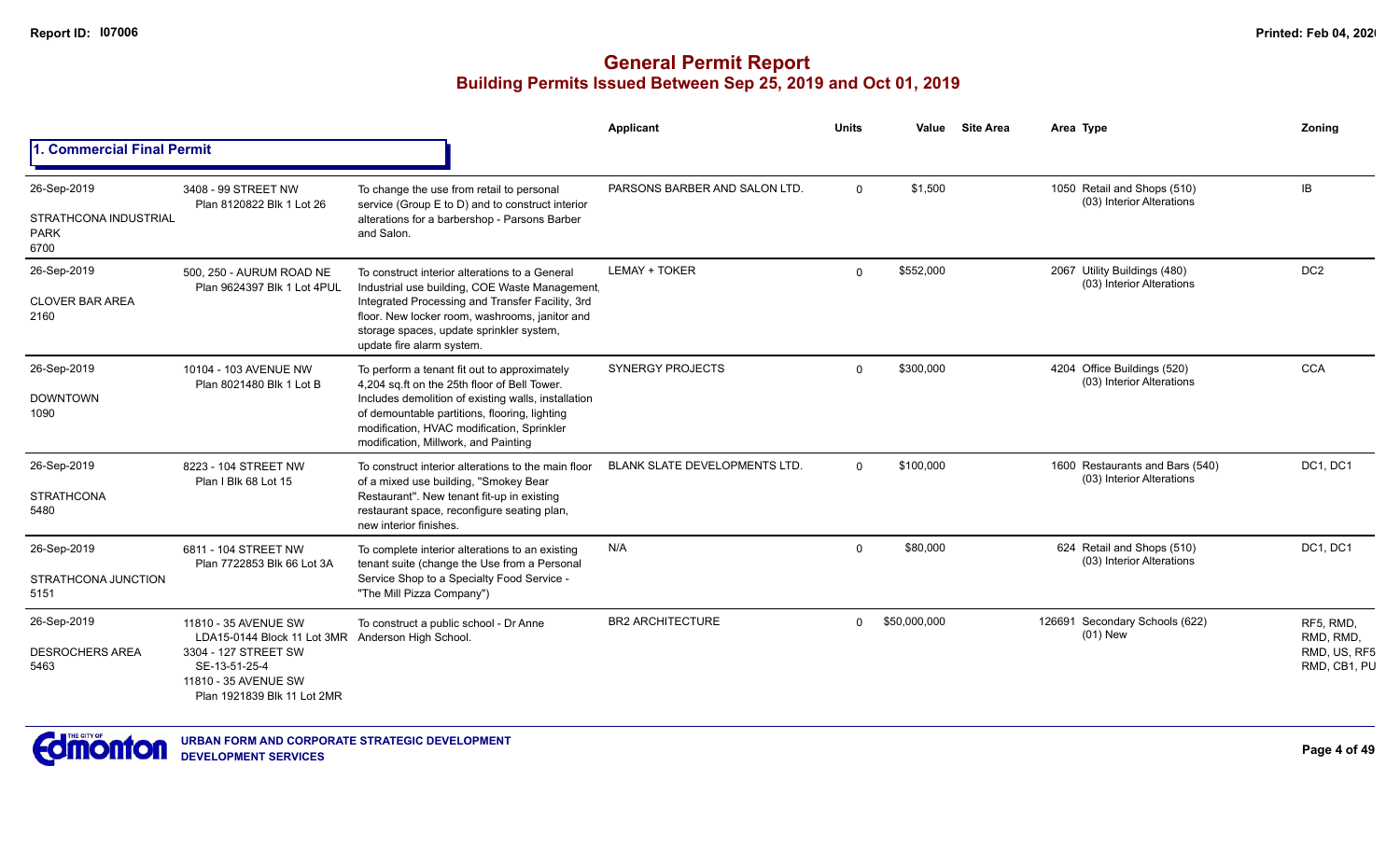|                                                     |                                                                                                                                                         |                                                                                               | Applicant                                            | <b>Units</b> | Value        | <b>Site Area</b>                                                    | Area Type                                                   | Zoning          |
|-----------------------------------------------------|---------------------------------------------------------------------------------------------------------------------------------------------------------|-----------------------------------------------------------------------------------------------|------------------------------------------------------|--------------|--------------|---------------------------------------------------------------------|-------------------------------------------------------------|-----------------|
| 1. Commercial Final Permit                          |                                                                                                                                                         |                                                                                               |                                                      |              |              |                                                                     |                                                             |                 |
| 26-Sep-2019                                         | 4745 - GATEWAY BOULEVARD                                                                                                                                | To construct exterior alterations: to install solar                                           | POLARON SOLARTECH CORP                               | $\Omega$     | \$261,800    |                                                                     | 5403 Retail and Shops (510)<br>(03) Exterior Alterations    | CB <sub>2</sub> |
| <b>CALGARY TRAIL NORTH</b><br>5110                  | <b>NW</b><br>Plan 2359TR Lot F                                                                                                                          | panels on an existing Retail building                                                         |                                                      |              |              |                                                                     |                                                             |                 |
| 26-Sep-2019                                         | 7654 - 156 STREET NW<br>Plan 517RS Blk 4 Lot 1                                                                                                          | To change the use and construct interior<br>alterations within commercial building - tenant   | <b>REMP LTD., LI FANG</b>                            | $\mathbf{0}$ | \$50,000     |                                                                     | Day Cares, Nursing Homes (650)<br>(03) Interior Alterations | <b>CNC</b>      |
| PATRICIA HEIGHTS<br>4390                            |                                                                                                                                                         | fitup - "OXFORD CHILD DEVELOPMENT<br><b>CENTRE</b>                                            |                                                      |              |              |                                                                     |                                                             |                 |
| 26-Sep-2019                                         | 8331 - 104 STREET NW<br>Plan I Blk 79 Lots 22-24                                                                                                        | To erect 5 tents and 2 scaffolds (signs &<br>lighting) for Edmonton Street Performer Festival | EDMONTON INTERNATIONAL STREET<br>PERFORMERS FESTIVAL | 0            | \$18,000     |                                                                     | Temporary Structures (999)<br>(03) Exterior Alterations     | DC <sub>1</sub> |
| <b>STRATHCONA</b><br>5480                           |                                                                                                                                                         | - setup commence July 4 - tear down July 15                                                   |                                                      |              |              |                                                                     |                                                             |                 |
| 26-Sep-2019                                         | 7441 - 76 AVENUE NW<br>Plan 4626NY Blk 5 Lot 1                                                                                                          | To construct exterior alterations, (facade<br>(envelope) improvement) and selective interior  | <b>G.L. SMITH PLANNING AND DESIGN INC</b>            | $\mathbf{0}$ | \$250,000    |                                                                     | Restaurants and Bars (540)<br>(03) Exterior Alterations     | <b>CSC</b>      |
| <b>GIRARD INDUSTRIAL</b><br>6260                    |                                                                                                                                                         | alterations to an existing specialty food service,<br>Tim Hortons.                            |                                                      |              |              |                                                                     |                                                             |                 |
| 27-Sep-2019                                         | 5503 - 130 AVENUE NW<br>Plan 4983AM Blk 30 Lot A                                                                                                        | To construct a General Industrial Use building<br>containing 10 suites w/ mezzanines (Palermo | <b>BILBO HOLDINGS LTD</b>                            | $\Omega$     | \$1,300,000  |                                                                     | 16124 Storage Buildings, Warehouses (460)<br>$(01)$ New     | IM              |
| <b>KENNEDALE INDUSTRIAL</b><br>2380                 |                                                                                                                                                         | Building)                                                                                     |                                                      |              |              |                                                                     |                                                             |                 |
| 27-Sep-2019                                         | 4025 - 101 STREET NW                                                                                                                                    | To construct a High Hazard Industrial & Office<br>SHELL ONLY building. (2 storey F1 use & 3   | <b>WILLIAM H ROSS ARCHITECT</b>                      | $\Omega$     | \$12,000,000 |                                                                     | Manufacturing Buildings (430)<br>$(01)$ New                 | IB              |
| <b>STRATHCONA INDUSTRIAL</b><br><b>PARK</b><br>6700 | Plan 1822860 Blk 2 Lot 10                                                                                                                               | storey D use, with 4hr firewall separating them)<br>Cannabis Production.                      |                                                      |              |              |                                                                     |                                                             |                 |
| 27-Sep-2019                                         | 2903 - PARSONS ROAD NW<br>To Construct exterior/interior alterations to<br>general industrial suite - new ventilation system<br>Condo Common Area (Plan | PARSONS AUTO SERVICE                                                                          | $\Omega$                                             | \$15,000     |              | Service Stations, Repair Garages (572)<br>(03) Interior Alterations | IM                                                          |                 |
| <b>PARSONS INDUSTRIAL</b><br>6570                   | 0921118)                                                                                                                                                | for automotive repair shop "PARSONS AUTO<br>SERVICES LTD."                                    |                                                      |              |              |                                                                     |                                                             |                 |

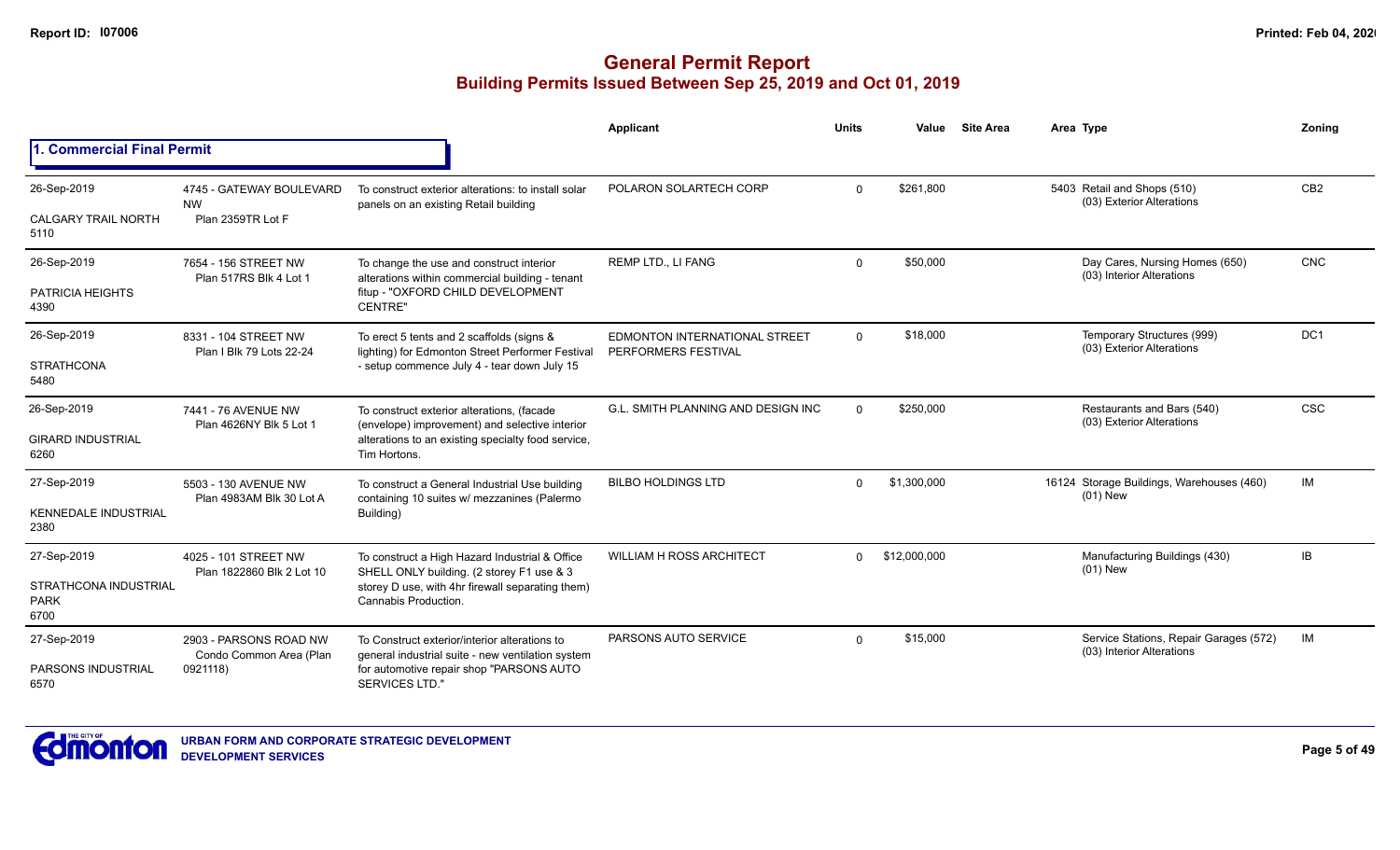|                                                          |                                                        |                                                                                                                           | Applicant                     | <b>Units</b> | Value       | <b>Site Area</b> | Area Type                                                        | Zoning          |
|----------------------------------------------------------|--------------------------------------------------------|---------------------------------------------------------------------------------------------------------------------------|-------------------------------|--------------|-------------|------------------|------------------------------------------------------------------|-----------------|
| 1. Commercial Final Permit                               |                                                        |                                                                                                                           |                               |              |             |                  |                                                                  |                 |
| 27-Sep-2019                                              | 3843 - 26 AVENUE NW<br>Plan 8021676 Blk 37 Lot 5       | To change the Use from a Single Detached<br>House to a Limited Group Home for Children -                                  | <b>REMSHEG</b>                | $\Omega$     | \$5,000     |                  | Day Cares, Nursing Homes (650)<br>(03) Interior Alterations      | RF <sub>1</sub> |
| <b>BISSET</b><br>6030                                    |                                                        | Maximum 6 residents age 0 -18 - CYFEA<br>licensed.                                                                        |                               |              |             |                  |                                                                  |                 |
| 27-Sep-2019                                              | 1003 - KESWICK DRIVE SW<br>Plan 1920717 Blk 16 Lot 47  | To construct a Convenience Retail Store<br>Building. Shell Station - 2 RTUs                                               | WSP CANADA GROUP LTD.         | $\Omega$     | \$1,266,100 |                  | 1912 Service Stations, Repair Garages (572)<br>$(01)$ New        | DC <sub>2</sub> |
| <b>KESWICK AREA</b><br>5576                              |                                                        |                                                                                                                           |                               |              |             |                  |                                                                  |                 |
| 27-Sep-2019                                              | 13803 - 156 STREET NW<br>SW-26-53-25-4                 | To construct interior alterations to a warehouse<br>suite.                                                                | <b>HANDIS INC</b>             | $\mathbf 0$  | \$14,000    |                  | Storage Buildings, Warehouses (460)<br>(03) Interior Alterations | IB, PU          |
| <b>MISTATIM INDUSTRIAL</b><br>4320                       |                                                        |                                                                                                                           |                               |              |             |                  |                                                                  |                 |
| 27-Sep-2019                                              | 8311 - 93 AVENUE NW<br>Plan 1820389 Blk 26 Lot 23      | To construct PARTIAL EXCAVATION for the<br>purposes of soil bearing testing - Holyrood                                    | PAGNOTTA INDUSTRIES           | $\mathbf 0$  | \$50,000    |                  | Engineering (490)<br>(04) Excavation                             | DC <sub>2</sub> |
| <b>HOLYROOD</b><br>6310                                  |                                                        | Gardens.                                                                                                                  |                               |              |             |                  |                                                                  |                 |
| 30-Sep-2019                                              | Plan 0525860 Blk 2 Lot 2B                              | 11404 - WINTERBURN ROAD NV To construct interior alterations in an existing<br>commercial warehouse floor space. Changing | REASON CONTRACTING LTD, (GAS) | $\Omega$     | \$20,000    |                  | Storage Buildings, Warehouses (460)<br>(03) Interior Alterations | IB              |
| <b>WINTERBURN INDUSTRIAL</b><br><b>AREA WEST</b><br>4670 |                                                        | existing mezzanine to second floor space by<br>enclosing a wall & adding a new exit stair.                                |                               |              |             |                  |                                                                  |                 |
| 30-Sep-2019                                              | 2903C - RABBIT HILL ROAD NW<br>Condo Common Area (Plan | To construct exterior alterations to an existing<br>building. Remove and install new windows in                           | ALBERTA SOUND CONSTRUCTION    | $\Omega$     | \$57,000    |                  | Apartments (310)<br>(03) Exterior Alterations                    | RA7             |
| <b>HODGSON</b><br>5620                                   | 0125199)                                               | designated areas                                                                                                          |                               |              |             |                  |                                                                  |                 |
| 30-Sep-2019                                              | 9620 - 174 STREET NW<br>Condo Common Area (Plan        | To construct interior alterations to an existing<br>building. To upgrade fire alarm system                                | KIEZIK CONSULTING LTD         | $\Omega$     | \$175,000   |                  | Apartments (310)<br>(03) Interior Alterations                    | RA7             |
| <b>TERRA LOSA</b><br>4540                                | 9420254)                                               |                                                                                                                           |                               |              |             |                  |                                                                  |                 |

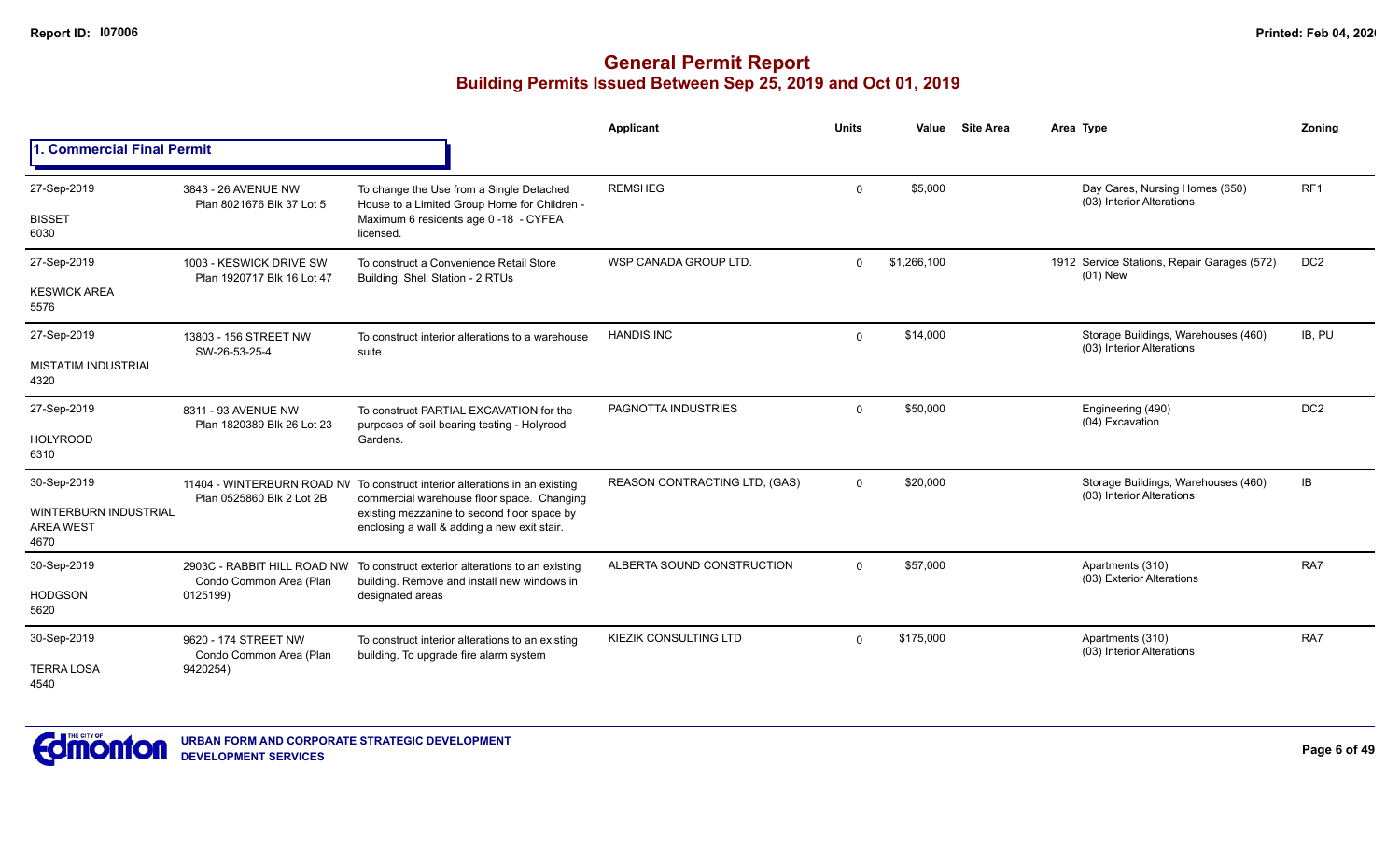|                                    |                                                                                                                                                              |                                                                                                        | <b>Applicant</b>                 | <b>Units</b> | Value     | <b>Site Area</b> | Area Type                                                   | Zoning          |
|------------------------------------|--------------------------------------------------------------------------------------------------------------------------------------------------------------|--------------------------------------------------------------------------------------------------------|----------------------------------|--------------|-----------|------------------|-------------------------------------------------------------|-----------------|
| 1. Commercial Final Permit         |                                                                                                                                                              |                                                                                                        |                                  |              |           |                  |                                                             |                 |
| 30-Sep-2019<br><b>EMPIRE PARK</b>  | 5015 - 111 STREET NW<br>Plan 0725320 Blk D Lot 4A                                                                                                            | To construct Interior Alterations to Famous Wok<br>(CRU 923) in Southgate Mall.                        | <b>FAMOUS WOK INC.</b>           | $\Omega$     | \$75,000  |                  | 479 Restaurants and Bars (540)<br>(03) Interior Alterations | DC <sub>2</sub> |
| 5170                               |                                                                                                                                                              |                                                                                                        |                                  |              |           |                  |                                                             |                 |
| 30-Sep-2019                        | 5015 - 111 STREET NW<br>Plan 8922780 Blk D Lot 5                                                                                                             | To construct interior alterations: demising CRU<br>704 to create CRU 702 & 706 & 708 (cancel           | STUDIO PRESBER ARCHITECTURE INC  | $\Omega$     | \$99,600  |                  | Malls, Office/Retail (512)<br>(03) Interior Alterations     | DC <sub>2</sub> |
| <b>EMPIRE PARK</b><br>5170         |                                                                                                                                                              | CRU 704) SHELL ONLY at Southgate Mall                                                                  |                                  |              |           |                  |                                                             |                 |
| 30-Sep-2019                        | 10604 - 170 STREET NW<br>Plan 0426838 Blk 3 Lot 2A                                                                                                           | To construct exterior alterations to an existing<br>building. Remove and replace existing              | CARLSON CONSTRUCTION LTD.        | $\Omega$     | \$213,000 |                  | Office Buildings (520)<br>(03) Exterior Alterations         | CB <sub>2</sub> |
| <b>MCNAMARA INDUSTRIAL</b><br>4300 |                                                                                                                                                              | sidewalks                                                                                              |                                  |              |           |                  |                                                             |                 |
| 30-Sep-2019                        | 14703 - 40 AVENUE NW<br>Plan 8621495 Blk 107 Lot 1                                                                                                           | To construct interior alterations, 3 new 2 hour<br>demising walls, demolition of 3 bays to bring       | <b>DOUGLAS SOLLOWS ARCHITECT</b> | $\Omega$     | \$20,000  |                  | 3710 Retail and Shops (510)<br>(03) Interior Alterations    | DC <sub>2</sub> |
| <b>RHATIGAN RIDGE</b><br>5350      |                                                                                                                                                              | back to shell.                                                                                         |                                  |              |           |                  |                                                             |                 |
| 30-Sep-2019                        |                                                                                                                                                              | 7231 - WINTERBURN ROAD NW To construct interior alterations to a suite in a                            | RAP ARCHITECTURAL SERVICES       | $\Omega$     | \$85,000  |                  | 3470 Retail and Shops (510)<br>(03) Interior Alterations    | DC2, DC1        |
| <b>GRANVILLE</b><br>4551           | Plan 1421367 Blk 1 Lot 1<br>commercial mixed use building. "Solo Liquor".<br>electrical work.                                                                | Tenant fit-up, construct interior partition walls, 1<br>barrier-free bathroom, includes mechanical and |                                  |              |           |                  |                                                             |                 |
| 30-Sep-2019                        | 8882 - 170 STREET NW<br>Plan 8421891 Blk 28 Lot 6                                                                                                            | Construct interior alterations. Divide 1 CRU into<br>2 CRU's and construct demising wall               | <b>WEST EDMONTON MALL</b>        | $\Omega$     | \$1,500   |                  | Malls, Office/Retail (512)<br>(03) Interior Alterations     | DC2, DC2, DC    |
| <b>SUMMERLEA</b><br>4520           | 8882 - 170 STREET NW<br>Plan 8421891 Blk 28 Lot 5<br>8882 - 170 STREET NW<br>Plan 8322082 Blk 22 Lot 7<br>8882 - 170 STREET NW<br>Plan 8421542 Blk 22 Lot 6A |                                                                                                        |                                  |              |           |                  |                                                             |                 |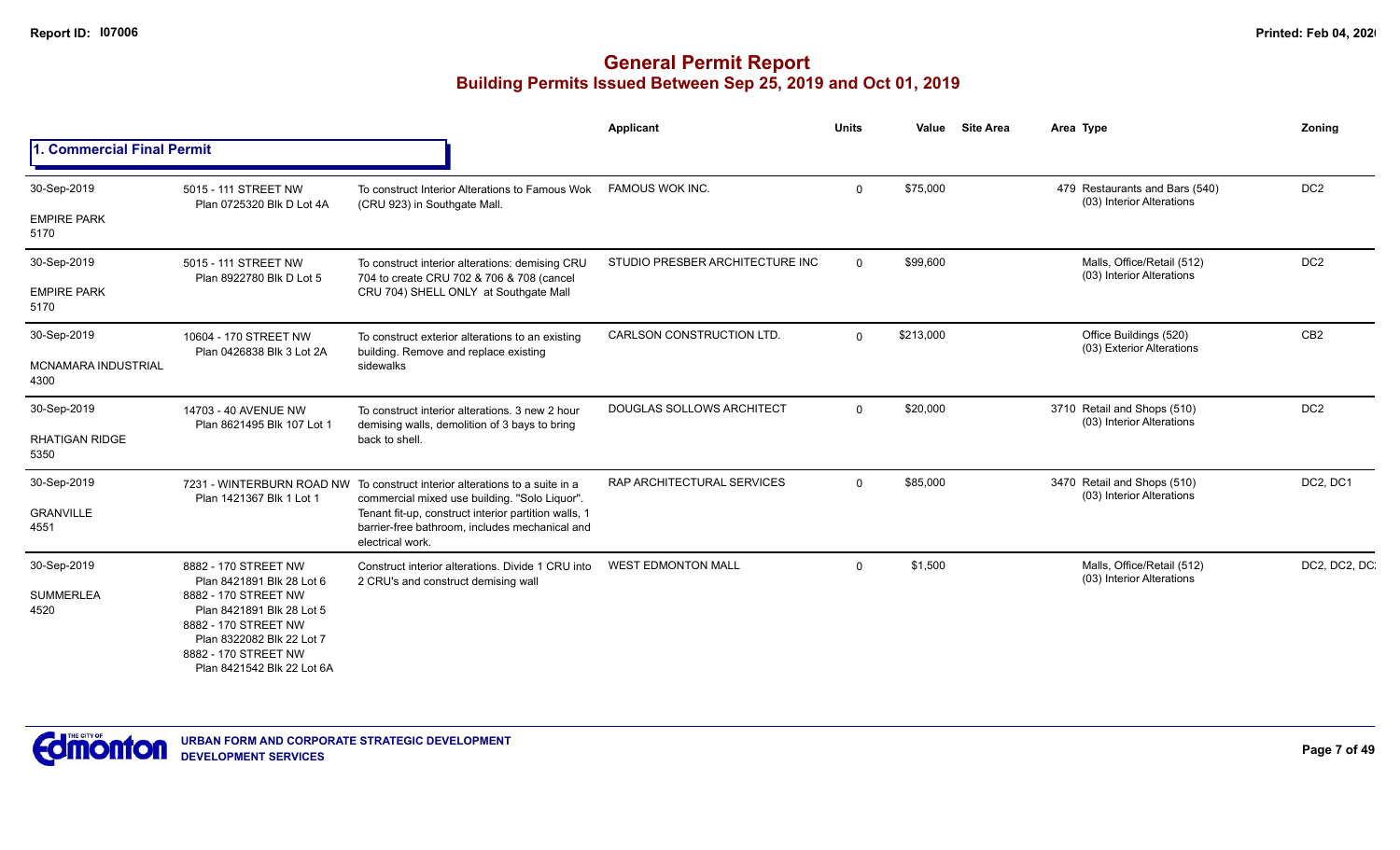|                                      |                                                      |                                                                                                                                   | Applicant                         | <b>Units</b> | Value       | <b>Site Area</b> | Area Type                                                             | Zoning          |
|--------------------------------------|------------------------------------------------------|-----------------------------------------------------------------------------------------------------------------------------------|-----------------------------------|--------------|-------------|------------------|-----------------------------------------------------------------------|-----------------|
| 1. Commercial Final Permit           |                                                      |                                                                                                                                   |                                   |              |             |                  |                                                                       |                 |
| 30-Sep-2019                          | 7371 - 104 STREET NW<br>Plan 6082Q Blk 41 Lots 1-5   | To construct interior alterations in a Assembly<br>use building, "Runaway Workout Club".                                          | NORTH ELM DESIGN & BUILD LTD      | $\Omega$     | \$125,000   |                  | 2700 Indoor Recreational Buildings (560)<br>(03) Interior Alterations | DC1, DC1        |
| STRATHCONA JUNCTION<br>5151          |                                                      | Demo/Construct interior partition walls to<br>enlarge bathrooms/changing rooms.                                                   |                                   |              |             |                  |                                                                       |                 |
| 30-Sep-2019                          | 699 - CLAREVIEW ROAD NW                              | To construct interio alterations to existing A2<br>Plan 8622143 Blk 42 Lot 86MR building - relocate server room within Anne       | <b>INTERWORKS CONTRACTING LTD</b> | $\Omega$     | \$95,000    |                  | 120 Elementary Schools (620)<br>(03) Interior Alterations             | <b>US</b>       |
| <b>KERNOHAN</b><br>2390              |                                                      | <b>Fitzgerald Catholic School</b>                                                                                                 |                                   |              |             |                  |                                                                       |                 |
| 30-Sep-2019                          | 8170 - 50 STREET NW<br>Plan 7521677 Lot E            | To construct interior alterations to an existing<br>building. Change of use to a retail pet supplies                              | N/A                               | $\Omega$     | \$5,000     |                  | 0 Animal and Plant Services (410)<br>(03) Interior Alterations        | CB <sub>2</sub> |
| <b>GAINER INDUSTRIAL</b><br>6250     |                                                      | (Tails and Wiskers) with accessory dog<br>grooming.                                                                               |                                   |              |             |                  |                                                                       |                 |
| 30-Sep-2019                          | 13756 - 50 STREET NW<br>Plan 0520351 Unit 4          | To construct interior alterations to an existing<br>Building. Tenant fit up for liquor store Unit #8.                             | <b>CLAREVIEW LIQUOR</b>           | $\Omega$     | \$30,000    |                  | Retail and Shops (510)<br>(03) Interior Alterations                   | CB <sub>2</sub> |
| <b>CLAREVIEW TOWN CENTRE</b><br>2145 |                                                      |                                                                                                                                   |                                   |              |             |                  |                                                                       |                 |
| 30-Sep-2019                          | 8305 - CHAPPELLE WAY SW<br>Plan 1723606 Blk 24 Lot 1 | To construct a General Retail/Personal<br>Services/Child Care use commercial building,                                            | <b>SYNERGY PROJECTS</b>           | $\Omega$     | \$2,679,500 |                  | 23207 Mixed Use (522)<br>$(01)$ New                                   | CSC, CSC        |
| <b>CHAPPELLE AREA</b><br>5462        |                                                      | "Chappelle Plaza Building A". Shell and interior<br>exit stairwells only, includes RTU's, sprinkler<br>system, fire alarm system. |                                   |              |             |                  |                                                                       |                 |
| 01-Oct-2019                          | 9104 - 51 AVENUE NW                                  | To change the use from D to A2/D, and<br>construct interior alterations - tenant fit up -                                         | <b>GSKSC GROUP INC</b>            | $\Omega$     | \$190,000   |                  | Restaurants and Bars (540)<br>(03) Interior Alterations               | IB              |
| <b>CORONET INDUSTRIAL</b><br>6100    | Plan 7720938 Blk 19 Lot 19                           | "Prime Time Donair & Poutine" for use as A2<br>food assembly suite and combined head office                                       |                                   |              |             |                  |                                                                       |                 |
| 01-Oct-2019                          | 8750 - 51 AVENUE NW<br>Plan 7620382 Blk 12 Lots 3,4U | To construct Interior Alteration - Installation of<br>new open face spray booth with make up air                                  | <b>BOOTH BROTHERS INC.</b>        | $\Omega$     | \$60,000    |                  | 300 Storage Buildings, Warehouses (460)<br>(03) Interior Alterations  | IB              |
| <b>MCINTYRE INDUSTRIAL</b><br>6430   |                                                      | system - Schramm's Woodcraft                                                                                                      |                                   |              |             |                  |                                                                       |                 |

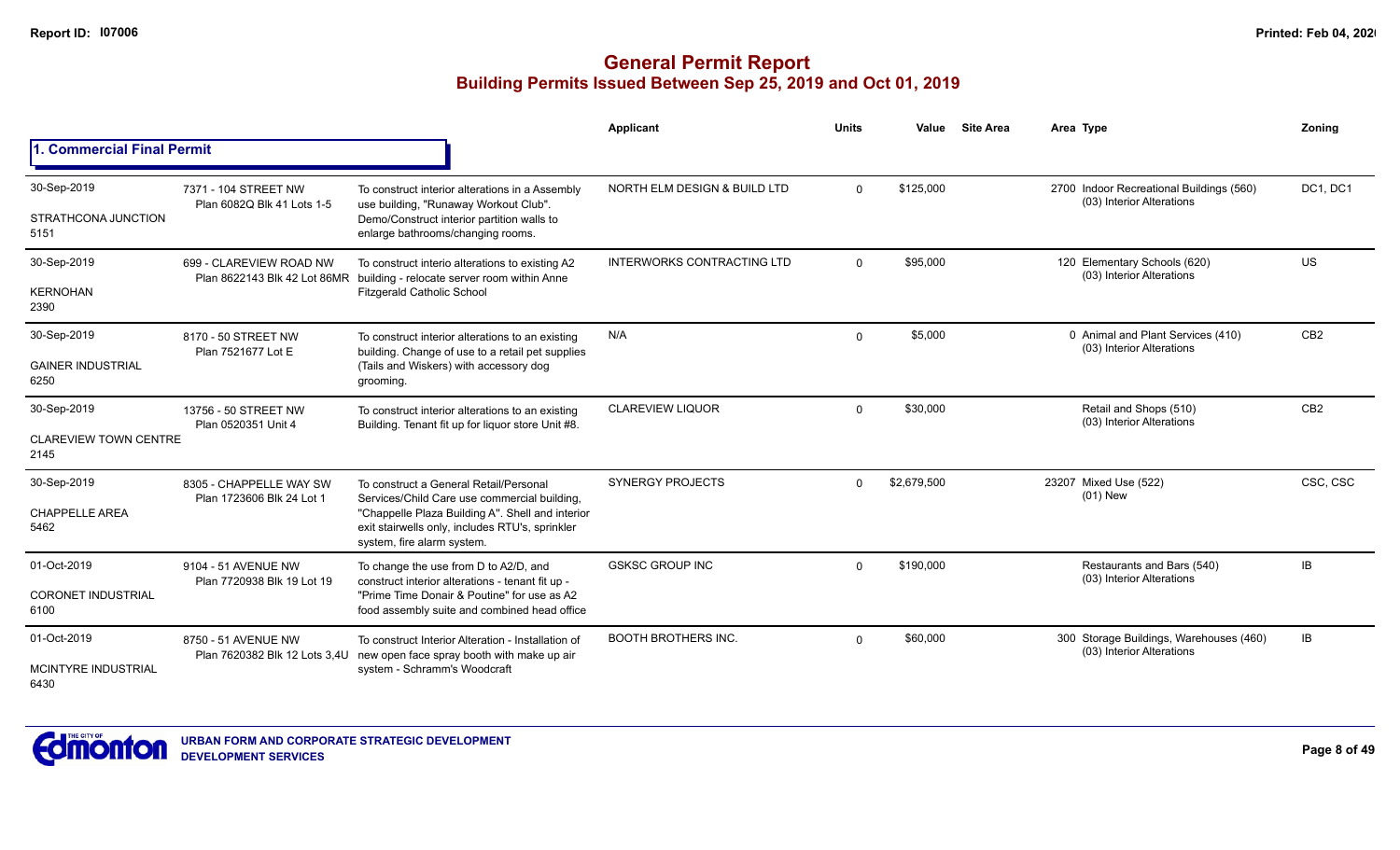|                                                 |                                                                                                                                                                                                  |                                                                                                                                                                                                                                                                  | <b>Applicant</b>                        | <b>Units</b> | Value     | <b>Site Area</b> | Area Type                                                           | Zoning          |
|-------------------------------------------------|--------------------------------------------------------------------------------------------------------------------------------------------------------------------------------------------------|------------------------------------------------------------------------------------------------------------------------------------------------------------------------------------------------------------------------------------------------------------------|-----------------------------------------|--------------|-----------|------------------|---------------------------------------------------------------------|-----------------|
| 1. Commercial Final Permit                      |                                                                                                                                                                                                  |                                                                                                                                                                                                                                                                  |                                         |              |           |                  |                                                                     |                 |
| 01-Oct-2019<br><b>WEIR INDUSTRIAL</b><br>6780   | 4651 - 76 AVENUE NW<br>Plan 2091HW Blk B Lot 3                                                                                                                                                   | To construct interior alterations to a General<br>Industrial use building. Construct 3 ancillary<br>Office spaces to support warehouse activities<br>and a File Storage room.                                                                                    | PETROCOM CONSTRUCTION LTD               | $\Omega$     | \$42,600  |                  | Storage Buildings, Warehouses (460)<br>(03) Interior Alterations    | <b>IM</b>       |
| 01-Oct-2019<br>CALLINGWOOD SOUTH<br>4080        | 6627 - 177 STREET NW<br>Plan 8320631 Blk 9 Lot 8                                                                                                                                                 | To construct interior alterations within existing<br>commercial school A2 - sylvan learning centre -<br>construct new 1 hr demising wall to previously<br>demised space - half to remain sylvan, half to<br>remain vacant for future tenancy(Building B of<br>5) | 619455 ALBERTA LTD                      | $\Omega$     | \$29,500  |                  | Mixed Use (522)<br>(03) Interior Alterations                        | <b>CSC</b>      |
| 01-Oct-2019<br><b>WEST JASPER PLACE</b><br>4580 | 10035 - 156 STREET NW<br>Plan 7921194 Blk 2 Lot 11                                                                                                                                               | To construct interior alterations for a private<br>school leasing classroom space in an existing<br>building - The Royal Alberta College - Orange<br>Hub.                                                                                                        | <b>CITY OF EDMONTON</b>                 | $\Omega$     | \$5,000   |                  | 1103 Post-secondary Institutions (624)<br>(03) Interior Alterations | UI              |
| 01-Oct-2019<br><b>DOWNTOWN</b><br>1090          | 10845 - JASPER AVENUE NW<br>Plan NB Blk 8 Lot 43<br>10815 - JASPER AVENUE NW<br>Plan NB Blk 8 Lots 44-46<br>10051 - 109 STREET NW<br>Plan NB Blk 8 Lots 41-42                                    | To construct interior alterations to an existing<br>restaurant - Adding a Pizza oven (w/ venting) -<br>Kanu Cafe.                                                                                                                                                | PROCURA REAL ESTATE SERVICES<br>LIMITED | $\mathbf{0}$ | \$150,000 |                  | Restaurants and Bars (540)<br>(03) Interior Alterations             | <b>JAMSC</b>    |
| 01-Oct-2019<br><b>DOWNTOWN</b><br>1090          | 10820 - 100 AVENUE NW<br>Plan NB Blk 8 Lot 31<br>10820 - 100 AVENUE NW<br>Plan NB Blk 8 Lot 32<br>10820 - 100 AVENUE NW<br>Plan NB Blk 8 Lot 33<br>10820 - 100 AVENUE NW<br>Plan NB Blk 8 Lot 34 | To construct interior alterations to an existing<br>parkade - Peace Hills Trust                                                                                                                                                                                  | REDCO CONSTRUCTION LTD                  | $\Omega$     | \$9,200   |                  | Parkade (490)<br>(03) Exterior Alterations                          | <b>CMU</b>      |
| 01-Oct-2019<br><b>BONNIE DOON</b><br>6040       | 1 - BONNIE DOON SHOPPING<br><b>CENTRE NW</b><br>Plan 2224KS Blk 3 Lots A.B.C                                                                                                                     | To construct interior Alterations to an existing<br>building. Change of use from E to A2. Unit 155<br><b>Bonnie Doon Mall</b>                                                                                                                                    | <b>AUM CAFE</b>                         | 0            | \$6,000   |                  | 994 Malls, Office/Retail (512)<br>(03) Interior Alterations         | DC <sub>2</sub> |

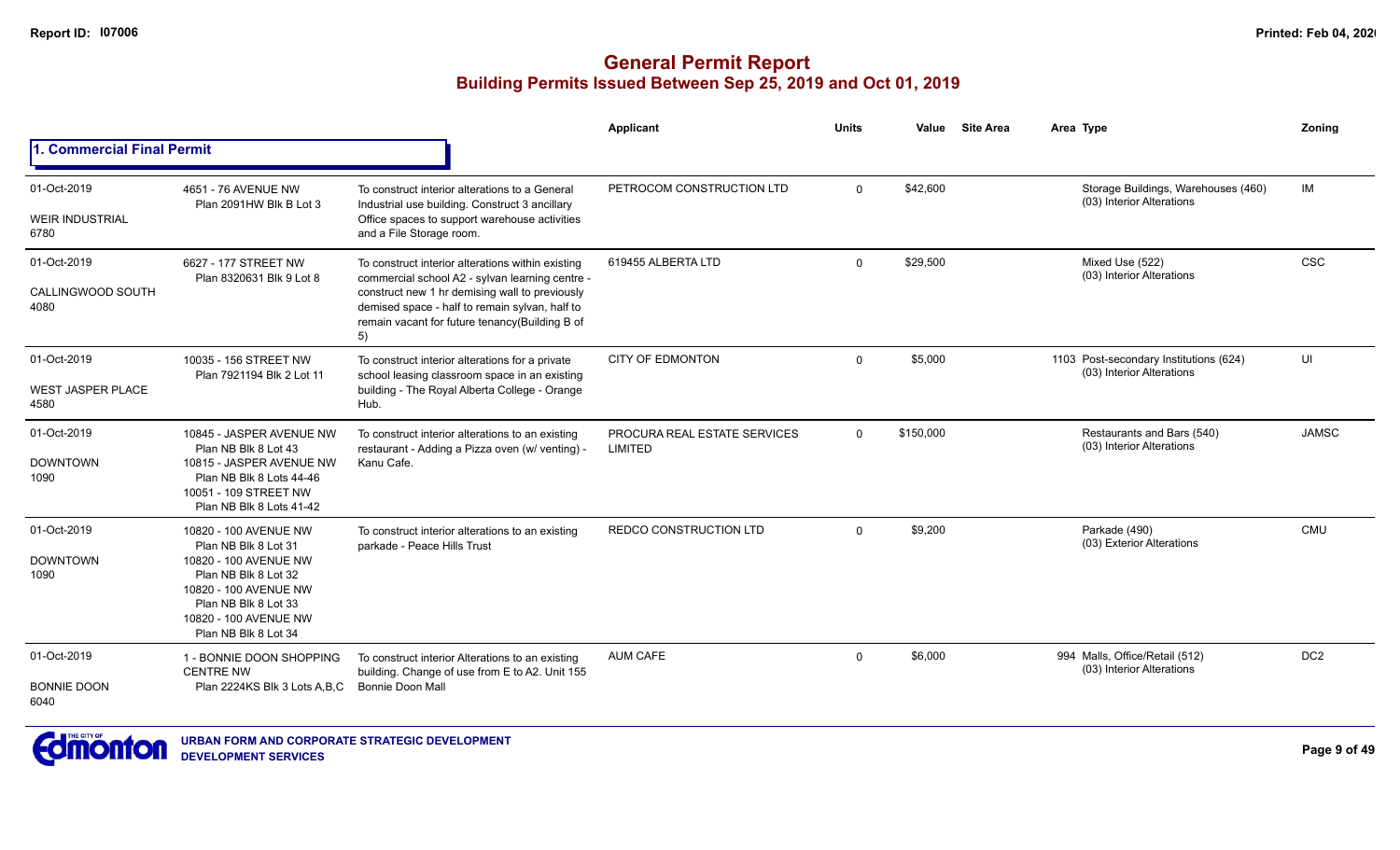## **General Permit Report Building Permits Issued Between Sep 25, 2019 and Oct 01, 2019**

|                            |                                                   |                                                                                                                       | Applicant                      | <b>Units</b> | Value       | <b>Site Area</b> | Area Type                                                        | Zoning          |
|----------------------------|---------------------------------------------------|-----------------------------------------------------------------------------------------------------------------------|--------------------------------|--------------|-------------|------------------|------------------------------------------------------------------|-----------------|
| 1. Commercial Final Permit |                                                   |                                                                                                                       |                                |              |             |                  |                                                                  |                 |
| 01-Oct-2019                | 1100 - YOUVILLE DRIVE WEST<br><b>NW</b>           | Interior Alteration Generator Replacement at the<br><b>Grey Nuns Community Hospital</b>                               | LEDCOR INDUSTIES INC.          | $\Omega$     | \$1,971,700 |                  | 3000 Hospitals (640)<br>(03) Interior Alterations                | <b>US</b>       |
| <b>TAWA</b><br>6720        | Plan 8220154 Blk 4 Lot 1                          |                                                                                                                       |                                |              |             |                  |                                                                  |                 |
| 01-Oct-2019                | 10553 - 97 STREET NW<br>Plan ND Blk 18 Lots 27-28 | To Change the Use from General Retail to<br>Professional, Financial and Office Support                                | CONTOUR DENTAL SERVICE LAB     | $\Omega$     | \$10,000    |                  | Clinics, Health Units (642)<br>(03) Interior Alterations         | CB <sub>1</sub> |
| <b>MCCAULEY</b><br>1140    |                                                   | Service (Contour Dental Service Lab)                                                                                  |                                |              |             |                  |                                                                  |                 |
| 01-Oct-2019                | 12410 - 167 AVENUE NW<br>Plan 1494NY Blk B        | To construct interior alterations to an existing<br>commercial building. Electrical and Mechanical                    | CLARK BUILDERS, TYLER GAGAN    | $\Omega$     | \$6,000     |                  | Malls, Office/Retail (512)<br>(03) Interior Alterations          | <b>CSC</b>      |
| <b>RAPPERSWILL</b><br>3370 |                                                   | changes to the empty restaurant tenant unit.<br>Landlord work only for Shawarma Shack.                                |                                |              |             |                  |                                                                  |                 |
| 01-Oct-2019                | 10123 - 99 STREET NW<br>Plan 7621103 Blk H Lot 1  | To construct interior alterations to the 25th floor<br>of a commercial office building, "Sunlife Place".              | <b>RICHKING INTERIORS INC</b>  | $\Omega$     | \$50,000    |                  | 750 Office Buildings (520)<br>(03) Interior Alterations          | <b>CCA</b>      |
| <b>DOWNTOWN</b><br>1090    | 10123 - 99 STREET NW<br>Plan 7621103 Blk H Lot 2  | Upgrading men's and woman's washrooms.<br>New fixtures to existing rough-ins, locations do<br>not change.             |                                |              |             |                  |                                                                  |                 |
| 01-Oct-2019                | 12715 - 50 STREET NW<br>Plan 7720215 Lot X        | To construct interior alterations to an existing<br>building. To construct a self serve dog was                       | N/A                            | $\Omega$     | \$8,000     |                  | 990 Animal and Plant Services (410)<br>(03) Interior Alterations | <b>CSC</b>      |
| <b>HOMESTEADER</b><br>2350 |                                                   | space with some retail area for pet supplies<br>and accessories. Barrier free washroom.<br>"Paws 4 Tub Time Dog Wash" |                                |              |             |                  |                                                                  |                 |
| 01-Oct-2019                | 12715 - 50 STREET NW<br>Plan 7720215 Lot X        | To construct Interior Alterations - new 1 hr<br>demising wall, install 1 RTU, install 1 new                           | WHITE KNIGHT CONSTRUCTION LTD. | $\Omega$     | \$35,000    |                  | 1800 Retail and Shops (510)<br>(03) Interior Alterations         | <b>CSC</b>      |
| <b>HOMESTEADER</b><br>2350 |                                                   | electrical panel                                                                                                      |                                |              |             |                  |                                                                  |                 |

**6. House Building Permit**

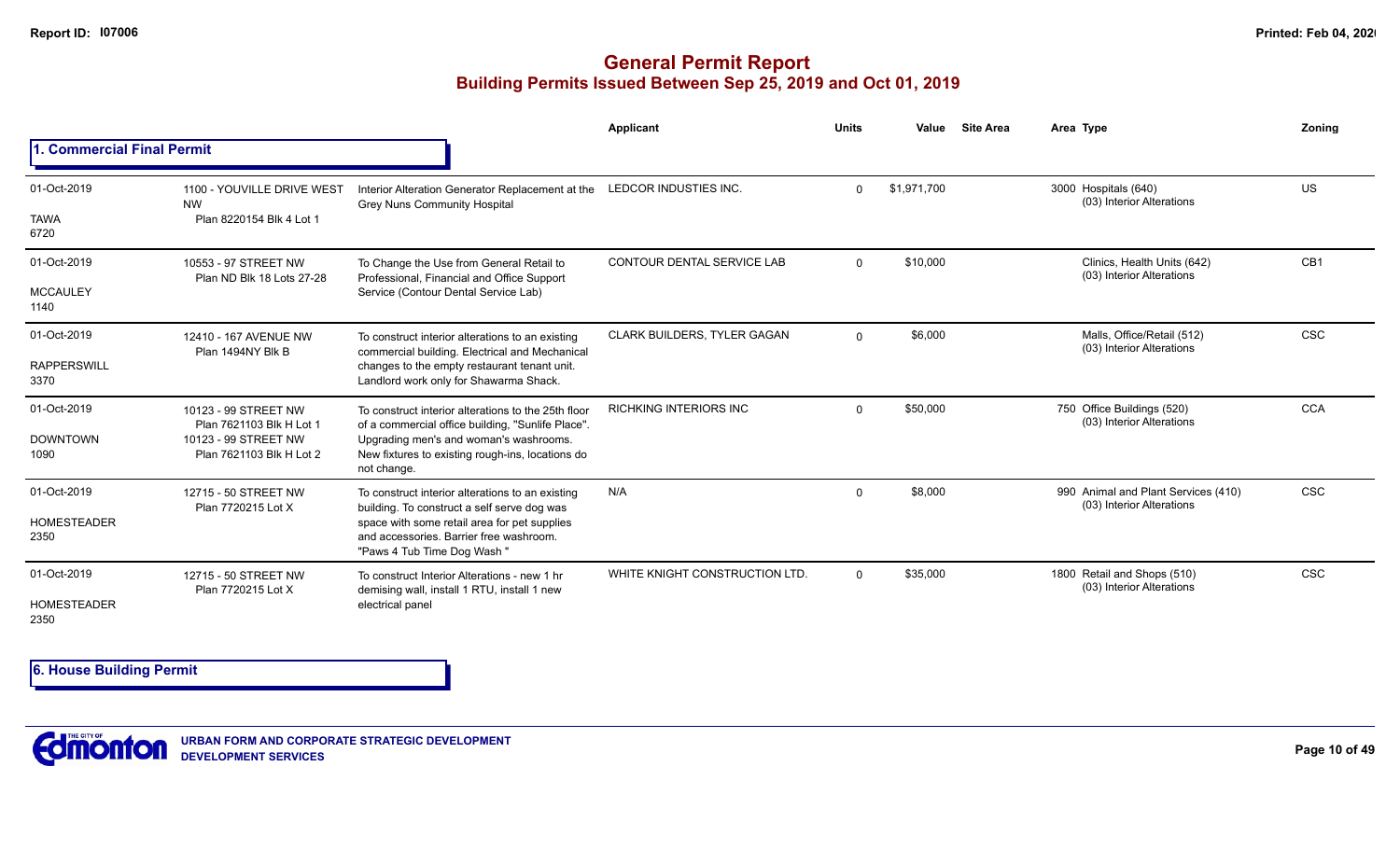|                                                     |                                                                                                                      |                                                                                                                                                                                                                              | <b>Applicant</b>                            | <b>Units</b>   | Value     | <b>Site Area</b> | Area Type                                                           | Zoning          |
|-----------------------------------------------------|----------------------------------------------------------------------------------------------------------------------|------------------------------------------------------------------------------------------------------------------------------------------------------------------------------------------------------------------------------|---------------------------------------------|----------------|-----------|------------------|---------------------------------------------------------------------|-----------------|
| 6. House Building Permit                            |                                                                                                                      |                                                                                                                                                                                                                              |                                             |                |           |                  |                                                                     |                 |
| 25-Sep-2019<br><b>CHAPPELLE AREA</b><br>5462        | 7642 - CREIGHTON PLACE SW<br>Plan 1723183 Blk 10 Lot 133<br>7644 - CREIGHTON PLACE SW<br>Plan 1723183 Blk 10 Lot 134 | To construct a Semi-detached House with front<br>attached Garages, rear uncovered decks<br>(2.74m x 3.05m) and Unenclosed Front<br>Porches.                                                                                  | PROMINENT HOMES EDMONTON LTD                | $\overline{2}$ | \$355,100 |                  | 3088 Semi-Detached House (210)<br>(01) Building - New<br>2-storey   | <b>RMD</b>      |
| 25-Sep-2019<br><b>FRASER</b><br>2280                | 2526 - 152 AVENUE NW<br>Plan 1822707 Blk 90 Lot 25<br>2524 - 152 AVENUE NW<br>Plan 1822707 Blk 90 Lot 26             | To construct a Semi-Detached House with front<br>attached Garages and Unenclosed Front<br>Porches.                                                                                                                           | HOPEWELL RESIDENTIAL MANAGEMEN<br><b>LP</b> | $\overline{2}$ | \$320,500 |                  | 2787 Semi-Detached House (210)<br>(01) Building - New               | RF4             |
| 25-Sep-2019<br><b>CHAPPELLE AREA</b><br>5462        | Plan 1823306 Blk 30 Lot 49                                                                                           | 7420 - CHIVERS CRESCENT SW To construct a Single Detached House with<br>front attached Garage, fireplace, Unenclosed<br>Front Porch, rear uncovered deck (4.39m x<br>$2.44m$ ).                                              | KLAIR CUSTOM HOMES (EDMONTON) L'            |                | \$201.300 |                  | 1750 Single Detached House (110)<br>(01) Building - New<br>2-storey | <b>RMD</b>      |
| 25-Sep-2019<br><b>EDGEMONT</b><br>4462              | 1368 - ERKER CRESCENT NW<br>Plan 1920642 Blk 2 Lot 7<br>1366 - ERKER CRESCENT NW<br>Plan 1920642 Blk 2 Lot 8         | To construct a Semi-detached House with front<br>attached Garages, rear uncovered decks<br>(3.05m x 3.05m) and Unenclosed Front<br>Porches.                                                                                  | <b>ROHIT COMMUNITIES INC</b>                | $\overline{2}$ | \$361,800 |                  | 3146 Semi-Detached House (210)<br>(01) Building - New<br>2-storey   | RF4             |
| 25-Sep-2019<br><b>CRYSTALLINA NERA WEST</b><br>2463 | 7913 - 174A AVENUE NW<br>Plan 1822549 Blk 16 Lot 35                                                                  | To construct a Single Detached House with<br>front attached Garage, fireplace, Unenclosed<br>Front Porch, rear uncovered deck 3.98m x<br>3.05m) and Side door.                                                               | ROYAL LUXURY HOMES LTD                      |                | \$253,000 |                  | 2200 Single Detached House (110)<br>(01) Building - New<br>2-storey | <b>RMD</b>      |
| 25-Sep-2019<br><b>MCKERNAN</b><br>5290              | 10921 - 74 AVENUE NW<br>Plan 1190KS Blk 30 Lot 22                                                                    | To construct a Semi-detached House with<br>Unenclosed Front Porches, rear uncovered<br>landings (Lot 1 - 1.73m x 1.22m, Lot 2 - 1.73m x<br>1.22m), electric fireplaces, and to develop<br>Secondary Suites in the Basements. | N/A                                         |                | \$398,800 |                  | 3468 Semi-Detached House (210)<br>(01) Building - New<br>2-storey   | RF <sub>1</sub> |
| 25-Sep-2019<br><b>PARKDALE</b><br>1160              | 11442 - 82 STREET NW<br>Plan RN50 Blk 114 Lot 18                                                                     | To construct a Semi-Detached House with<br>Unenclosed Front Porches and Fireplaces.                                                                                                                                          | <b>VIDA NOVA HOMES LTD</b>                  | $\mathcal{P}$  | \$252,800 |                  | 2198 Semi-Detached House (210)<br>(01) Building - New<br>2-storey   | RF <sub>3</sub> |

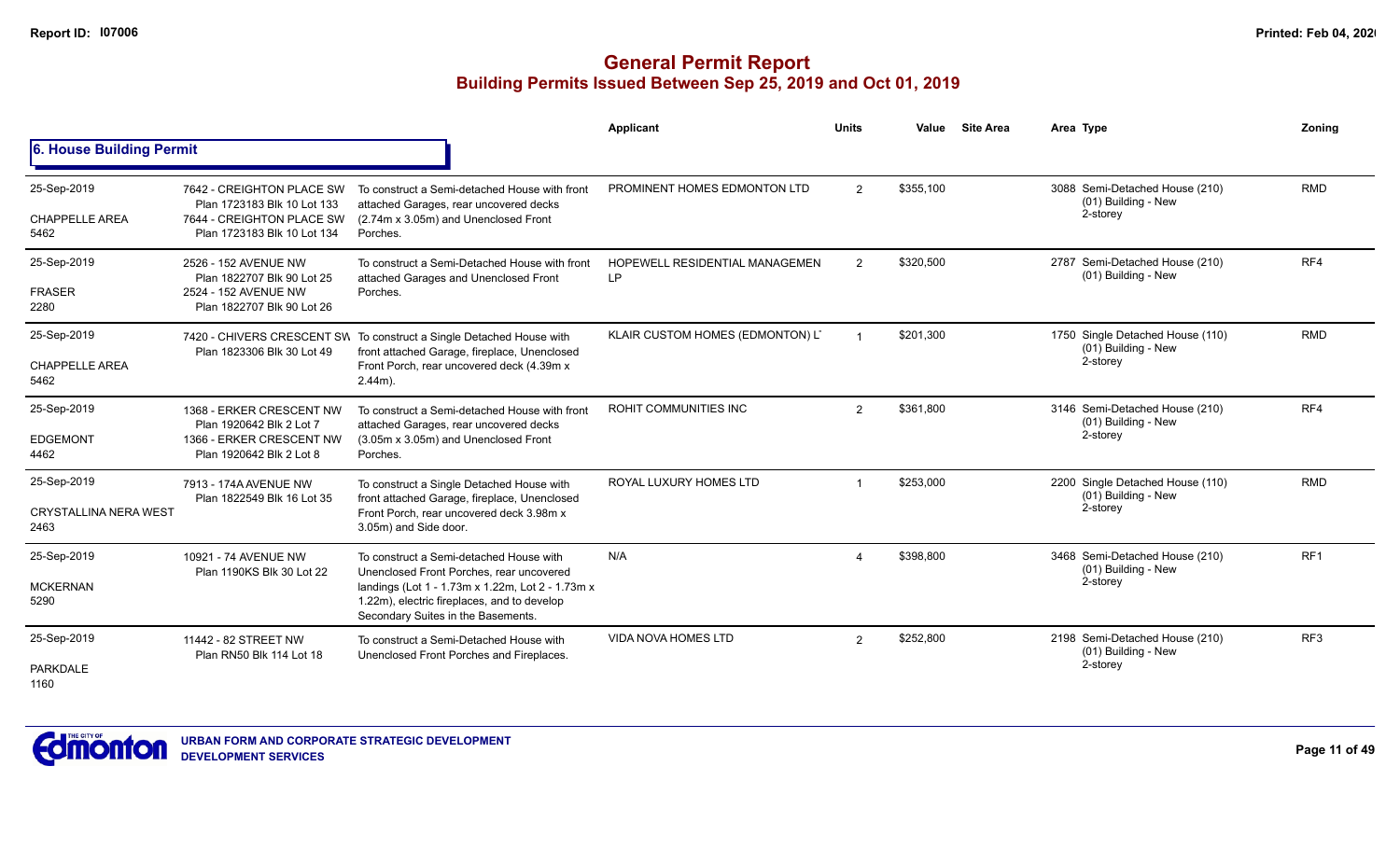|                                   |                                                      |                                                                                                                                                                  | Applicant                        | <b>Units</b>   | Value     | <b>Site Area</b> | Area Type                                                           | Zoning          |
|-----------------------------------|------------------------------------------------------|------------------------------------------------------------------------------------------------------------------------------------------------------------------|----------------------------------|----------------|-----------|------------------|---------------------------------------------------------------------|-----------------|
| 6. House Building Permit          |                                                      |                                                                                                                                                                  |                                  |                |           |                  |                                                                     |                 |
| 25-Sep-2019<br><b>GRIESBACH</b>   | Plan 1523520 Blk 16 Lot 40                           | 2017 - ROCHESTER AVENUE NV To construct a Single Detached House with<br>front attached Garage, Unenclosed Front<br>Porch, rear uncovered deck (3.66 m x 4.57 m), | <b>GILL BUILT HOMES LTD</b>      | 2              | \$302,200 |                  | 2628 Single Detached House (110)<br>(01) Building - New<br>2-storey | GLG             |
| 3111                              |                                                      | fireplace and Secondary Suite.                                                                                                                                   |                                  |                |           |                  |                                                                     |                 |
| 25-Sep-2019                       | 10503 - 77 STREET NW<br>Plan 4074HW Blk 9 Lot 1      | To construct a Single Detached House with<br>Basement development (NOT to be used as an                                                                          | N/A                              |                | \$255,500 |                  | 2222 Single Detached House (110)<br>(01) Building - New             | RF <sub>3</sub> |
| <b>FOREST HEIGHTS</b><br>6230     |                                                      | additional Dwelling), fireplace and veranda.                                                                                                                     |                                  |                |           |                  | 2-storey                                                            |                 |
| 25-Sep-2019                       | 1173 - WATT DRIVE SW<br>Plan 1823360 Blk 10 Lot 6    | To construct a Single Detached House with<br>Unenclosed Front Porch and side entrance.                                                                           | <b>MONTORIO HOMES LTD</b>        |                | \$172,600 |                  | 1501 Single Detached House (110)<br>(01) Building - New             | <b>RPL</b>      |
| <b>WALKER</b><br>6662             |                                                      |                                                                                                                                                                  |                                  |                |           |                  | 2-storey                                                            |                 |
| 26-Sep-2019                       | 16123 - 32 AVENUE SW<br>Plan 1921203 Blk 4 Lot 11    | To construct a Single Detached House with<br>front attached Garage, fireplace, and                                                                               | <b>SAN RUFO HOMES LTD</b>        |                | \$217.700 |                  | 1893 Single Detached House (110)<br>(01) Building - New             | <b>RMD</b>      |
| <b>GLENRIDDING RAVINE</b><br>5579 |                                                      | Unenclosed Front Porch.                                                                                                                                          |                                  |                |           |                  | 2-storey                                                            |                 |
| 26-Sep-2019                       | 16119 - 32 AVENUE SW<br>Plan 1921203 Blk 4 Lot 12    | To construct a Single Detached House with<br>front attached Garage, Unenclosed Front                                                                             | <b>BLACKSTONE HOMES LTD</b>      |                | \$234,400 |                  | 2038 Single Detached House (110)<br>(01) Building - New             | <b>RMD</b>      |
| <b>GLENRIDDING RAVINE</b><br>5579 |                                                      | Porch, rear uncovered deck (3.05m x 3.66m)<br>and Fireplace.                                                                                                     |                                  |                |           |                  | 2-storey                                                            |                 |
| 26-Sep-2019                       | Plan 1922120 Blk 22 Lot 6C                           | 12446 - LANSDOWNE DRIVE NV To construct a Single Detached House with<br>balcony, Basement development (NOT to be                                                 | CANYON SPRING MASTER BUILDER INC |                | \$297,500 |                  | 2587 Single Detached House (110)<br>(01) Building - New             | RF <sub>1</sub> |
| LANSDOWNE<br>5260                 |                                                      | used as an additional Dwelling), fireplace,<br>Unenclosed Front Porch and rear uncovered<br>deck (3.05m x 9.14m).                                                |                                  |                |           |                  | 3-storey                                                            |                 |
| 26-Sep-2019                       | 6730 - CARDINAL ROAD SW<br>Plan 1420080 Blk 8 Lot 63 | To construct a Semi-Detached House with front<br>attached Garages, Unenclosed Front Porches,                                                                     | STERLING HOMES EDMONTON LTD.     | $\mathfrak{p}$ | \$328,000 |                  | 2852 Semi-Detached House (210)<br>(01) Building - New               | RF4             |
| <b>CHAPPELLE AREA</b><br>5462     | 6732 - CARDINAL ROAD SW<br>Plan 1420080 Blk 8 Lot 64 | and side doors.                                                                                                                                                  |                                  |                |           |                  | 2-storey                                                            |                 |

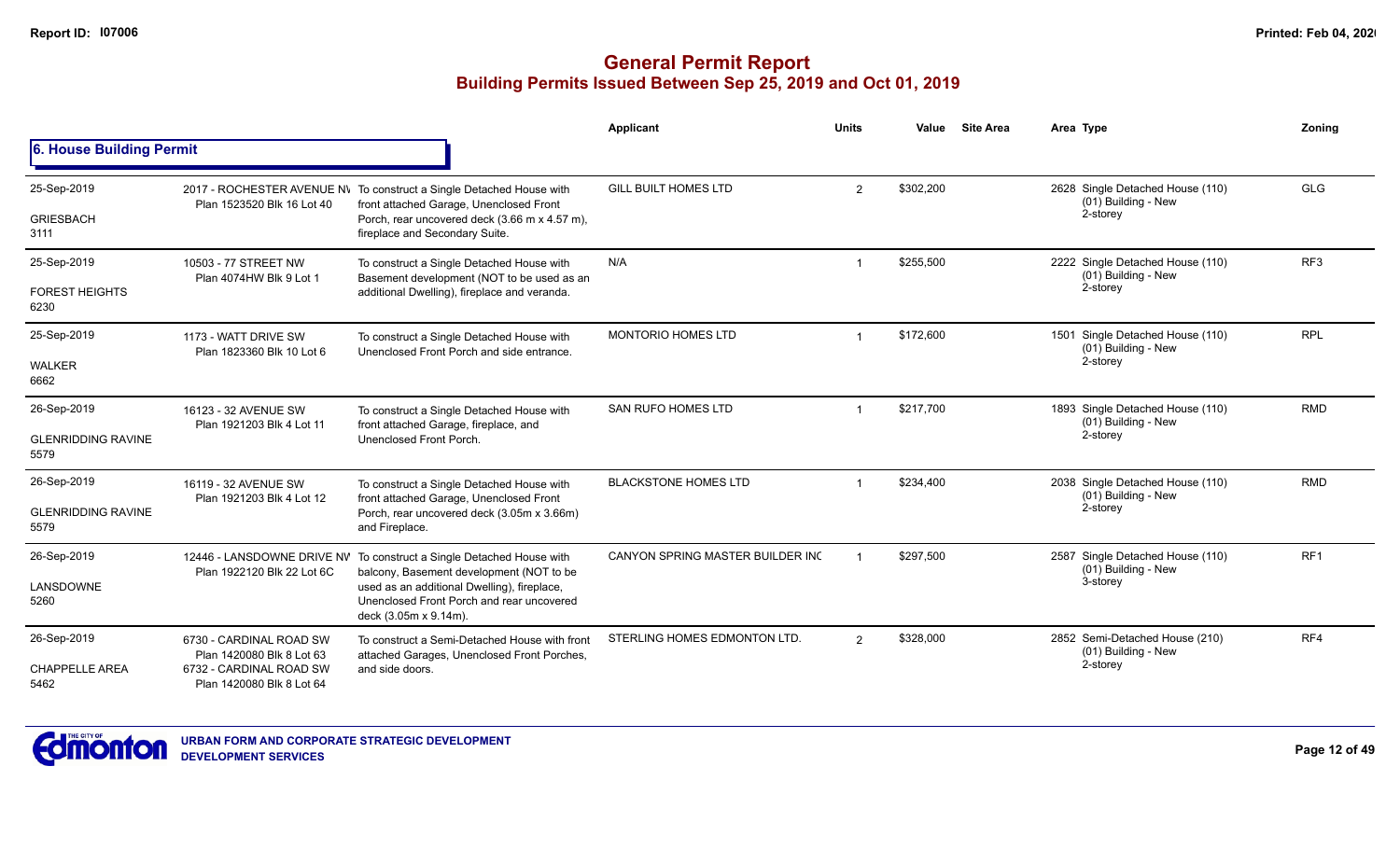|                          |                                                                                                                                                                                    |                                                                                                 | Applicant                             | <b>Units</b>   | Value     | <b>Site Area</b> | Area Type                                               | Zonina          |
|--------------------------|------------------------------------------------------------------------------------------------------------------------------------------------------------------------------------|-------------------------------------------------------------------------------------------------|---------------------------------------|----------------|-----------|------------------|---------------------------------------------------------|-----------------|
| 6. House Building Permit |                                                                                                                                                                                    |                                                                                                 |                                       |                |           |                  |                                                         |                 |
| 25-Sep-2019              | 11131 - 52 STREET NW<br>Plan 1000AJ Blk 3 Lot 15                                                                                                                                   | To construct a Garden Suite with balcony.                                                       | <b>CUSTOM GARAGE SUITES LTD</b>       |                | \$75,400  |                  | 656 Garden Suite (110)<br>(01) Building - New           | RF1             |
| <b>HIGHLANDS</b><br>2330 |                                                                                                                                                                                    |                                                                                                 |                                       |                |           |                  | 2-storey                                                |                 |
| 25-Sep-2019              | 11051 - 81 AVENUE NW<br>Plan I33 Blk 153 Lots 8-9                                                                                                                                  | To construct a Single Detached House with rear<br>uncovered deck (0.91m x 5.79m), fireplace and | ACKARD CONTRACTORS LTD                |                | \$320,000 |                  | 2783 Single Detached House (110)<br>(01) Building - New | RF <sub>3</sub> |
| <b>GARNEAU</b><br>5200   |                                                                                                                                                                                    | Basement development (NOT to be used as an<br>additional Dwelling).                             |                                       |                |           |                  | 3-storey                                                |                 |
| 26-Sep-2019              | 9251 - 223 STREET NW<br>Plan 1920570 Blk 14 Lot 110                                                                                                                                | To construct a Single Detached House with<br>front attached Garage, Unenclosed Front Porch      | <b>COVENTRY HOMES INC</b>             |                | \$194,700 |                  | 1693 Single Detached House (110)<br>(01) Building - New | <b>RMD</b>      |
| SECORD<br>4487           |                                                                                                                                                                                    | and fireplace.                                                                                  |                                       |                |           |                  | 2-storey                                                |                 |
| 26-Sep-2019              | 13336 - 110 AVENUE NW<br>Plan 1921697 Blk 1 Lot 108A                                                                                                                               | To construct a Single Detached House with<br>Unenclosed Front Porch, rear uncovered deck        | TIMBER HAUS DEVELOPMENTS              | $\overline{2}$ | \$217,400 |                  | 1890 Single Detached House (110)<br>(01) Building - New | RF <sub>1</sub> |
| NORTH GLENORA<br>3310    |                                                                                                                                                                                    | (3.05m x 5.64m) and to develop a Secondary<br>Suite in the Basement.                            |                                       |                |           |                  | 2-storey                                                |                 |
| 26-Sep-2019              | 539 - EAGLESON WYND NW<br>Plan 1820200 Blk 26 Lot 79                                                                                                                               | To construct a Single Detached House with<br>front attached Garage, fireplace, Unenclosed       | PARKWOOD MASTER BUILDER INC           |                | \$268.300 |                  | 2333 Single Detached House (110)<br>(01) Building - New | <b>RSL</b>      |
| <b>EDGEMONT</b><br>4462  |                                                                                                                                                                                    | Front Porch and Basement development (NOT<br>to be used as an additional Dwelling).             |                                       |                |           |                  | 2-storey                                                |                 |
| 26-Sep-2019              | 15170 - 26 STREET NW                                                                                                                                                               | To construct a Semi-Detached House with front<br>attached Garages and Unenclosed Front          | <b>HOPEWELL RESIDENTIAL MANAGEMEN</b> | $\overline{2}$ | \$320,500 |                  | 2787 Semi-Detached House (210)<br>(01) Building - New   | RF4             |
| <b>FRASER</b><br>2280    | Plan 1822707 Blk 90 Lot 21<br>15172 - 26 STREET NW<br>Plan 1822707 Blk 90 Lot 22                                                                                                   | Porches.                                                                                        | LP                                    |                |           |                  | 2-storey                                                |                 |
| 26-Sep-2019              | 1912 - 20 AVENUE NW                                                                                                                                                                | To construct a Single Detached House with                                                       | URBAN HOME DEVELOPMENTS INC           | $\overline{2}$ | \$311,100 |                  | 2705 Single Detached House (110)<br>(01) Building - New | <b>RSL</b>      |
| <b>LAUREL</b><br>6444    | front attached Garage, balcony, rear covered<br>Plan 1920713 Blk 10 Lot 45<br>deck (8.69m x 2.90m), Unenclosed Front Porch<br>and to develop a Secondary Suite in the<br>Basement. |                                                                                                 |                                       |                |           |                  | 2-storey                                                |                 |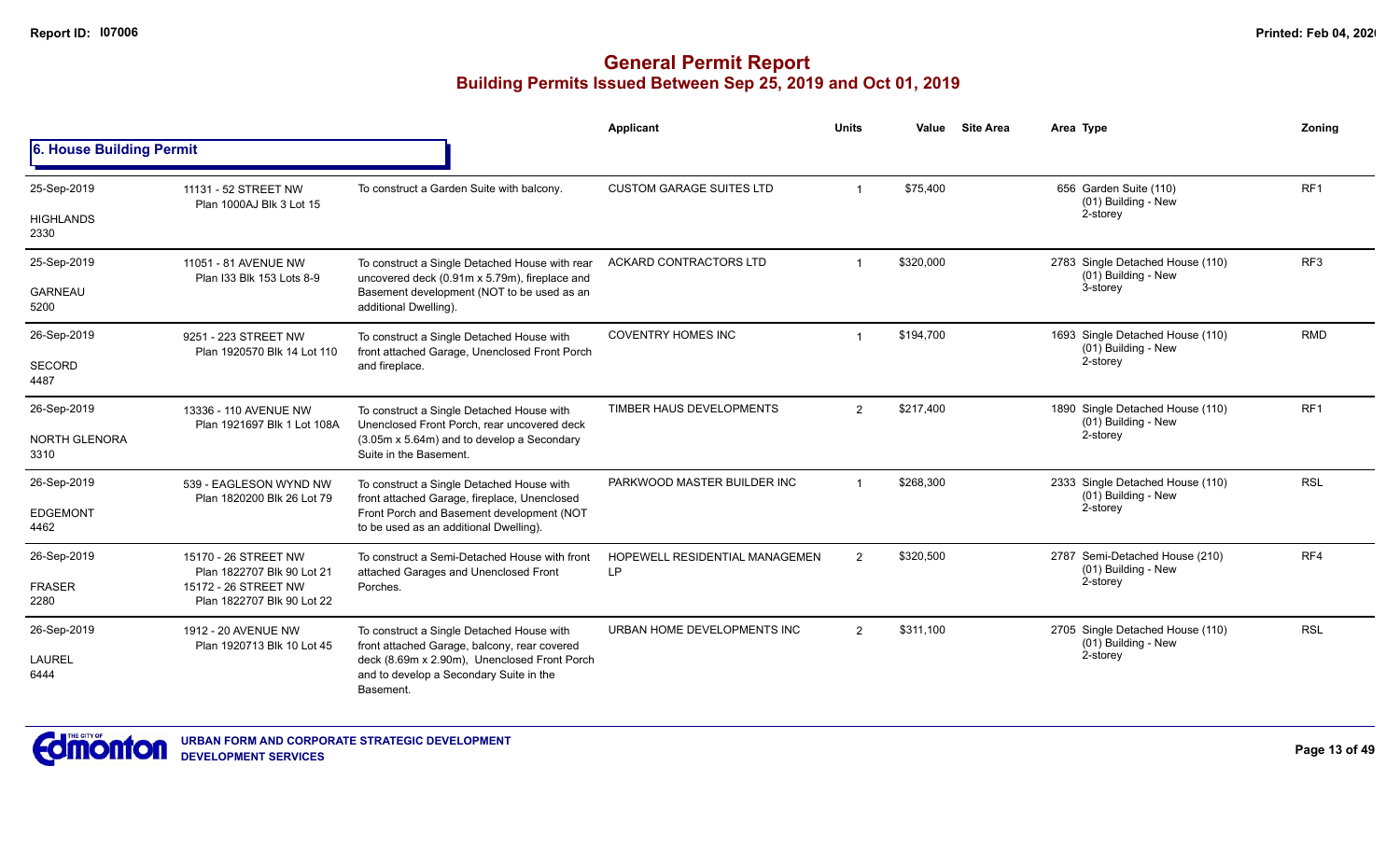|                             |                                                    |                                                                                                                                                        | Applicant                     | <b>Units</b> | Value     | <b>Site Area</b> | Area Type                                               | Zoning                             |
|-----------------------------|----------------------------------------------------|--------------------------------------------------------------------------------------------------------------------------------------------------------|-------------------------------|--------------|-----------|------------------|---------------------------------------------------------|------------------------------------|
| 6. House Building Permit    |                                                    |                                                                                                                                                        |                               |              |           |                  |                                                         |                                    |
| 27-Sep-2019                 | 20123 - 26 AVENUE NW<br>Plan 1920033 Blk 11 Lot 13 | To construct a Single Detached House with<br>front attached Garage and Unenclosed Front                                                                | <b>COVENTRY HOMES INC</b>     |              | \$241,800 |                  | 2103 Single Detached House (110)<br>(01) Building - New | DC1, DC1                           |
| THE UPLANDS<br>4464         |                                                    | Porch.                                                                                                                                                 |                               |              |           |                  | 2-storey                                                |                                    |
| 27-Sep-2019                 | Plan 1525017 Blk 16 Lot 72                         | 6906 - JOHNNIE CAINE WAY NW To construct a Single Detached House with<br>front attached Garage, rear uncovered deck                                    | <b>COVENTRY HOMES INC</b>     |              | \$296.400 |                  | 2577 Single Detached House (110)<br>(01) Building - New | <b>GLG</b>                         |
| <b>GRIESBACH</b><br>3111    |                                                    | (4.88m x 4.27m), Basement development (NOT<br>to be used as an additional Dwelling) and<br>Unenclosed Front Porch.                                     |                               |              |           |                  | 2-storey                                                |                                    |
| 27-Sep-2019                 | 4021 - KINSELLA WAY SW<br>Plan 1920220 Blk 3 Lot 4 | To construct a Single Detached House with<br>front attached Garage, Unenclosed Front Porch                                                             | <b>COVENTRY HOMES INC</b>     |              | \$209.600 |                  | 1823 Single Detached House (110)<br>(01) Building - New | <b>RMD</b>                         |
| <b>KESWICK AREA</b><br>5576 |                                                    | and fireplace.                                                                                                                                         |                               |              |           |                  | 2-storey                                                |                                    |
| 27-Sep-2019                 | 1649 - ERKER WAY NW<br>Plan 1920341 Blk 4 Lot 34   | To construct a Single Detached House with<br>front attached Garage, rear uncovered deck                                                                | AKASH HOMES LTD               |              | \$162,700 |                  | 1415 Single Detached House (110)<br>(01) Building - New | DC <sub>1</sub><br>RF <sub>1</sub> |
| <b>EDGEMONT</b><br>4462     |                                                    | (2.59m x 2.44m) and Unenclosed Front Porch.                                                                                                            |                               |              |           |                  | 2-storey                                                |                                    |
| 27-Sep-2019                 | 8808 - 146 STREET NW<br>Plan 1125KS Blk 8 Lot 57   | To construct a Single Detached House with<br>Basement development (NOT to be used as an                                                                | <b>ACKARD CONTRACTORS LTD</b> |              | \$302,600 |                  | 2631 Single Detached House (110)<br>(01) Building - New |                                    |
| <b>PARKVIEW</b><br>3330     |                                                    | additional Dwelling) (2 bedrooms, 1 bathroom,<br>mechanical room), fireplace, Unenclosed Front<br>Porch and rear uncovered deck (3.66m x<br>$7.92m$ ). |                               |              |           |                  | 2-storey                                                |                                    |
| 26-Sep-2019                 | 1647 - ERKER WAY NW<br>Plan 1920341 Blk 4 Lot 33   | To construct a Single Detached House with<br>front attached Garage, rear uncovered deck                                                                | AKASH HOMES LTD               |              | \$221,000 |                  | 1922 Single Detached House (110)<br>(01) Building - New | DC <sub>1</sub>                    |
| <b>EDGEMONT</b><br>4462     |                                                    | (2.44m x 3.96m) and Unenclosed Front Porch.                                                                                                            |                               |              |           |                  | 2-storey                                                |                                    |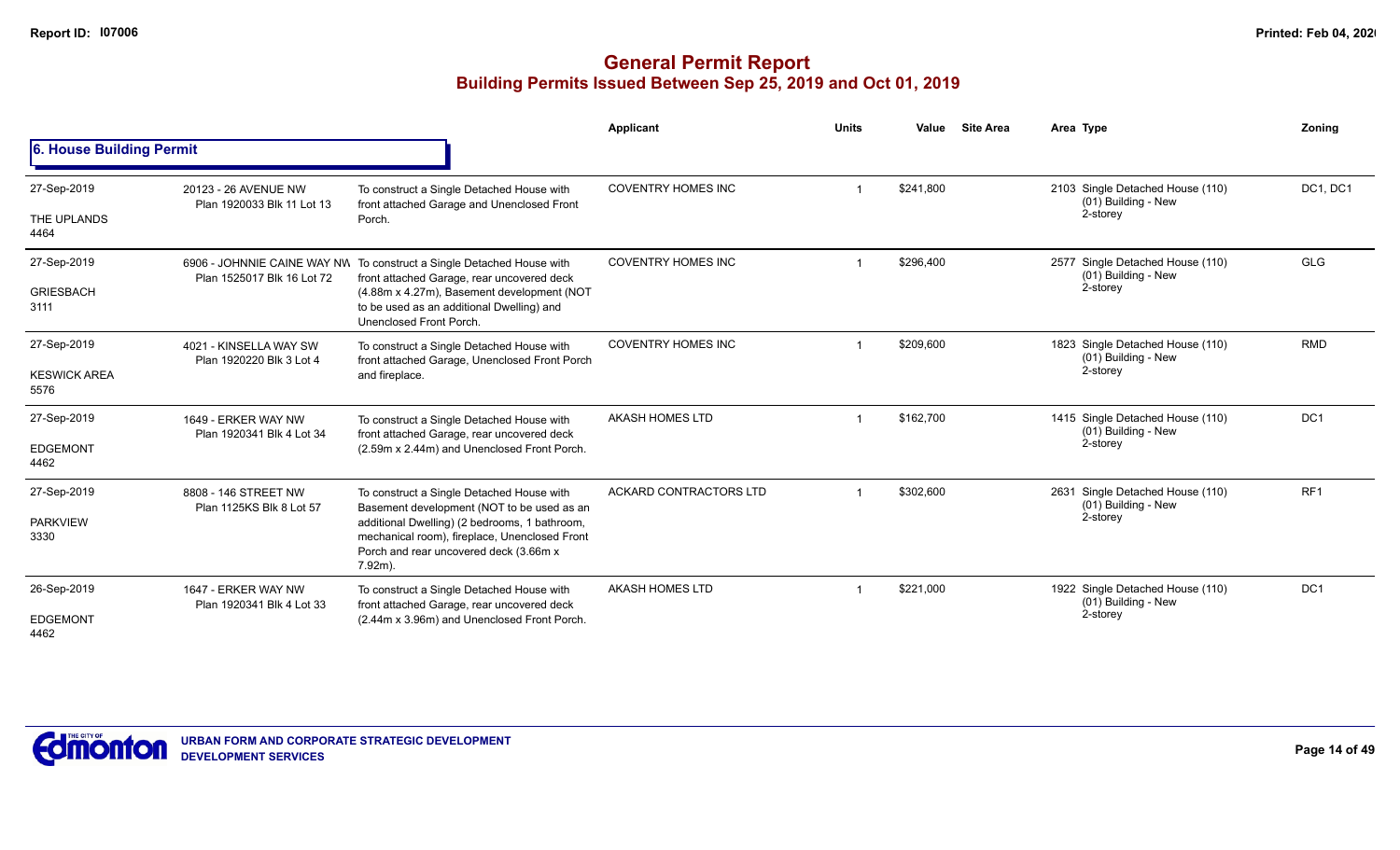|                                                            |                                                                                                                                |                                                                                                                                                                 | Applicant                                             | <b>Units</b>  | Value     | <b>Site Area</b> | Area Type                                                             | Zonina     |
|------------------------------------------------------------|--------------------------------------------------------------------------------------------------------------------------------|-----------------------------------------------------------------------------------------------------------------------------------------------------------------|-------------------------------------------------------|---------------|-----------|------------------|-----------------------------------------------------------------------|------------|
| 6. House Building Permit                                   |                                                                                                                                |                                                                                                                                                                 |                                                       |               |           |                  |                                                                       |            |
| 26-Sep-2019<br>THE ORCHARDS AT<br><b>ELLERSLIE</b><br>6216 | 2739 - CHOKECHERRY PLACE<br>SW<br>Plan 1722245 Blk 14 Lot 129<br>2737 - CHOKECHERRY PLACE<br>SW<br>Plan 1722245 Blk 14 Lot 130 | To construct a Semi-detached House with front<br>attached Garages, rear uncovered deck (Lot<br>129, 3.05m x 3.05m) and Unenclosed Front<br>Porches.             | <b>BROOKFIELD RESIDENTIAL PROPERTIE</b>               | 2             | \$385,800 |                  | 3355 Semi-Detached House (210)<br>(01) Building - New<br>2-storey     | RF4        |
| 26-Sep-2019<br><b>LAUREL</b><br>6444                       | 1820 - 20 AVENUE NW<br>Plan 1920713 Blk 10 Lot 52                                                                              | To construct a Single Detached House with<br>front attached Garage, Unenclosed Front<br>Porch, rear uncovered deck (2.44m x 3.66m),<br>fireplace and Side Door. | 1110722 ALBERTA LTD O/A FINESSE<br><b>HOMES</b>       |               | \$299.300 |                  | 2603 Single Detached House (110)<br>(01) Building - New<br>2-storey   | <b>RSL</b> |
| 26-Sep-2019<br>LAUREL<br>6444                              | 1911 - 26A STREET NW<br>Plan 1722382 Blk 9 Lot 33                                                                              | To construct a Single Detached House with<br>Unenclosed Front Porch and fireplace.                                                                              | <b>LAUNCH HOMES INC</b>                               |               | \$194,100 |                  | 1688 Single Detached House (110)<br>$(01)$ Building - New<br>2-storey | DC1        |
| 26-Sep-2019<br><b>ROSENTHAL</b><br>4750                    | 8728 - 219 STREET NW<br>Plan 1523141 Blk 3 Lot 61                                                                              | To construct a Single Detached House with<br>front attached Garage, rear uncovered deck<br>(3.05m x 3.68m) and Unenclosed Front Porch.                          | <b>GURINDER BHANGOO BARRISTER &amp;</b><br>SOLICITOR* |               | \$379,500 |                  | 3300 Single Detached House (110)<br>$(01)$ Building - New<br>2-storey | <b>RSL</b> |
| 26-Sep-2019<br><b>SOUTH TERWILLEGAR</b><br>5642            | 9374 - SIMPSON DRIVE NW<br>Plan 1920913 Blk 97 Lot 83                                                                          | To construct a Single Detached House with<br>front attached Garage, fireplace, Unenclosed<br>Front Porch, and rear uncovered deck (3.96m x<br>$3.51m$ ).        | <b>GLOBAL NETWORKS CANADA</b>                         |               | \$239,500 |                  | 2083 Single Detached House (110)<br>$(01)$ Building - New<br>2-storey | <b>RMD</b> |
| 26-Sep-2019<br>MAPLE<br>6441                               | 263 - 39 AVENUE NW<br>Plan 1822333 Blk 16 Lot 15<br>259 - 39 AVENUE NW<br>Plan 1822333 Blk 16 Lot 16                           | To construct a Semi-Detached House with front<br>attached Garages, rear uncovered decks<br>(3.05m x 3.05m) and Unenclosed Front<br>Porches.                     | LOOK MASTER BUILDER EDMONTON IN                       | $\mathcal{P}$ | \$347.900 |                  | 3025 Semi-Detached House (210)<br>(01) Building - New<br>2-storey     | <b>RMD</b> |
| 26-Sep-2019<br>MAPLE<br>6441                               | 271 - 39 AVENUE NW<br>Plan 1822333 Blk 16 Lot 13<br>267 - 39 AVENUE NW<br>Plan 1822333 Blk 16 Lot 14                           | To construct a Semi-Detached House with front<br>attached Garages, rear uncovered decks<br>(3.05m x 3.05m) and Unenclosed Front<br>Porches.                     | LOOK MASTER BUILDER EDMONTON IN                       | $\mathcal{P}$ | \$363,500 |                  | 3161 Semi-Detached House (210)<br>(01) Building - New<br>2-storey     | <b>RMD</b> |

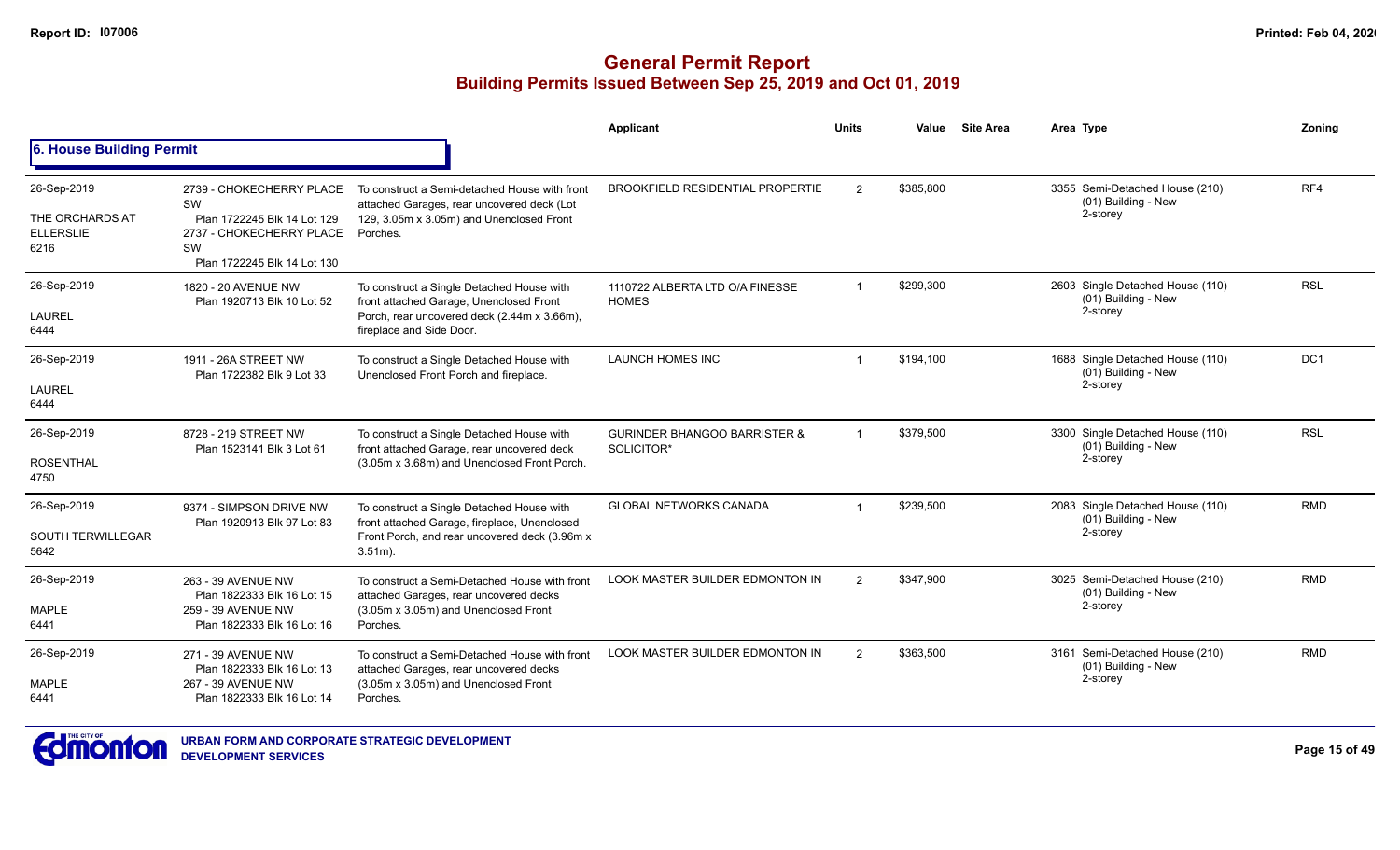|                                   |                                                       |                                                                                                                                                                        | Applicant                                                    | <b>Units</b> | Value     | <b>Site Area</b> | Area Type                                               | Zoning          |
|-----------------------------------|-------------------------------------------------------|------------------------------------------------------------------------------------------------------------------------------------------------------------------------|--------------------------------------------------------------|--------------|-----------|------------------|---------------------------------------------------------|-----------------|
| 6. House Building Permit          |                                                       |                                                                                                                                                                        |                                                              |              |           |                  |                                                         |                 |
| 26-Sep-2019                       | 2047 - 159 STREET SW                                  | To construct a Single Detached House with                                                                                                                              | MORRISON HOMES (EDMONTON) LTD                                | $\mathbf{1}$ | \$266,800 |                  | 2320 Single Detached House (110)<br>(01) Building - New | <b>RSL</b>      |
| <b>GLENRIDDING RAVINE</b><br>5579 | Plan 1823043 Blk 16 Lot 4                             | attached Garage, Unenclosed Front Porch, rear<br>uncovered deck (7.92m x 3.05m) and fireplace.                                                                         |                                                              |              |           |                  | 2-storey                                                |                 |
| 26-Sep-2019                       | 417 - EDGEMONT ROAD NW<br>Plan 1820200 Blk 26 Lot 129 | To construct a Single Detached House with<br>front attached Garage, Unenclosed Front                                                                                   | <b>MARCSON HOMES LTD</b>                                     | -1           | \$257,300 |                  | 2237 Single Detached House (110)<br>(01) Building - New | <b>RSL</b>      |
| <b>EDGEMONT</b><br>4462           |                                                       | Porch, rear uncovered deck (7.01m x 3.05m),<br>and Basement development (NOT to be used as<br>an additional Dwelling). 3 bedroom, bathroom,<br>mech room, and rec room |                                                              |              |           |                  | 2-storey                                                |                 |
| 26-Sep-2019                       | 3520 - KESWICK BOULEVARD<br>SW                        | To construct a Single Detached House with<br>front attached Garage, balcony, fireplace,                                                                                | N/A                                                          | -1           | \$364,200 |                  | 3167 Single Detached House (110)<br>(01) Building - New | <b>RSL</b>      |
| <b>KESWICK AREA</b><br>5576       | Plan 1720471 Blk 16 Lot 3                             | Unenclosed Front Porch, rear uncovered deck<br>(9.45m x 2.74m) and Side door.                                                                                          |                                                              |              |           |                  | 2-storey                                                |                 |
| 27-Sep-2019                       | 8412 - 74 AVENUE NW<br>Plan 959KS Blk 1 Lot 40        | To construct a Garden Suite with balcony.                                                                                                                              | <b>BUTTERWICK CONSTRUCTION &amp;</b><br><b>CARPENTRY LTD</b> | $\mathbf 1$  | \$92,300  |                  | 803 Garden Suite (110)<br>(01) Building - New           | RF <sub>1</sub> |
| <b>AVONMORE</b><br>6020           |                                                       |                                                                                                                                                                        |                                                              |              |           |                  | 2-storey                                                |                 |
| 27-Sep-2019                       | 1912 - 18 STREET NW<br>Plan 1920713 Blk 12 Lot 11     | To construct a Single Detached House with<br>front attached Garage, balcony, uncovered                                                                                 | <b>GREAT CANADIAN HOMES LTD</b>                              | $\mathbf{1}$ | \$301.800 |                  | 2624 Single Detached House (110)<br>(01) Building - New | <b>RSL</b>      |
| <b>LAUREL</b><br>6444             |                                                       | deck and veranda.                                                                                                                                                      |                                                              |              |           |                  | 2-storey                                                |                 |
| 30-Sep-2019                       | Plan 1822455 Blk 26 Lot 145                           | 643 - EAGLESON CRESCENT N\ To construct a Single Detached House with<br>front attached Garage                                                                          | <b>BROOKFIELD RESIDENTIAL PROPERTIE</b>                      |              | \$257,500 |                  | 2239 Single Detached House (110)<br>(01) Building - New | <b>RMD</b>      |
| <b>EDGEMONT</b><br>4462           |                                                       |                                                                                                                                                                        |                                                              |              |           |                  | 2-storey                                                |                 |
| 30-Sep-2019                       | 6057 - NADEN LANDING NW<br>Plan 1822264 Blk 23 Lot 56 | To construct a Single Detached House with rear<br>attached Garage, Unenclosed Front Porch and                                                                          | <b>HOMES BY AVI</b>                                          | $\mathbf 1$  | \$192,700 |                  | 1676 Single Detached House (110)<br>(01) Building - New | <b>GLG</b>      |
| <b>GRIESBACH</b><br>3111          |                                                       | Attached covered walkway from house to<br>garage.                                                                                                                      |                                                              |              |           |                  | 2-storey                                                |                 |

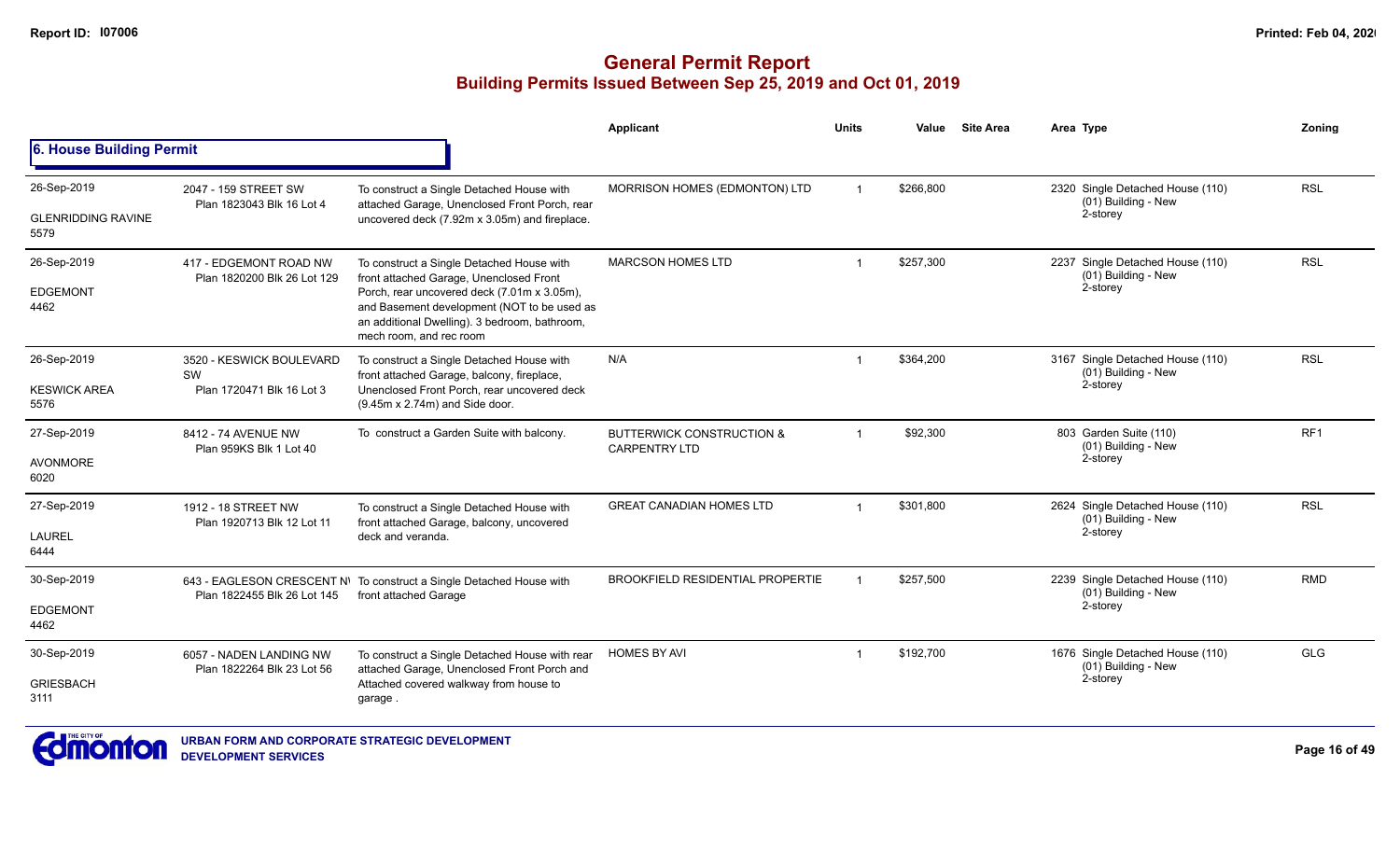|                                               |                                                                      |                                                                                                                                                                                                                            | <b>Applicant</b>              | <b>Units</b>   | Value       | <b>Site Area</b> | Area Type                                                           | Zonina     |
|-----------------------------------------------|----------------------------------------------------------------------|----------------------------------------------------------------------------------------------------------------------------------------------------------------------------------------------------------------------------|-------------------------------|----------------|-------------|------------------|---------------------------------------------------------------------|------------|
| 6. House Building Permit                      |                                                                      |                                                                                                                                                                                                                            |                               |                |             |                  |                                                                     |            |
| 30-Sep-2019<br><b>MCCONACHIE AREA</b><br>2521 | 923 - MCCONACHIE<br><b>BOULEVARD NW</b><br>Plan 1723088 Blk 6 Lot 50 | To construct a Single Detached House with<br>front attached Garage, Unenclosed Front<br>Porch, and to install a Renewable Energy<br>Device (6 Solar-electric (PV) panels on the<br>roof).                                  | JAYMAN MASTERBUILT INC        | $\overline{1}$ | \$276,500   |                  | 2404 Single Detached House (110)<br>(01) Building - New<br>2-storey | <b>RMD</b> |
| 30-Sep-2019<br><b>STARLING</b><br>4474        | 3385 - CHICKADEE DRIVE NW<br>Plan 1524288 Blk 4 Lot 15               | To construct a Single Detached House with<br>front attached Garage, Unenclosed Front<br>Porch, rear uncovered deck (1.98 m x 5.03 m),<br>fireplace and Basement development (NOT to<br>be used as an additional Dwelling). | <b>GILL BUILT HOMES LTD</b>   |                | \$152,600   |                  | 1327 Single Detached House (110)<br>(01) Building - New             | <b>RSL</b> |
| 30-Sep-2019<br><b>CHARLESWORTH</b><br>6661    | 631 - 42 STREET SW<br>Plan 1722944 Blk 3 Lot 6                       | To construct a Single Detached House with<br>front attached Garage, covered deck, veranda<br>and side door entrance.                                                                                                       | DHARAMBIR GREWAL (2192829 ALB |                | \$293,100   |                  | 2549 Single Detached House (110)<br>(01) Building - New<br>2-storey | <b>RMD</b> |
| 01-Oct-2019<br><b>SECORD</b><br>4487          | 9651 - 229 STREET NW<br>Plan 1920924 Blk 26 Lot 62                   | To construct a Single Detached House with<br>front attached Garage, fireplace, Unenclosed<br>Front Porch and Side door.                                                                                                    | STERLING HOMES EDMONTON LTD.  | $\overline{1}$ | \$267.100   |                  | 2323 Single Detached House (110)<br>(01) Building - New<br>2-storey | <b>RMD</b> |
| 01-Oct-2019<br><b>CHAPPELLE AREA</b><br>5462  | 4144 - CHAPPELLE GREEN SW<br>Plan 1822411 Blk 34 Lot 19              | To construct a Single Detached House with<br>Unenclosed Front Porch, rear uncovered deck<br>$(3.66m \times 2.74m)$ .                                                                                                       | MORRISON HOMES (EDMONTON) LTD |                | \$166,400   |                  | 1447 Single Detached House (110)<br>(01) Building - New<br>2-storey | <b>RPL</b> |
| 01-Oct-2019<br><b>ROSENTHAL</b><br>4750       | 8551 - 223 STREET NW<br>Plan 1723490 Blk 13 Lot 73                   | To construct a Single Detached House with<br>Unenclosed Front Porch and Basement<br>development (NOT to be used as an additional<br>Dwelling) (1 Bedroom, 1 Bathroom,<br>Entertainment Room, Utility).                     | LANDMARK LEGACY HOMES INC     | $\overline{1}$ | \$150,900   |                  | 1312 Single Detached House (110)<br>(01) Building - New<br>2-storey | <b>RPL</b> |
| 01-Oct-2019<br><b>EDGEMONT</b><br>4462        | 230C - EDGEMONT ROAD NW<br>Condo Common Area (Plan<br>1920415)       | To construct 6 Unit Row-house (BLDG 56, units<br>$56-61)$                                                                                                                                                                  | E F GOOCH ARCHITECTS INC      | 6              | \$1,162,100 |                  | 10105 Row House Condo (335)<br>(01) Building - New<br>3-storey      | RA7        |

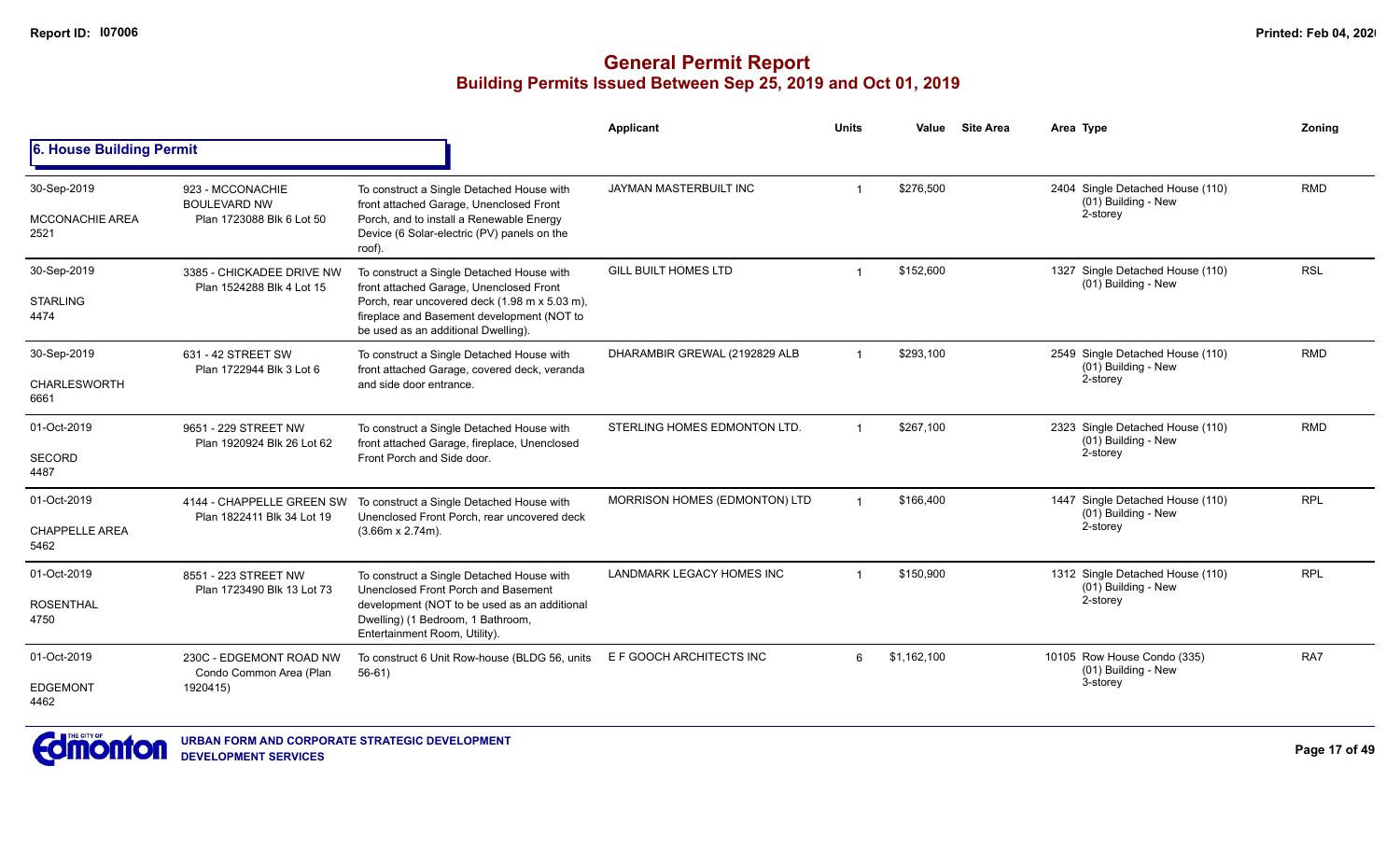|                                      |                                                        |                                                                                                                                                                    | Applicant                         | <b>Units</b> | Value       | <b>Site Area</b> | Area Type                                                 | Zoning     |
|--------------------------------------|--------------------------------------------------------|--------------------------------------------------------------------------------------------------------------------------------------------------------------------|-----------------------------------|--------------|-------------|------------------|-----------------------------------------------------------|------------|
| 6. House Building Permit             |                                                        |                                                                                                                                                                    |                                   |              |             |                  |                                                           |            |
| 01-Oct-2019                          | 4627 - ALWOOD WAY SW<br>Plan 1823179 Blk 19 Lot 37     | To construct a Single Detached House with<br>Unenclosed Front Porch and to install a                                                                               | JAYMAN MASTERBUILT INC            |              | \$164,700   |                  | 1432 Single Detached House (110)<br>(01) Building - New   | <b>RMD</b> |
| ALLARD<br>5458                       |                                                        | Renewable Energy Device (6 Solar-electric<br>(PV) panels on the roof).                                                                                             |                                   |              |             |                  | 2-storey                                                  |            |
| 01-Oct-2019                          | 6805 - KNOX LOOP SW<br>Plan 1920135 Blk 9 Lot 1        | To construct a Single Detached House with<br>front attached Garage, Unenclosed Front                                                                               | <b>DOLCE VITA HOMES</b>           |              | \$293,100   |                  | 2549 Single Detached House (110)<br>(01) Building - New   | <b>RSL</b> |
| <b>KESWICK AREA</b><br>5576          |                                                        | Porch, rear uncovered deck (5.79 m x<br>2.16 m), covered deck (2.59 m x 2.13 m), and<br>fireplace(s)                                                               |                                   |              |             |                  | 2-storey                                                  |            |
| 01-Oct-2019                          | 230C - EDGEMONT ROAD NW<br>Condo Common Area (Plan     | To construct a 6 unit Row-house (BLDG 50,<br>units 50-55)                                                                                                          | E F GOOCH ARCHITECTS INC          | 6            | \$1,162,100 |                  | 10105 Row House Condo (335)<br>(01) Building - New        | RA7        |
| <b>EDGEMONT</b><br>4462              | 1920415)                                               |                                                                                                                                                                    |                                   |              |             |                  | 3-storey                                                  |            |
| 01-Oct-2019                          | 852 - 34 AVENUE NW<br>Plan 1425565 Blk 2 Lot 153       | To construct a Single Detached House with<br>front attached Garage, Unenclosed Front                                                                               | <b>ART HOMES</b>                  |              | \$241,500   |                  | 2100 Single Detached House (110)<br>(01) Building - New   | <b>RSL</b> |
| <b>MAPLE</b><br>6441                 |                                                        | Porch, rear uncovered deck (2.44m x 3.96m),<br>fireplace and side door.                                                                                            |                                   |              |             |                  | 2-storey                                                  |            |
| 01-Oct-2019                          | 7711 - 176 AVENUE NW                                   | To construct a Single Detached House with                                                                                                                          | <b>NOBLES HOMES LTD</b>           |              | \$269.200   |                  | 2341 Single Detached House (110)<br>$(01)$ Building - New | <b>RSL</b> |
| <b>CRYSTALLINA NERA WEST</b><br>2463 | Plan 1524653 Blk 4 Lot 33                              | front attached Garage, rear uncovered deck<br>(3.05m x 4.57m) and Unenclosed Front Porch.                                                                          |                                   |              |             |                  | 2-storey                                                  |            |
| 01-Oct-2019                          | 568 - MERLIN LANDING NW                                | To construct a Single Detached House with                                                                                                                          | 1964602 ALBERTA LTD O/A LUXURYPRO |              | \$294,100   |                  | 2557 Single Detached House (110)<br>(01) Building - New   | <b>RSL</b> |
| <b>HAWKS RIDGE</b><br>4473           |                                                        | front attached Garage, fireplace, Unenclosed<br>Plan 1525658 Blk 2 Lot 28<br><b>HOMES</b><br>Front Porch, rear uncovered deck (3.05m x<br>4.57m) and Side Door(s). |                                   |              |             | 2-storey         |                                                           |            |
| 27-Sep-2019                          | 1014 - CY BECKER ROAD NW<br>Plan 1823038 Blk 19 Lot 55 | To construct a Single Detached House with<br>front attached Garage, rear uncovered deck                                                                            | <b>COVENTRY HOMES INC</b>         |              | \$203,600   |                  | 1770 Single Detached House (110)<br>(01) Building - New   | DC1        |
| <b>CY BECKER</b><br>2611             |                                                        | (3.05m x 2.74m), and Unenclosed Front Porch.                                                                                                                       |                                   |              |             |                  | 2-storey                                                  |            |

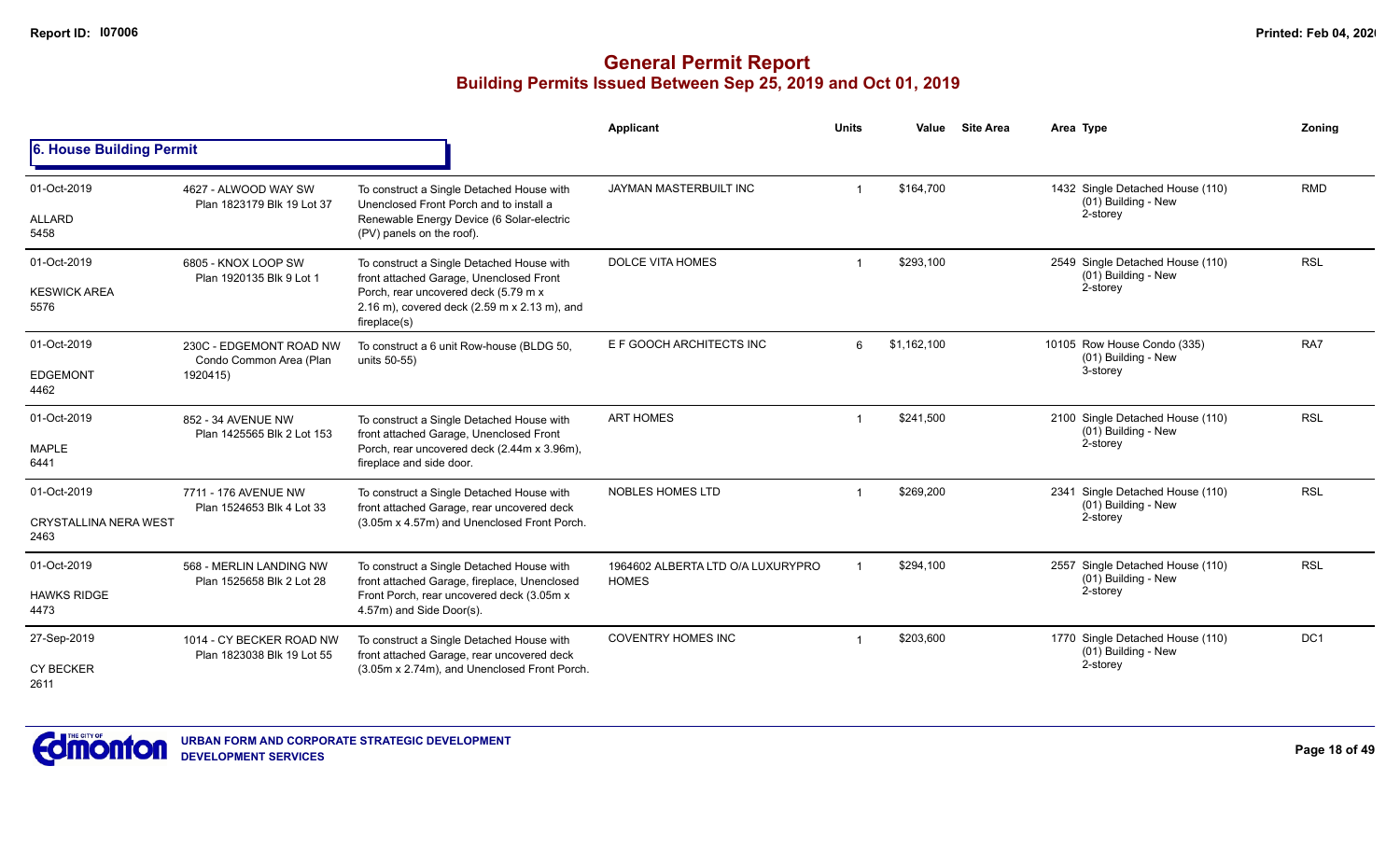|                                 |                                                     |                                                                                                   | <b>Applicant</b>                             | <b>Units</b>   | Value     | <b>Site Area</b> | Area Type                                               | Zoning          |
|---------------------------------|-----------------------------------------------------|---------------------------------------------------------------------------------------------------|----------------------------------------------|----------------|-----------|------------------|---------------------------------------------------------|-----------------|
| 6. House Building Permit        |                                                     |                                                                                                   |                                              |                |           |                  |                                                         |                 |
| 27-Sep-2019                     | 22351 - 93 AVENUE NW<br>Plan 1920570 Blk 28 Lot 18  | To construct a Single Detached House with<br>Unenclosed Front Porch.                              | <b>IMPACT HOMES LTD</b>                      |                | \$188,800 |                  | 1642 Single Detached House (110)<br>(01) Building - New | <b>RMD</b>      |
| SECORD<br>4487                  |                                                     |                                                                                                   |                                              |                |           |                  | 2-storey                                                |                 |
| 27-Sep-2019                     | 8319 - 80 AVENUE NW<br>Plan 1820614 Blk 13 Lot 25A  | To construct a Single Detached House with<br>fireplace, Unenclosed Front Porch, rear              | MARBLE CONSTRUCTION DEVELOPMEI<br><b>LTD</b> | $\overline{2}$ | \$207,500 |                  | 1804 Single Detached House (110)<br>(01) Building - New | RF3             |
| <b>KING EDWARD PARK</b><br>6360 |                                                     | uncovered deck (3.05m x 5.13m), Side Door<br>and to develop a Secondary Suite in the<br>Basement. |                                              |                |           |                  | 2-storey                                                |                 |
| 30-Sep-2019                     | 4023 - KINSELLA WAY SW<br>Plan 1920220 Blk 3 Lot 5  | To construct a Single Detached House with<br>front attached Garage, fireplace and                 | <b>COVENTRY HOMES INC</b>                    |                | \$202,200 |                  | 1758 Single Detached House (110)<br>(01) Building - New | <b>RMD</b>      |
| <b>KESWICK AREA</b><br>5576     |                                                     | Unenclosed Front Porch.                                                                           |                                              |                |           |                  | 2-storey                                                |                 |
| 30-Sep-2019                     | 4332 - 27 STREET NW                                 | To construct a Garden Suite.                                                                      | <b>CENTROID CONSTRUCTION LTD</b>             |                | \$92,800  |                  | 807 Garden Suite (110)<br>(01) Building - New           | RF <sub>1</sub> |
| <b>LARKSPUR</b><br>6390         | Plan 8921958 Blk 6 Lot 7                            |                                                                                                   |                                              |                |           |                  | bungalow                                                |                 |
| 30-Sep-2019                     | 5339 - 24 AVENUE SW<br>Plan 1823364 Blk 10 Lot 37   | To construct a Single Detached House with<br>front attached Garage, fireplace, Unenclosed         | MORRISON HOMES (EDMONTON) LTD                |                | \$274,500 |                  | 2387 Single Detached House (110)<br>(01) Building - New | <b>RSL</b>      |
| <b>WALKER</b><br>6662           |                                                     | Front Porch, and rear uncovered deck (4.11m x<br>$3.05m$ ).                                       |                                              |                |           |                  | 2-storey                                                |                 |
| 30-Sep-2019                     | 17123 - 64 STREET NW<br>Plan 1822640 Blk 13 Lot 101 | To construct a Single Detached House with<br>front attached Garage, Unenclosed Front Porch        | JAYMAN MASTERBUILT INC                       |                | \$219,700 |                  | 1910 Single Detached House (110)<br>(01) Building - New | <b>RMD</b>      |
| MCCONACHIE AREA<br>2521         |                                                     | and to install a Renewable Energy Device (6<br>Solar-electric (PV) panels on the roof).           |                                              |                |           |                  | 2-storey                                                |                 |
| 30-Sep-2019                     | 22003 - 85 AVENUE NW<br>Plan 1523107 Blk 20 Lot 5   | To construct a Single Detached House with<br>front attached Garage, Unenclosed Front Porch        | <b>AKASH HOMES LTD</b>                       |                | \$214,700 |                  | 1867 Single Detached House (110)<br>(01) Building - New | <b>RMD</b>      |
| <b>ROSENTHAL</b><br>4750        |                                                     | and rear uncovered deck (3.66m x 2.44m).                                                          |                                              |                |           |                  | 2-storey                                                |                 |

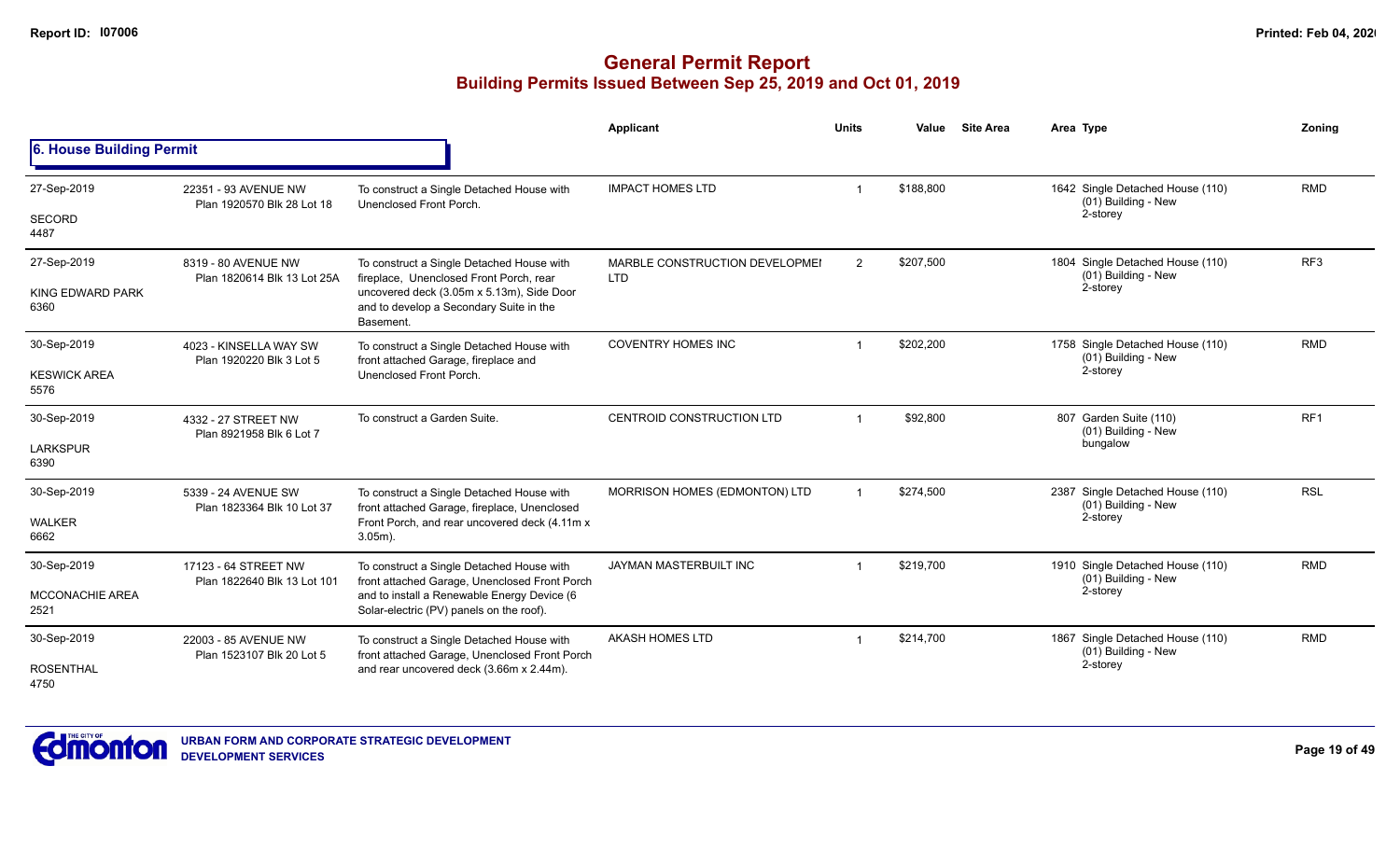|                                |                                                         |                                                                                                                              | Applicant                    | <b>Units</b>   | Value     | <b>Site Area</b> | Area Type                                               | Zoning      |
|--------------------------------|---------------------------------------------------------|------------------------------------------------------------------------------------------------------------------------------|------------------------------|----------------|-----------|------------------|---------------------------------------------------------|-------------|
| 6. House Building Permit       |                                                         |                                                                                                                              |                              |                |           |                  |                                                         |             |
| 30-Sep-2019                    | 1026 - DANIELS LOOP SW<br>Plan 1820558 Blk 4 Lot 116    | To construct a Single Detached House with<br>front attached Garage and Unenclosed Front                                      | <b>LANDMARK CLASSIC INC</b>  | $\overline{1}$ | \$196,500 |                  | 1709 Single Detached House (110)<br>(01) Building - New | <b>RMD</b>  |
| <b>DESROCHERS AREA</b><br>5463 |                                                         | Porch.                                                                                                                       |                              |                |           |                  | 2-storey                                                |             |
| 30-Sep-2019                    | 2426 - CASEY LINK SW<br>Plan 1523223 Blk 9 Lot 12       | To construct a Single Detached House with<br>Unenclosed Front Porch and Side door.                                           | <b>EXCEL HOMES</b>           | $\mathbf{1}$   | \$183,300 |                  | 1594 Single Detached House (110)<br>(01) Building - New | <b>RMD</b>  |
| CAVANAGH<br>5467               |                                                         |                                                                                                                              |                              |                |           |                  | 2-storey                                                |             |
| 30-Sep-2019                    | 3790 - WEIDLE CRESCENT SW<br>Plan 1525168 Blk 17 Lot 69 | To construct a Semi-Detached House with front<br>attached Garages, Unenclosed Front Porches,                                 | AREO HOMES PVT LTD           | $\overline{2}$ | \$372,700 |                  | 3241 Duplex (210)<br>(01) Building - New                | RF4         |
| <b>WALKER</b><br>6662          | 3792 - WEIDLE CRESCENT SW<br>Plan 1525168 Blk 17 Lot 70 | rear uncovered deck (both Lots - 4.27m x<br>2.74m), and Side Doors.                                                          |                              |                |           |                  | 2-storey                                                |             |
| 01-Oct-2019                    | 1020 - CY BECKER ROAD NW<br>Plan 1823038 Blk 19 Lot 58  | To construct a Single Detached House with                                                                                    | <b>COVENTRY HOMES INC</b>    |                | \$203,600 |                  | 1770 Single Detached House (110)<br>(01) Building - New | DC1         |
| <b>CY BECKER</b><br>2611       |                                                         | front attached Garage, veranda, and rear<br>uncovered deck (3.05m x 2.74m).                                                  |                              |                |           |                  | 2-storey                                                |             |
| 01-Oct-2019                    | Plan 1723470 Blk 9 Lot 62                               | 1688 - GRAYDON HILL LINK SW To construct a Single Detached House with<br>Unenclosed Front Porch.                             | STERLING HOMES EDMONTON LTD. | $\overline{1}$ | \$143,100 |                  | 1244 Single Detached House (110)<br>(01) Building - New | GHLD        |
| <b>GRAYDON HILL</b><br>5468    |                                                         |                                                                                                                              |                              |                |           |                  | 2-storey                                                |             |
| 01-Oct-2019                    | 1931 - GRAYDON HILL GREEN<br>SW                         | To construct a Single Detached Unenclosed<br>Front Porch.                                                                    | PACESETTER HOMES LTD         |                | \$174,100 |                  | 1514 Single Detached House (110)<br>(01) Building - New | <b>GHLD</b> |
| <b>GRAYDON HILL</b><br>5468    | Plan 1822866 Blk 8 Lot 45                               |                                                                                                                              |                              |                |           |                  | 2-storey                                                |             |
| 01-Oct-2019                    | 22368 - 93 AVENUE NW<br>Plan 1920570 Blk 27 Lot 84      | To construct a Single Detached House with<br>front attached Garage, rear uncovered deck                                      | <b>COVENTRY HOMES INC</b>    |                | \$217,700 |                  | 1893 Single Detached House (110)<br>(01) Building - New | <b>RMD</b>  |
| SECORD<br>4487                 |                                                         | (3.35m x 7.32m), fireplace Basement<br>development (NOT to be used as an additional<br>Dwelling) and Unenclosed Front Porch. |                              |                |           |                  | 2-storey                                                |             |

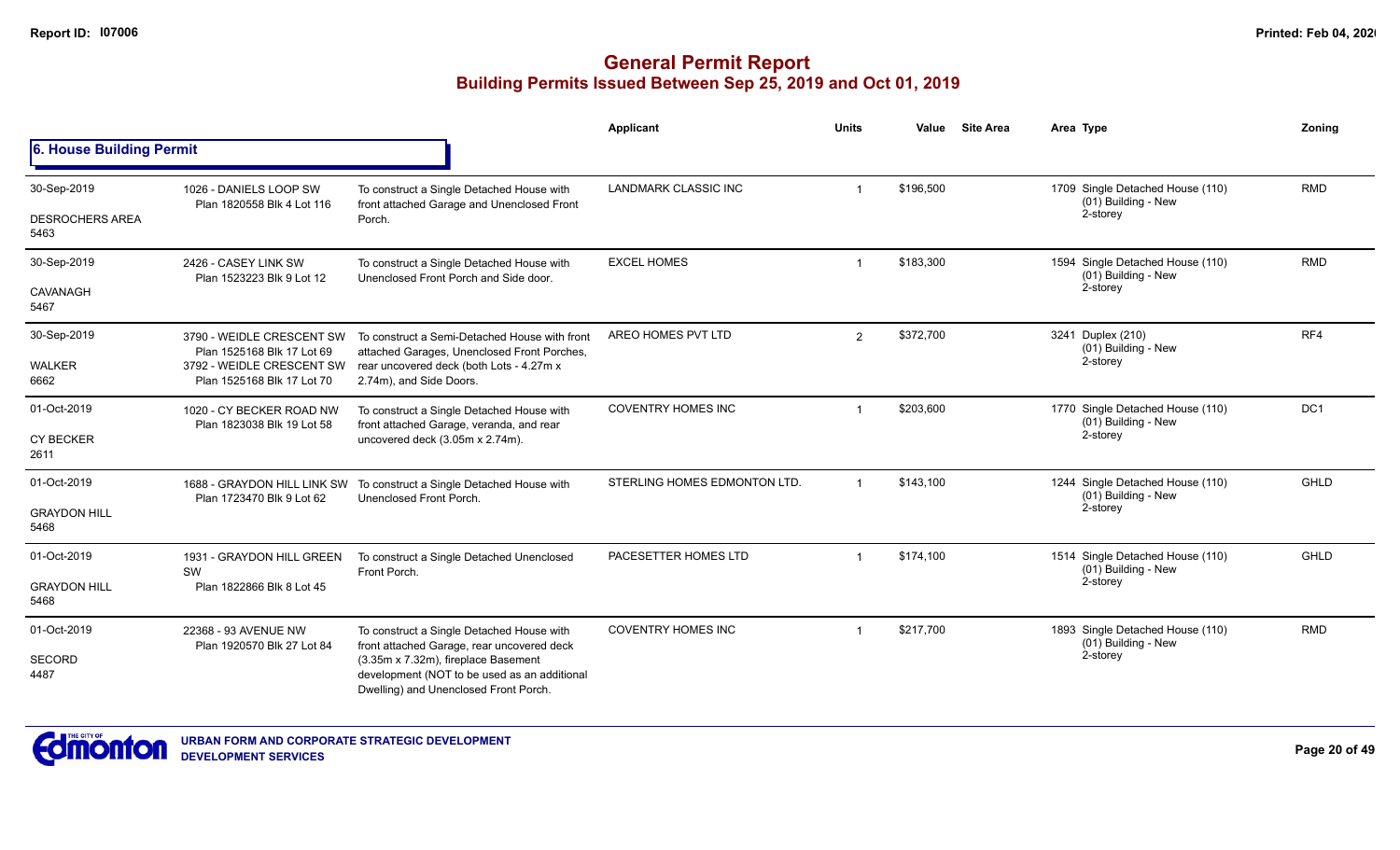|                                 |                                                         |                                                                                                                                        | Applicant                     | <b>Units</b>   | Value     | <b>Site Area</b> | Area Type                                                             | Zoning          |
|---------------------------------|---------------------------------------------------------|----------------------------------------------------------------------------------------------------------------------------------------|-------------------------------|----------------|-----------|------------------|-----------------------------------------------------------------------|-----------------|
| 6. House Building Permit        |                                                         |                                                                                                                                        |                               |                |           |                  |                                                                       |                 |
| 01-Oct-2019                     | 5109 - CORVETTE STREET NW<br>Plan 1224373 Blk 28 Lot 34 | To construct a Single Detached House with rear                                                                                         | <b>ART HOMES</b>              | -1             | \$231,700 |                  | 2015 Single Detached House (110)<br>(01) Building - New               | <b>GLG</b>      |
| <b>GRIESBACH</b><br>3111        |                                                         | attached Garage, fireplace, Unenclosed Front<br>Porch, rear covered deck (2.74m x 4.27m) and<br>Side door.                             |                               |                |           |                  | 2-storey                                                              |                 |
| 01-Oct-2019                     | 19720 - 26 AVENUE NW<br>Plan 1721616 Blk 9 Lot 33       | To construct a Single Detached House with<br>front attached Garage, Unenclosed Front Porch                                             | <b>COVENTRY HOMES INC</b>     |                | \$263,700 |                  | 2293 Single Detached House (110)<br>(01) Building - New               | DC1             |
| THE UPLANDS<br>4464             |                                                         | and fireplace.                                                                                                                         |                               |                |           |                  | 2-storey                                                              |                 |
| 01-Oct-2019                     | 22011 - 85 AVENUE NW<br>Plan 1922259 Blk 20 Lot 7       | To construct a Single Detached House with<br>front attached Garage, Unenclosed Front                                                   | AKASH HOMES LTD               |                | \$163,600 |                  | 1423 Single Detached House (110)<br>(01) Building - New               | <b>RMD</b>      |
| <b>ROSENTHAL</b><br>4750        |                                                         | Porch, rear uncovered deck (2.51m x 3.05m)<br>and Side Door.                                                                           |                               |                |           |                  | 2-storey                                                              |                 |
| 01-Oct-2019                     | 11654 - 74 AVENUE NW<br>Plan 1822512 Blk 2 Lot 31       | To construct a Single Detached House with<br>Basement development (NOT to be used as an                                                | N/A                           | -1             | \$225,100 |                  | 1876 Single Detached House (110)<br>(01) Building - New               | RF1             |
| <b>BELGRAVIA</b><br>5040        |                                                         | additional Dwelling) (1 Bedroom, 1 Bathroom,<br>Lounge, Games Room), fireplace and<br>uncovered deck.                                  |                               |                |           |                  | 2-storey                                                              |                 |
| 01-Oct-2019                     | 5315 - 24 AVENUE SW<br>Plan 1823364 Blk 10 Lot 43       | To construct a Single Detached House with<br>front attached Garage, Unenclosed Front                                                   | MORRISON HOMES (EDMONTON) LTD | $\overline{1}$ | \$271,600 |                  | 2362 Single Detached House (110)<br>$(01)$ Building - New             | <b>RSL</b>      |
| <b>WALKER</b><br>6662           |                                                         | Porch, rear uncovered deck (3.35m x 3.05m)<br>and fireplace.                                                                           |                               |                |           |                  | 2-storey                                                              |                 |
| 7. Other Misc. Building Permits |                                                         |                                                                                                                                        |                               |                |           |                  |                                                                       |                 |
| 26-Sep-2019                     | 9640 - 110 AVENUE NW<br>Plan ND Blk 35 Lot 28           | To construct Interior and Exterior Alterations<br>(install stairs (main to basement), removed side                                     | N/A                           | -1             | \$9,000   |                  | 200 Single Detached House (110)<br>(07) Add Suites to Single Dwelling | DC <sub>1</sub> |
| <b>MCCAULEY</b><br>1140         |                                                         | cantilever and side entrance), construct a rear<br>uncovered deck (2.5m x 1.7m) and stairs (2.9m<br>x 3.8m), existing without permits. |                               |                |           |                  |                                                                       |                 |
|                                 |                                                         |                                                                                                                                        |                               |                |           |                  |                                                                       |                 |

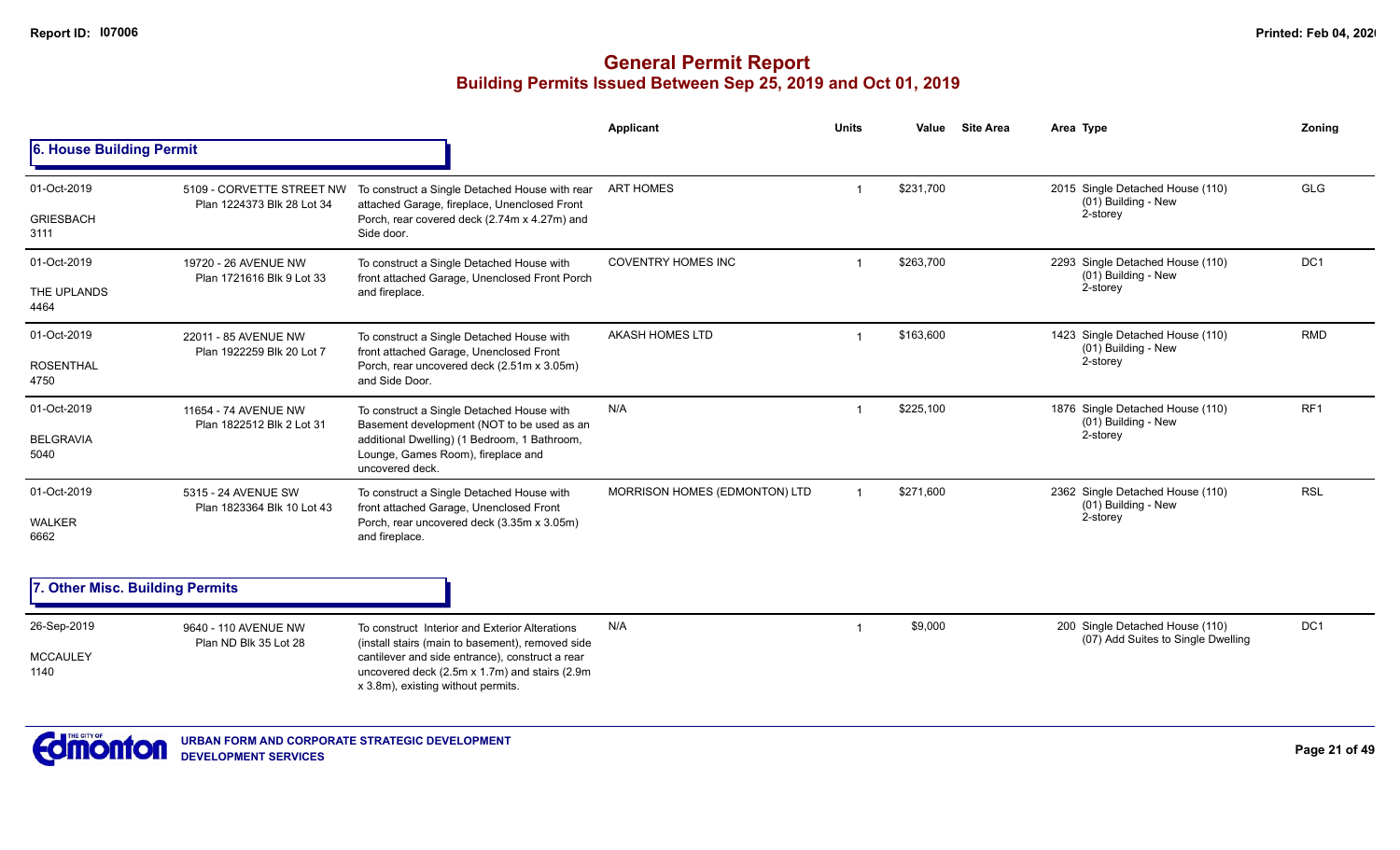|                                                 |                                                    |                                                                                                           | <b>Applicant</b>         | <b>Units</b>   | <b>Site Area</b><br>Value | Area Type                                                            | Zoning          |
|-------------------------------------------------|----------------------------------------------------|-----------------------------------------------------------------------------------------------------------|--------------------------|----------------|---------------------------|----------------------------------------------------------------------|-----------------|
| 7. Other Misc. Building Permits                 |                                                    |                                                                                                           |                          |                |                           |                                                                      |                 |
| 27-Sep-2019<br>KING EDWARD PARK<br>6360         | 8555 - 80 AVENUE NW<br>Plan 1389HW Blk 14 Lot 30   | To demolish a single Detached House                                                                       | <b>FRANKEN HOMES LTD</b> | $-1$           | \$4,500                   | 800 Single Detached House (110)<br>(99) Demolition                   | RF <sub>3</sub> |
| 27-Sep-2019<br>KING EDWARD PARK<br>6360         | 8555 - 80 AVENUE NW<br>Plan 1389HW Blk 14 Lot 30   | To demolish a single Detached Garage                                                                      | <b>FRANKEN HOMES LTD</b> | $-1$           | \$2,000                   | 300 Detached Garage (010)<br>(99) Demolition                         | RF <sub>3</sub> |
| <b>Home Improvement Permit</b>                  |                                                    |                                                                                                           |                          |                |                           |                                                                      |                 |
| 30-Sep-2019<br><b>GRANDVIEW HEIGHTS</b><br>5210 | Plan 600MC Blk 12 Lot 11                           | 12419 - GRAND VIEW DRIVE NV To demolish a Single Detached House.                                          | N/A                      | $\mathbf 0$    | \$6,500                   | Single Detached House (110)<br>(99) Demolition                       | RF1             |
| 30-Sep-2019<br><b>OTTEWELL</b><br>6550          | 5303 - 95 AVENUE NW<br>Plan 6258KS Blk 6 Lot 23    | To develop a Secondary Suite in the Basement<br>of a Single Detached House, existing without<br>permits.  | N/A                      | $\overline{1}$ | \$0                       | 75 Single Detached House (110)<br>(07) Add Suites to Single Dwelling | RF1             |
| 25-Sep-2019<br><b>DELTON</b><br>1080            | 12235 - 89 STREET NW<br>Plan 1920454 Blk 33 Lot 9A | To construct an Accessory Building (detached<br>Garage, 6.71 m x 5.79 m).                                 | N/A                      | $\mathsf 0$    | \$6,300                   | 39 Detached Garage (010)<br>(01) Building - New                      | RF <sub>3</sub> |
| 25-Sep-2019<br><b>GOLD BAR</b><br>6270          | 4404 - 104A AVENUE NW<br>Plan 3878KS Blk 80 Lot 54 | To develop a Secondary Suite in the Basement<br>of a Single Detached House (Existing without<br>permits). | N/A                      | $\overline{1}$ | \$0                       | Single Detached House (110)<br>(07) Add Suites to Single Dwelling    | RF1             |

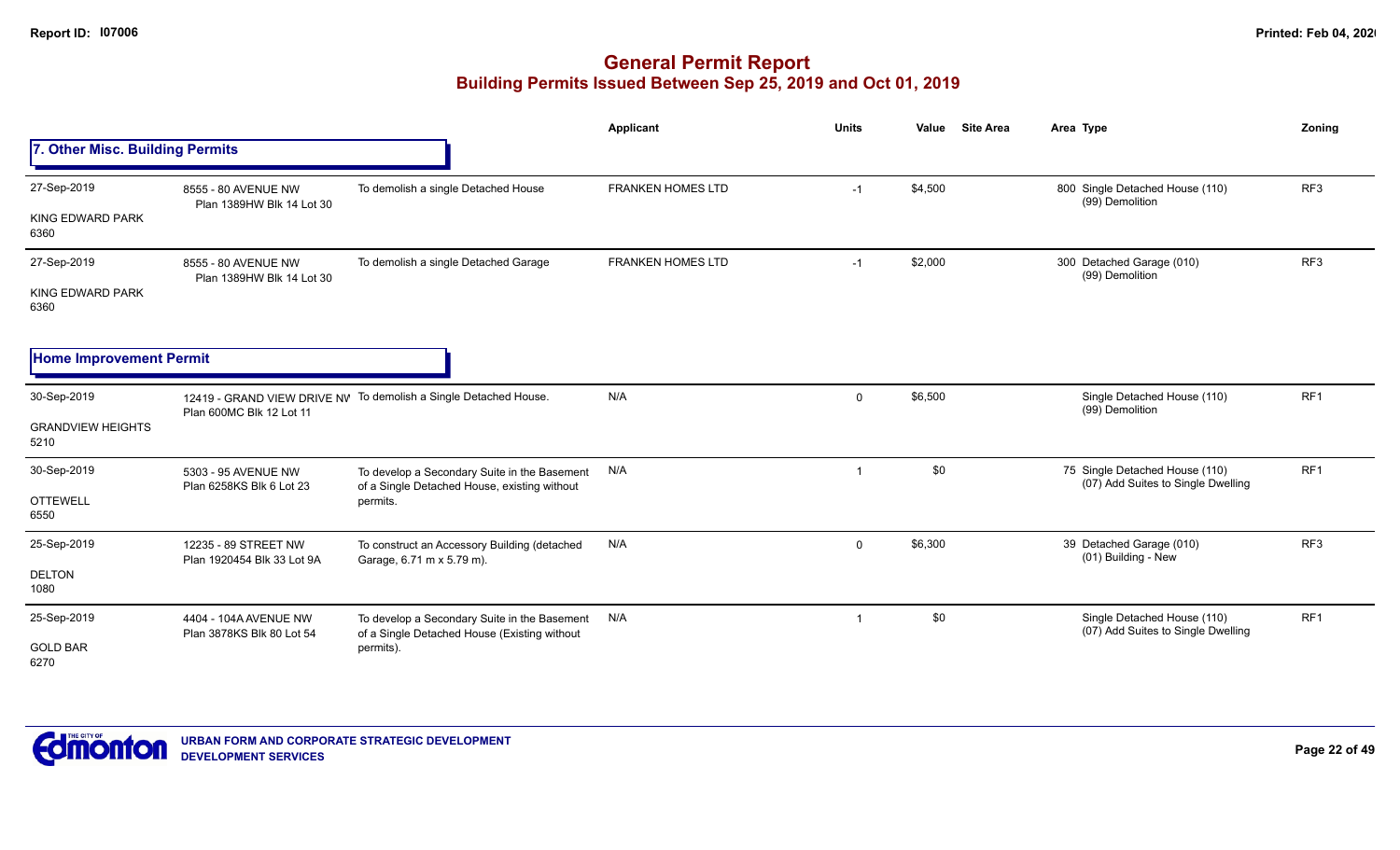|                                                 |                                                                       |                                                                                                                                                                                      | <b>Applicant</b>                 | <b>Units</b>   | Value<br><b>Site Area</b> | Area Type                                            | Zoning          |
|-------------------------------------------------|-----------------------------------------------------------------------|--------------------------------------------------------------------------------------------------------------------------------------------------------------------------------------|----------------------------------|----------------|---------------------------|------------------------------------------------------|-----------------|
| <b>Home Improvement Permit</b>                  |                                                                       |                                                                                                                                                                                      |                                  |                |                           |                                                      |                 |
| 30-Sep-2019<br><b>DOVERCOURT</b><br>3170        | 12260 - DOVERCOURT<br><b>CRESCENT NW</b><br>Plan 5902HW Blk 13 Lot 17 | To construct exterior alterations to a Single<br>Detached House (Pergola, 3.06m x 6.0m @0.8m<br>in Height) and to construct a front uncovered<br>deck (6m x 7.78m @ 0.8m in Height). | <b>BLOCK FIVE PROPERTIES LTD</b> | $\mathbf 0$    | \$11,700                  | 47 Single Detached House (110)<br>(03) Deck Attached | RF <sub>1</sub> |
| 30-Sep-2019<br><b>DOVERCOURT</b><br>3170        | 12260 - DOVERCOURT<br><b>CRESCENT NW</b><br>Plan 5902HW Blk 13 Lot 17 | To construct exterior alterations to a Single<br>Detached House (Pergola, 3.06m x 6.0m @0.8m<br>in Height) and to construct a front uncovered<br>deck (6m x 7.78m @ 0.8m in Height). | <b>BLOCK FIVE PROPERTIES LTD</b> | $\overline{0}$ |                           | Single Detached House (110)<br>(02) Addition         | RF <sub>1</sub> |
| 25-Sep-2019<br><b>PARKVIEW</b><br>3330          | 8715 - 149 STREET NW<br>Plan 1920466 Blk 14 Lot 16A                   | To construct an Accessory Building (detached<br>Garage (5.64m x 5.79m)).                                                                                                             | ENCORE MASTER BUILDER INC        | $\overline{0}$ | \$5,300                   | 33 Detached Garage (010)<br>(01) Building - New      | RF <sub>1</sub> |
| 01-Oct-2019<br><b>GRANDVIEW HEIGHTS</b><br>5210 | 12914 - 65 AVENUE NW<br>Plan 1922322 Blk 3 Lot 48A                    | To construct an Accessory Building (detached<br>Garage (6.71m x 6.71m)).                                                                                                             | BERKSHIRE CONSTRUCTION LTD       | $\overline{0}$ | \$7,300                   | 45 Detached Garage (010)<br>(01) Building - New      | RF <sub>1</sub> |
| 26-Sep-2019<br><b>GRANDVIEW HEIGHTS</b><br>5210 | 12912 - 65 AVENUE NW<br>Plan 1922322 Blk 3 Lot 48B                    | To construct an Accessory Building (detached<br>Garage (6.71m x 6.71m)).                                                                                                             | BERKSHIRE CONSTRUCTION LTD       | $\overline{0}$ | \$7,300                   | 45 Detached Garage (010)<br>(01) Building - New      | RF <sub>1</sub> |
| 26-Sep-2019<br><b>WALKER</b><br>6662            | 2043 - WONNACOTT WAY SW<br>Plan 1624309 Blk 22 Lot 12                 | To construct an Accessory Building (detached<br>Garage, 6.1m x 6.1m).                                                                                                                | AKASH HOMES LTD                  | $\Omega$       | \$6,000                   | 37 Detached Garage (010)<br>(01) Building - New      | RF4             |
| 26-Sep-2019<br><b>RITCHIE</b><br>6610           | 9131 - 75 AVENUE NW<br>Plan 1920444 Blk 14 Lot 19A                    | To construct an Accessory Building (detached<br>Garage, 5.79m x 6.22m).                                                                                                              | TS MODERN HOME DESIGN LTD        | $\overline{0}$ | \$5,800                   | 36 Detached Garage (010)<br>(01) Building - New      | RF <sub>3</sub> |

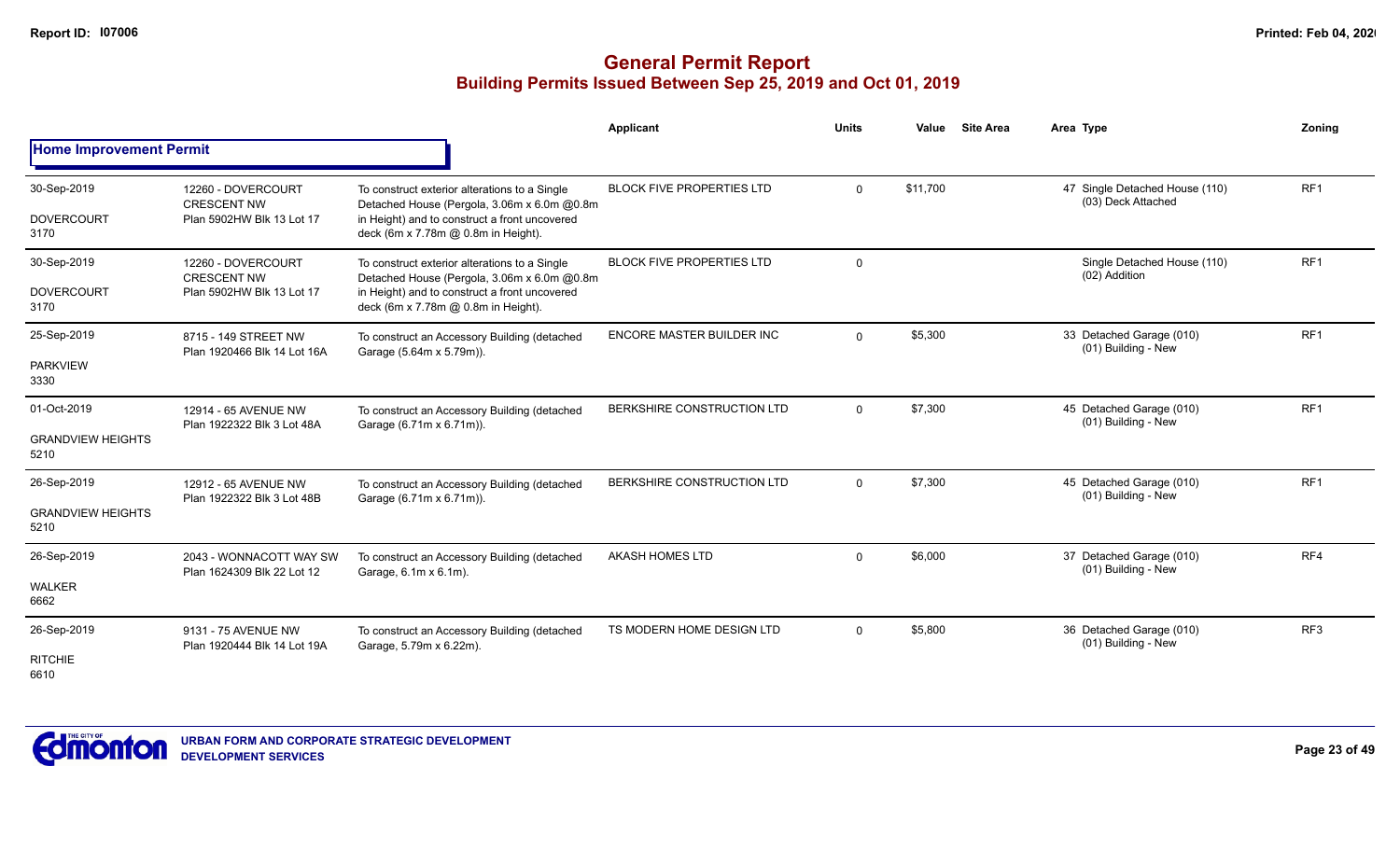|                                |                                                 |                                                                                | <b>Applicant</b>          | <b>Units</b> | Value   | <b>Site Area</b><br>Area Type                   | Zoning          |
|--------------------------------|-------------------------------------------------|--------------------------------------------------------------------------------|---------------------------|--------------|---------|-------------------------------------------------|-----------------|
| <b>Home Improvement Permit</b> |                                                 |                                                                                |                           |              |         |                                                 |                 |
| 27-Sep-2019                    | 9604 - 119 AVENUE NW<br>Plan 2160V Blk 1 Lot 7A | To construct an Accessory Building (mutual<br>detached Garage, 7.32m x 6.86m). | <b>LASER CUSTOM HOMES</b> | $\mathbf 0$  | \$8,100 | 50 Detached Garage (010)<br>(01) Building - New | RF <sub>3</sub> |
| <b>ALBERTA AVENUE</b><br>1010  |                                                 |                                                                                |                           |              |         |                                                 |                 |
| 30-Sep-2019                    | 9831 - 91 AVENUE NW<br>Plan I21 Blk 125 Lot 14  | To construct an Accessory Building (detached<br>Garage (6.71m x 7.01m)).       | TIMBER HAUS DEVELOPMENTS  | $\mathbf 0$  | \$7,600 | 47 Detached Garage (010)<br>(01) Building - New | RF <sub>2</sub> |
| <b>STRATHCONA</b><br>5480      |                                                 |                                                                                |                           |              |         |                                                 |                 |
| 01-Oct-2019                    | 9724 - 82 AVENUE NW<br>Plan 7198ET Blk 73 Lot I | To demolish a Single Detached House and rear<br>detached Garage.               | <b>BMA CONTRACTORS</b>    | $\mathbf 0$  | \$3,400 | Detached Garage(010)<br>(99) Demolition         | RA <sub>8</sub> |
| <b>STRATHCONA</b><br>5480      |                                                 |                                                                                |                           |              |         |                                                 |                 |
| 01-Oct-2019                    | 9724 - 82 AVENUE NW<br>Plan 7198ET Blk 73 Lot I | To demolish a Single Detached House and rear<br>detached Garage.               | <b>BMA CONTRACTORS</b>    | $-1$         | \$6,500 | Single Detached House (110)<br>(99) Demolition  | RA <sub>8</sub> |
| <b>STRATHCONA</b><br>5480      |                                                 |                                                                                |                           |              |         |                                                 |                 |
| 01-Oct-2019                    | 9728 - 82 AVENUE NW<br>Plan 7198ET Blk 73 Lot H | To demolish a Single Detached House.                                           | <b>BMA CONTRACTORS</b>    | $-1$         | \$6,500 | Single Detached House (110)<br>(99) Demolition  | RA <sub>8</sub> |
| <b>STRATHCONA</b><br>5480      |                                                 |                                                                                |                           |              |         |                                                 |                 |
| 01-Oct-2019                    | 9736 - 82 AVENUE NW<br>Plan 7198ET Blk 73 Lot G | To demolish a Single Detached House and rear<br>detached Garage.               | <b>BMA CONTRACTORS</b>    | $\mathbf 0$  | \$3,400 | Detached Garage(010)<br>(99) Demolition         | RA <sub>8</sub> |
| <b>STRATHCONA</b><br>5480      |                                                 |                                                                                |                           |              |         |                                                 |                 |
| 01-Oct-2019                    | 9736 - 82 AVENUE NW<br>Plan 7198ET Blk 73 Lot G | To demolish a Single Detached House and rear<br>detached Garage.               | <b>BMA CONTRACTORS</b>    | $-1$         | \$6,500 | Single Detached House (110)<br>(99) Demolition  | RA <sub>8</sub> |
| <b>STRATHCONA</b><br>5480      |                                                 |                                                                                |                           |              |         |                                                 |                 |

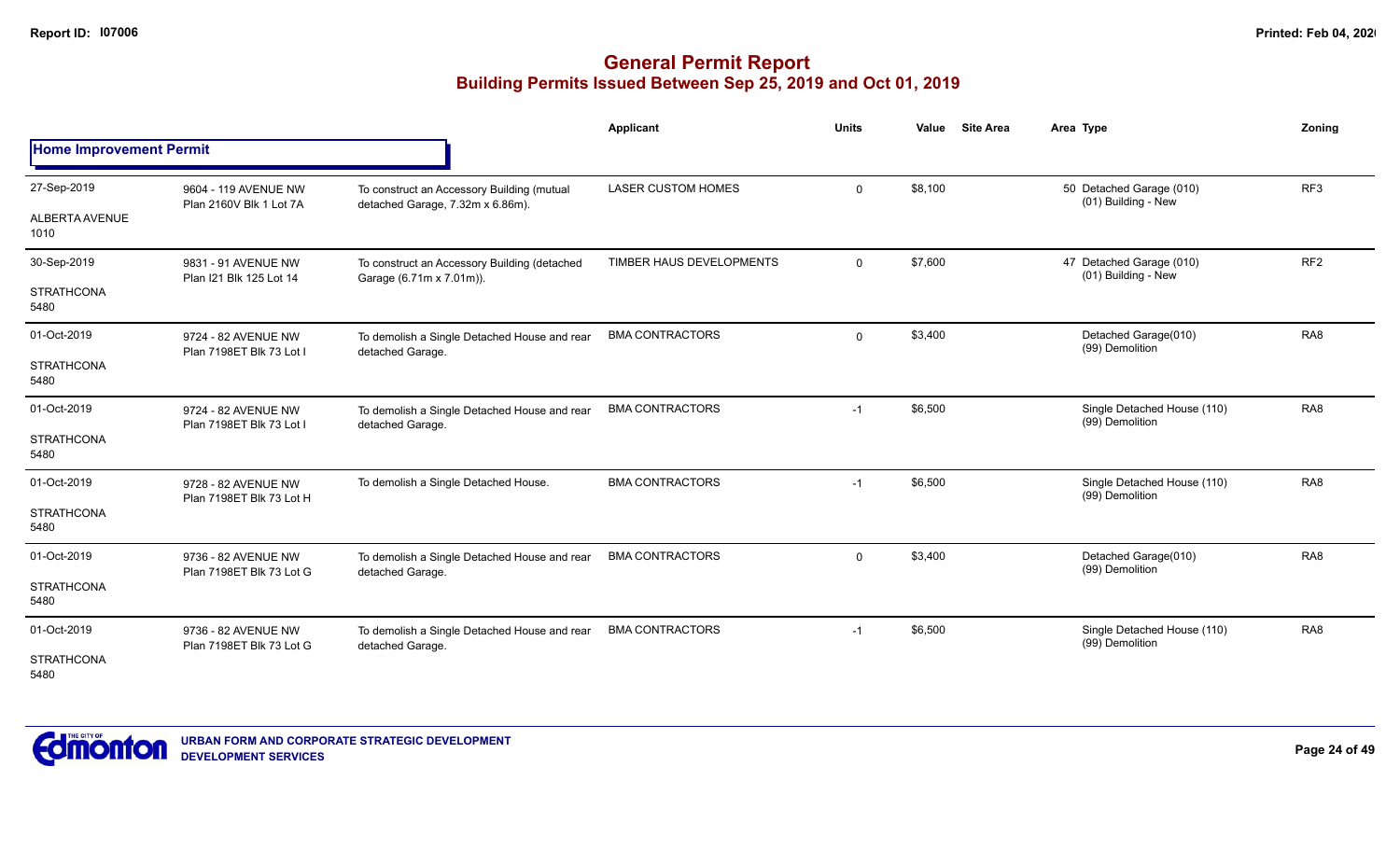|                                |                                                         |                                                                                                       | <b>Applicant</b>                                        | <b>Units</b>            | <b>Site Area</b><br>Value | Area Type                                                            | Zoning          |
|--------------------------------|---------------------------------------------------------|-------------------------------------------------------------------------------------------------------|---------------------------------------------------------|-------------------------|---------------------------|----------------------------------------------------------------------|-----------------|
| <b>Home Improvement Permit</b> |                                                         |                                                                                                       |                                                         |                         |                           |                                                                      |                 |
| 26-Sep-2019                    | 10519 - 82 STREET NW<br>Plan 6800AK Blk 41 Lot 6        | To develop a Secondary Suite in the Basement<br>of a Single Detached House (Existing Suite).          | N/A                                                     |                         | \$0                       | 52 Single Detached House (110)<br>(07) Add Suites to Single Dwelling | RF <sub>3</sub> |
| <b>FOREST HEIGHTS</b><br>6230  |                                                         |                                                                                                       |                                                         |                         |                           |                                                                      |                 |
| 30-Sep-2019                    | 9633 - 99A STREET NW<br>Plan 4798EO Blk 1 Lot 28        | To construct exterior alterations (frosted glass<br>privacy railing on top floor balcony) to a Single | N/A                                                     | $\mathbf 0$             |                           | Single Detached House (110)<br>(03) Exterior Alterations             | RF <sub>3</sub> |
| <b>STRATHCONA</b><br>5480      |                                                         | Detached House.                                                                                       |                                                         |                         |                           |                                                                      |                 |
| 26-Sep-2019                    | 9239 - 93 STREET NW<br>Plan 1032AA Blk 2 Lot 23         | To develop a Secondary Suite in the Basement<br>of a Semi-detached House, existing without            | <b>CEMROCK CONCRETE &amp; CONSTRUCTI(</b><br><b>LTD</b> | $\overline{\mathbf{1}}$ | \$0                       | 84 Semi-Detached House (210)<br>(07) Add Suites to Single Dwelling   | RF <sub>3</sub> |
| <b>BONNIE DOON</b><br>6040     |                                                         | permits.                                                                                              |                                                         |                         |                           |                                                                      |                 |
| 314411656-001                  | 10832 - 122 STREET NW                                   | To demolish a Single Detached House and<br>Accessory building (detached Garage).                      | TIMBER HAUS DEVELOPMENTS                                | $\Omega$                | \$3,400                   | Detached Garage(010)<br>(99) Demolition                              | RF <sub>3</sub> |
| <b>WESTMOUNT</b><br>3440       | Plan RN22 Blk 5 Lot 16                                  |                                                                                                       |                                                         |                         |                           |                                                                      |                 |
| 25-Sep-2019                    | 10832 - 122 STREET NW<br>Plan RN22 Blk 5 Lot 16         | To demolish a Single Detached House and<br>Accessory building (detached Garage).                      | TIMBER HAUS DEVELOPMENTS                                | $-1$                    | \$6,500                   | Single Detached House (110)<br>(99) Demolition                       | RF3             |
| <b>WESTMOUNT</b><br>3440       |                                                         |                                                                                                       |                                                         |                         |                           |                                                                      |                 |
| 26-Sep-2019                    | BSMT1, 11722 - 86 STREET NW<br>Plan RN43B Blk 89 Lot 24 | To develop a Secondary Suite in the Basement<br>of a Semi-detached House (New Suite) (1               | 2052598 ALBERTA INC                                     |                         | \$10,000                  | Semi-Detached House (210)<br>(07) Add Suites to Single Dwelling      | RF <sub>3</sub> |
| <b>PARKDALE</b><br>1160        |                                                         | bedroom, 1 bathroom, mechanical room,<br>kitchen).                                                    |                                                         |                         |                           |                                                                      |                 |
| 30-Sep-2019                    | 10713 - 69 STREET NW<br>Plan 1921422 Blk 49 Lot 3B      | To construct an Accessory Building (detached<br>Garage (6.55m x 6.4m)).                               | <b>FOREVER HOMES LTD</b>                                | $\mathbf 0$             | \$6,800                   | 42 Detached Garage (010)<br>(01) Building - New                      | RF1             |
| CAPILANO<br>6061               |                                                         |                                                                                                       |                                                         |                         |                           |                                                                      |                 |

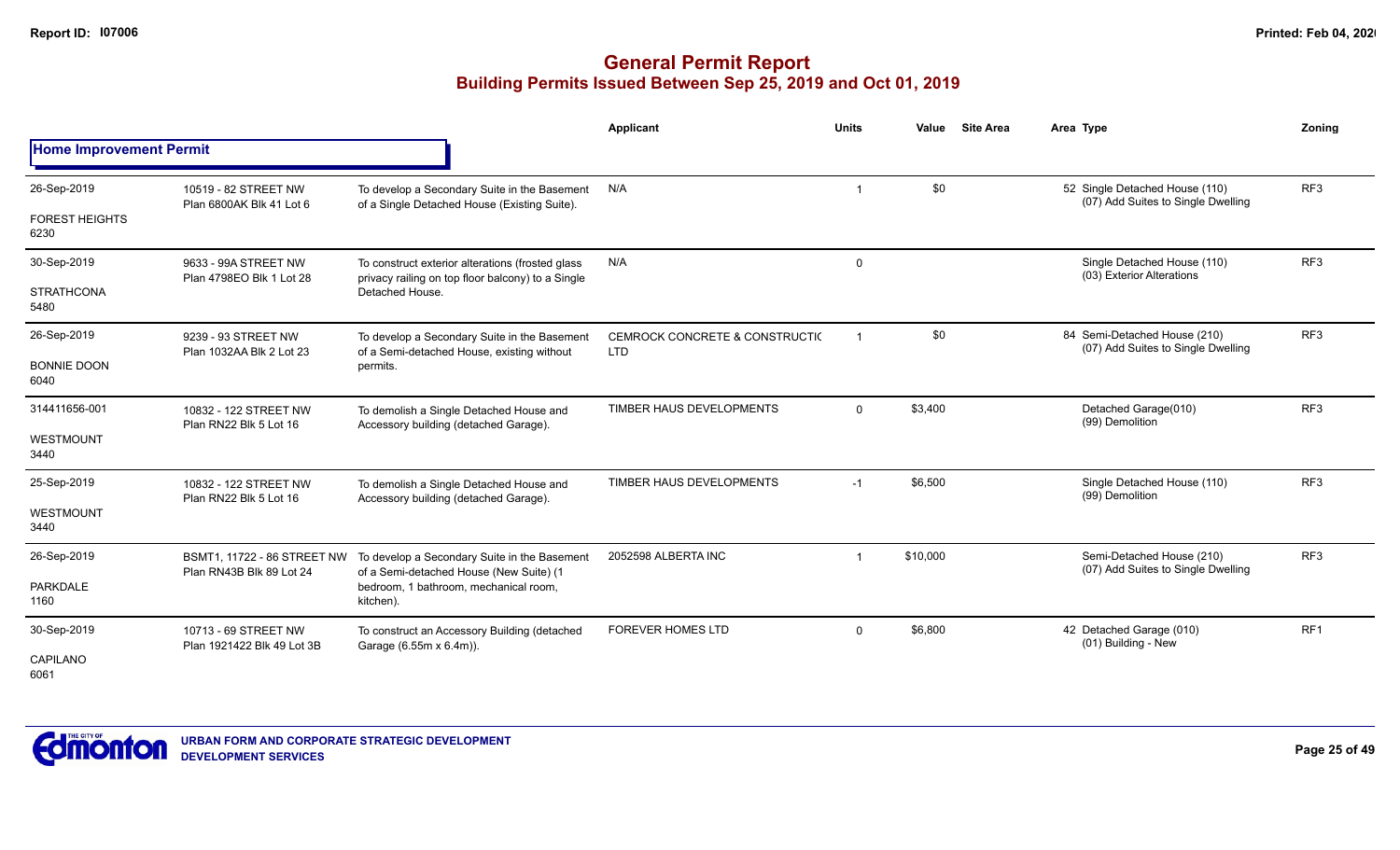|                                                       |                                                    |                                                                                                                                                   | Applicant | Units        | Value     | <b>Site Area</b>                                         | Area Type                                                         | Zoning          |
|-------------------------------------------------------|----------------------------------------------------|---------------------------------------------------------------------------------------------------------------------------------------------------|-----------|--------------|-----------|----------------------------------------------------------|-------------------------------------------------------------------|-----------------|
| <b>Home Improvement Permit</b>                        |                                                    |                                                                                                                                                   |           |              |           |                                                          |                                                                   |                 |
| 25-Sep-2019                                           | 10950 - 62 AVENUE NW<br>Plan 2609HW Blk 21 Lot 27  | To construct an addition (Veranda extension<br>2.46m x 2.04m). Existing without permits                                                           | N/A       | $\Omega$     | \$2,000   |                                                          | Single Detached House (110)<br>(02) Addition                      | RF <sub>1</sub> |
| PARKALLEN<br>5310                                     |                                                    |                                                                                                                                                   |           |              |           |                                                          |                                                                   |                 |
| 322648575-001<br>25-Sep-2019<br>NORTH GLENORA<br>3310 | 10970 - 135 STREET NW<br>Plan 3624HW Blk 9 Lot 8   | To construct an addition to a Single Detached<br>House (rear addition 9.14m x 4.12m, and<br>uncovered deck irregular shaped 5.03m x<br>$5.03m$ ). | N/A       | 0            | \$100,000 |                                                          | Single Detached House (110)<br>(02) Addition                      | RF <sub>1</sub> |
| 25-Sep-2019                                           | 10970 - 135 STREET NW<br>Plan 3624HW Blk 9 Lot 8   | To construct an addition to a Single Detached<br>House (rear addition 9.14m x 4.12m, and                                                          | N/A       | $\mathbf 0$  | \$3,000   |                                                          | 12 Single Detached House (110)<br>(03) Deck Attached              | RF <sub>1</sub> |
| <b>NORTH GLENORA</b><br>3310                          |                                                    | uncovered deck irregular shaped 5.03m x<br>$5.03m$ ).                                                                                             |           |              |           |                                                          |                                                                   |                 |
| 26-Sep-2019                                           | 11333 - 89 STREET NW<br>Plan RN43B Blk 70 Lot 11   | To develop a Secondary Suite in the Basement<br>of a Single Detached House (Existing Suite).                                                      | N/A       | $\mathbf{1}$ | \$0       |                                                          | Single Detached House (110)<br>(07) Add Suites to Single Dwelling | RF <sub>3</sub> |
| <b>PARKDALE</b><br>1160                               |                                                    |                                                                                                                                                   |           |              |           |                                                          |                                                                   |                 |
| 30-Sep-2019                                           | 12904 - 136 AVENUE NW<br>Plan 5570KS Blk 28 Lot 56 | To construct exterior and interior alterations to a<br>Single Detached House (to replace an existing                                              | N/A       | $\Omega$     |           |                                                          | Single Detached House (110)<br>(03) Exterior Alterations          | RF <sub>1</sub> |
| <b>WELLINGTON</b><br>3430                             |                                                    | window with new patio door, 1.83m x 2.12m,<br>and to remove a load bearing wall in the main<br>floor kitchen).                                    |           |              |           |                                                          |                                                                   |                 |
| 30-Sep-2019                                           | 12904 - 136 AVENUE NW                              | To construct exterior and interior alterations to a N/A<br>Single Detached House (to replace an existing                                          |           | $\Omega$     |           |                                                          | Single Detached House (110)<br>(03) Interior Alterations          | RF1             |
| <b>WELLINGTON</b><br>3430                             | Plan 5570KS Blk 28 Lot 56                          | window with new patio door, 1.83m x 2.12m,<br>and to remove a load bearing wall in the main<br>floor kitchen).                                    |           |              |           |                                                          |                                                                   |                 |
| 30-Sep-2019                                           | 715 - 57 STREET SW<br>Plan 1220493 Blk 11 Lot 45   | N/A<br>To construct interior alterations to a Single<br>Detached House (Basement development, NOT                                                 | $\Omega$  | \$20,000     |           | Single Detached House (110)<br>(03) Interior Alterations | <b>RSL</b>                                                        |                 |
| <b>CHARLESWORTH</b><br>6661                           |                                                    | to be used as an additional Dwelling).                                                                                                            |           |              |           |                                                          |                                                                   |                 |

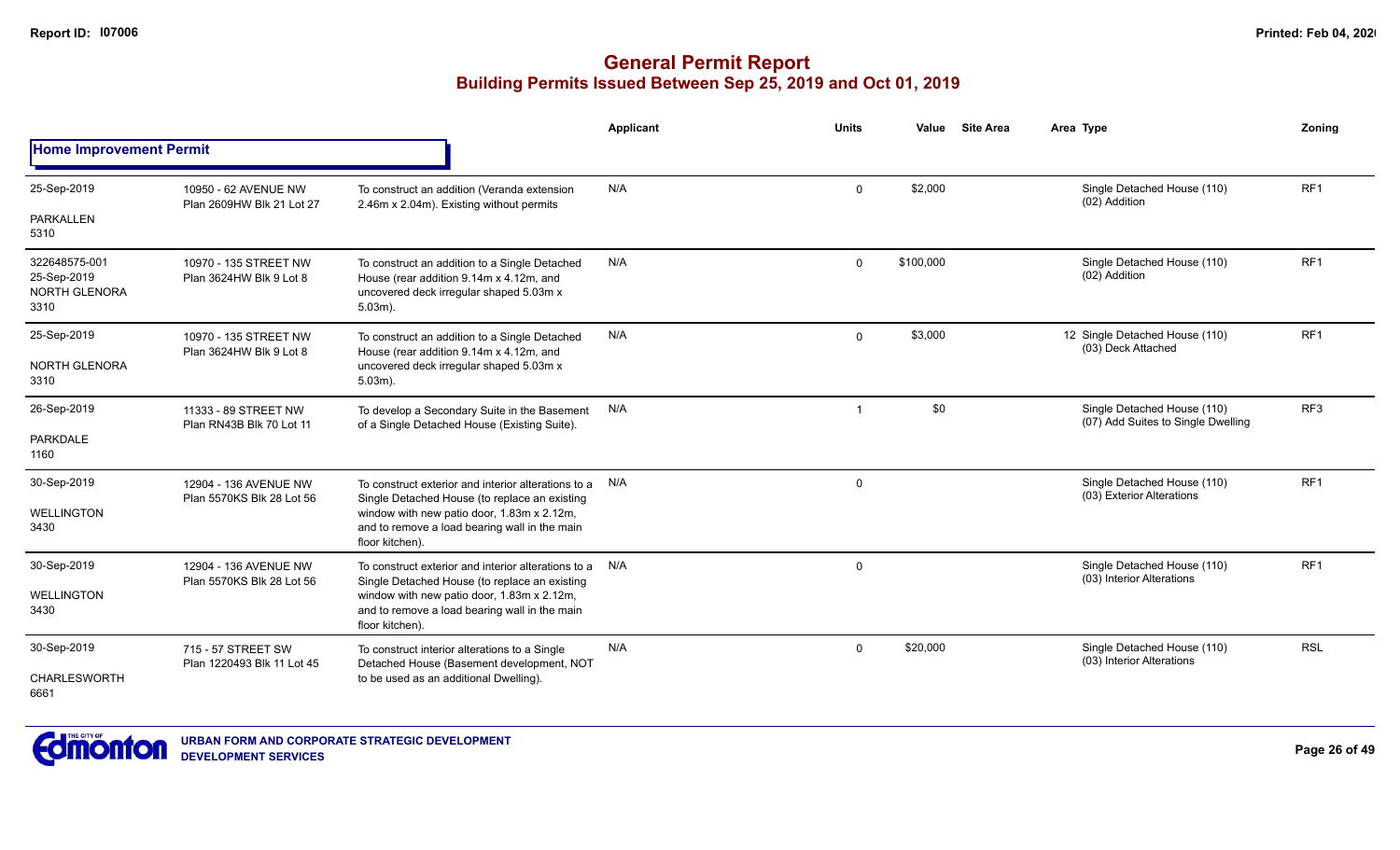|                                |                                                   |                                                                                                      | <b>Applicant</b>            | <b>Units</b> | <b>Site Area</b><br>Value | Area Type                                                           | Zoning          |
|--------------------------------|---------------------------------------------------|------------------------------------------------------------------------------------------------------|-----------------------------|--------------|---------------------------|---------------------------------------------------------------------|-----------------|
| <b>Home Improvement Permit</b> |                                                   |                                                                                                      |                             |              |                           |                                                                     |                 |
| 25-Sep-2019                    | 10503 - 77 STREET NW                              | To demolish a Single Detached House and                                                              | N/A                         | $\mathbf 0$  | \$3,400                   | Detached Garage(010)<br>(99) Demolition                             | RF <sub>3</sub> |
| <b>FOREST HEIGHTS</b><br>6230  | Plan 4074HW Blk 9 Lot 1                           | Accessory building (detached Garage).                                                                |                             |              |                           |                                                                     |                 |
| 25-Sep-2019                    | 10503 - 77 STREET NW<br>Plan 4074HW Blk 9 Lot 1   | To demolish a Single Detached House and<br>Accessory building (detached Garage).                     | N/A                         | $-1$         | \$6,500                   | Single Detached House (110)<br>(99) Demolition                      | RF3             |
| <b>FOREST HEIGHTS</b><br>6230  |                                                   |                                                                                                      |                             |              |                           |                                                                     |                 |
| 26-Sep-2019                    | 367 - HUNTERS RUN NW<br>Plan 9623659 Blk 1 Lot 41 | To construct a rear addition to a Single<br>Detached House (main floor sun room).                    | NATURAL LIGHT EDMONTON      | $\mathbf{0}$ | \$28,700                  | Single Detached House (110)<br>(02) Addition                        | RF <sub>1</sub> |
| <b>HADDOW</b><br>5610          |                                                   |                                                                                                      |                             |              |                           |                                                                     |                 |
| 01-Oct-2019                    | 10403 - 133 STREET NW<br>Plan 3875P Blk 79 Lot 16 | To demolish a Single Detached House.                                                                 | ALL WEST DEMOLITION LTD.    | $-1$         | \$6,500                   | Single Detached House (110)<br>(99) Demolition                      | RF <sub>1</sub> |
| <b>GLENORA</b><br>3200         |                                                   |                                                                                                      |                             |              |                           |                                                                     |                 |
| 30-Sep-2019                    | 1811 - 27 STREET NW<br>Plan 1621876 Blk 9 Lot 27  | To develop a Secondary Suite in the Basement<br>of a Semi-detached House (New Suite). One            | <b>ENSTYLE HOMES LTD</b>    | -1           | \$35,000                  | 575 Semi-Detached House (210)<br>(07) Add Suites to Single Dwelling | RF4             |
| <b>LAUREL</b><br>6444          |                                                   | bedroom, one bathroom, living room, kitchen,<br>laundry room, mechanical room.                       |                             |              |                           |                                                                     |                 |
| 30-Sep-2019                    | 9632 - 85 STREET NW<br>Plan 1922199 Blk 3 Lot 21A | To construct an Accessory building (detached<br>Garage, 5.64m x 6.40m).                              | SACCOMANNO DEVELOPMENTS INC | $\mathbf 0$  | \$5,800                   | 36 Detached Garage (010)<br>(01) Building - New                     | RF <sub>1</sub> |
| <b>STRATHEARN</b><br>6710      |                                                   |                                                                                                      |                             |              |                           |                                                                     |                 |
| 30-Sep-2019                    | 5708 - 110 STREET NW<br>Plan 239HW Blk 13 Lot 2   | To erect an overheight fence $@$ 2.44m in Height $N/A$<br>in the Rear Yard and a fence @1.83m in the |                             | 0            | \$0                       | Single Detached House (110)<br>(03) Exterior Alterations            | RF <sub>1</sub> |
| PLEASANTVIEW<br>5320           |                                                   | Side Yard.                                                                                           |                             |              |                           |                                                                     |                 |

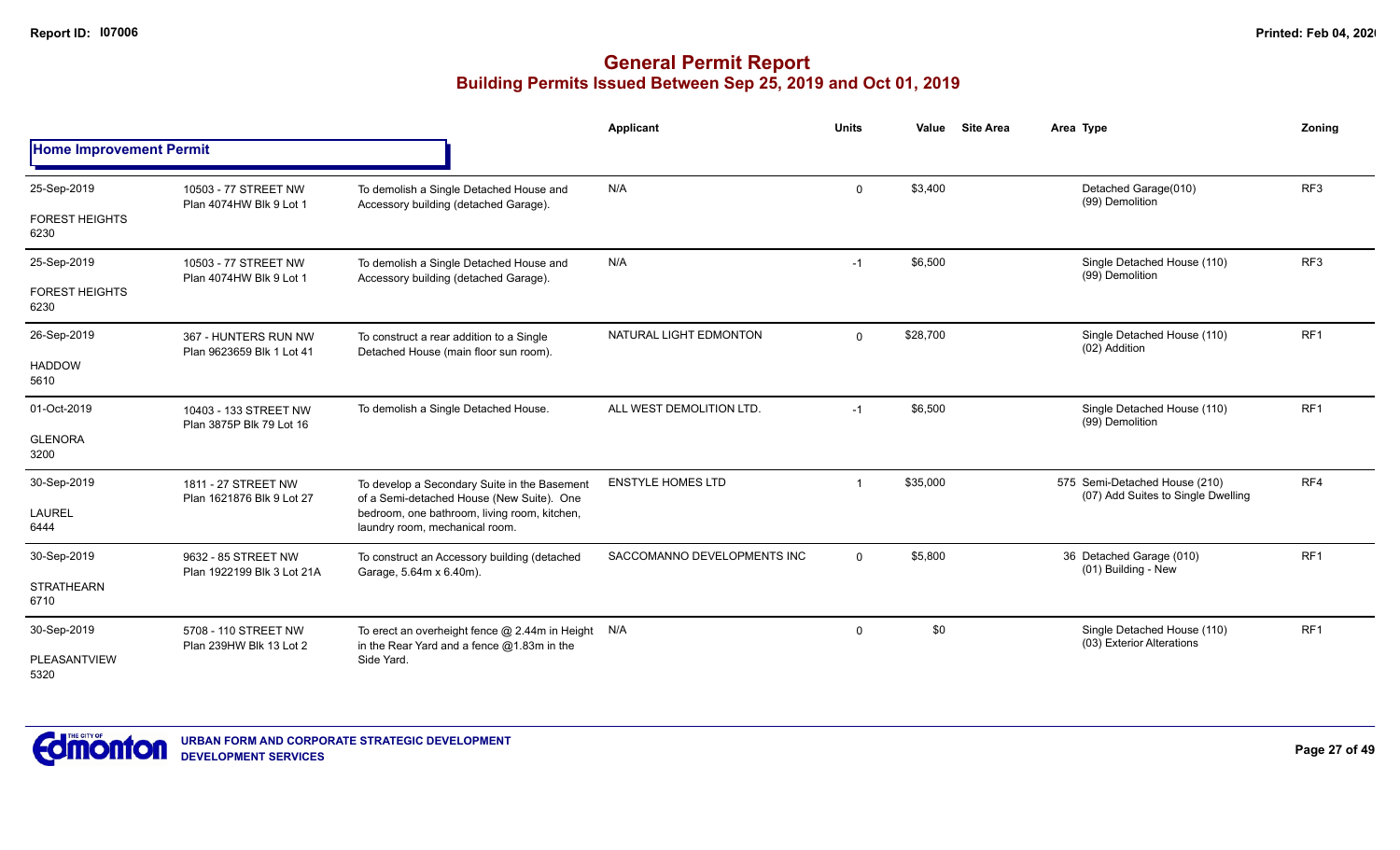|                                    |                                                   |                                                                                                                              | Applicant                     | <b>Units</b>   | Value    | <b>Site Area</b> | Area Type                                                         | Zonina          |
|------------------------------------|---------------------------------------------------|------------------------------------------------------------------------------------------------------------------------------|-------------------------------|----------------|----------|------------------|-------------------------------------------------------------------|-----------------|
| <b>Home Improvement Permit</b>     |                                                   |                                                                                                                              |                               |                |          |                  |                                                                   |                 |
| 25-Sep-2019<br><b>WINDSOR PARK</b> | 8367 - 120 STREET NW<br>Plan 4116HW Blk 13 Lot 65 | To construct a rear uncovered deck to a Single<br>Detached House (4.88n x 5.49m @ 0.81m in<br>Height).                       | INFINITY CONSTRUCTION LTD.    | $\mathbf 0$    | \$6,700  |                  | 27 Single Detached House (110)<br>(03) Deck Attached              | RF1             |
| 5580                               |                                                   |                                                                                                                              |                               |                |          |                  |                                                                   |                 |
| 01-Oct-2019                        | 8714 - 77 AVENUE NW<br>Plan 426HW Blk 7B Lot N    | To construct an addition to a Single Detached<br>House (front entrance).                                                     | N/A                           | $\mathbf 0$    |          |                  | Single Detached House (110)<br>(02) Addition                      | RF <sub>3</sub> |
| <b>KING EDWARD PARK</b><br>6360    |                                                   |                                                                                                                              |                               |                |          |                  |                                                                   |                 |
| 27-Sep-2019                        | 5213 - 19 AVENUE SW<br>Plan 1421216 Blk 30 Lot 26 | To develop a Secondary Suite in the Basement<br>of a Single Detached House, and to construct                                 | N/A                           | $\overline{1}$ | \$38,500 |                  | Single Detached House (110)<br>(07) Add Suites to Single Dwelling | DC1             |
| <b>WALKER</b><br>6662              |                                                   | exterior alterations (new exterior door to right<br>elevation). (2 Bedroom, 1 Bathroom, Kitchen/<br>Living, Storage, Mech.). |                               |                |          |                  |                                                                   |                 |
| 27-Sep-2019                        | 5213 - 19 AVENUE SW<br>Plan 1421216 Blk 30 Lot 26 | To develop a Secondary Suite in the Basement<br>of a Single Detached House, and to construct                                 | N/A                           | $\mathbf 0$    |          |                  | Single Detached House (110)<br>(03) Exterior Alterations          | DC1             |
| <b>WALKER</b><br>6662              |                                                   | exterior alterations (new exterior door to right<br>elevation). (2 Bedroom, 1 Bathroom, Kitchen/<br>Living, Storage, Mech.). |                               |                |          |                  |                                                                   |                 |
| 30-Sep-2019                        | 15836 - 11 AVENUE SW<br>Plan 1224939 Blk 6 Lot 26 | To construct interior alterations to a Single<br>Detached House (Basement development, NOT                                   | N/A                           | $\Omega$       | \$7,500  |                  | Single Detached House (110)<br>(03) Interior Alterations          | <b>RSL</b>      |
| <b>GLENRIDDING HEIGHTS</b><br>5578 |                                                   | to be used as an additional Dwelling).                                                                                       |                               |                |          |                  |                                                                   |                 |
| 27-Sep-2019                        | 14515 - 88 AVENUE NW<br>Plan 1760KS Blk 13 Lot 2  | To demolish a Single Detached House and<br>attached Garage.                                                                  | TITAN CONSTRUCTION (1989) LTD | $\Omega$       | \$3,400  |                  | Detached Garage(010)<br>(99) Demolition                           | RF1             |
| <b>PARKVIEW</b><br>3330            |                                                   |                                                                                                                              |                               |                |          |                  |                                                                   |                 |
| 27-Sep-2019                        | 14515 - 88 AVENUE NW<br>Plan 1760KS Blk 13 Lot 2  | To demolish a Single Detached House and<br>attached Garage.                                                                  | TITAN CONSTRUCTION (1989) LTD | $-1$           | \$6,500  |                  | Single Detached House (110)<br>(99) Demolition                    | RF1             |
| <b>PARKVIEW</b><br>3330            |                                                   |                                                                                                                              |                               |                |          |                  |                                                                   |                 |

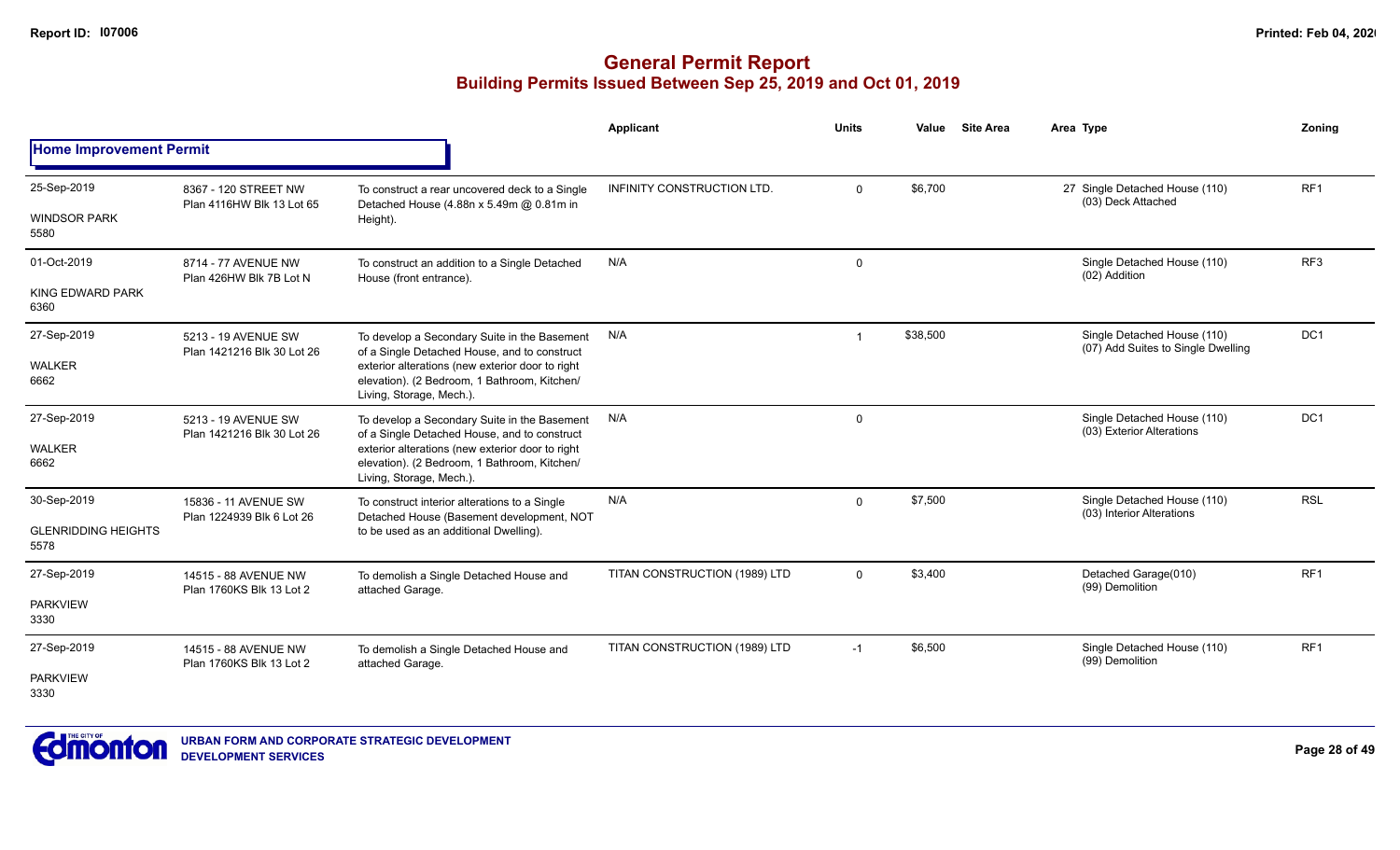|                                         |                                                      |                                                                                                                                                                                                                                                                                     | Applicant         | <b>Units</b> | Value    | <b>Site Area</b> | Area Type                                                         | Zoning          |
|-----------------------------------------|------------------------------------------------------|-------------------------------------------------------------------------------------------------------------------------------------------------------------------------------------------------------------------------------------------------------------------------------------|-------------------|--------------|----------|------------------|-------------------------------------------------------------------|-----------------|
| <b>Home Improvement Permit</b>          |                                                      |                                                                                                                                                                                                                                                                                     |                   |              |          |                  |                                                                   |                 |
| 27-Sep-2019<br><b>OLIVER</b><br>1150    | 10332 - 121 STREET NW<br>Plan 7726AH Blk D Lot 22    | To construct an Accessory Building (rear<br>detached Garage, 7.3m x 7.3m).                                                                                                                                                                                                          | TOWER CONTRACTING | $\Omega$     | \$8,600  |                  | 53 Detached Garage (010)<br>(01) Building - New                   | DC <sub>1</sub> |
| 25-Sep-2019<br><b>PARKDALE</b><br>1160  | 11303 - 84 STREET NW<br>Plan RN50 Blk 108 Lot 1      | To develop a Secondary Suite in the Basement<br>of a Single Detached House (Existing Suite).<br>Two bedrooms, two bathrooms, kitchen/dining,<br>family room, common utility room.                                                                                                   | N/A               |              | \$30,000 |                  | Single Detached House (110)<br>(07) Add Suites to Single Dwelling | RA7             |
| 30-Sep-2019<br><b>TAMARACK</b><br>6443  | 580 - TAMARACK ROAD NW<br>Plan 0940298 Blk 17 Lot 11 | To construct interior alterations to a Single<br>Detached House (Basement development, NOT<br>to be used as an additional Dwelling), (1<br>bedroom, 1 living room, 1 bathroom, 1 storage<br>area, NO wet bar, NO kitchen).                                                          | N/A               | $\Omega$     | \$9,000  |                  | Single Detached House (110)<br>(03) Interior Alterations          | <b>RPL</b>      |
| 26-Sep-2019<br><b>ELLERSLIE</b><br>6211 | 8906 - 7 AVENUE SW<br>Plan 0124481 Blk 3 Lot 46      | To construct interior alterations to a Single<br>Detached House (Basement development, NOT<br>to be used as an additional Dwelling), (1<br>bedroom, 1 living room, NO wet bar, NO<br>kitchen).                                                                                      | N/A               | $\Omega$     | \$2,500  |                  | Single Detached House (110)<br>(03) Interior Alterations          | <b>RSL</b>      |
| 30-Sep-2019<br><b>INGLEWOOD</b><br>3240 | 12320 - 116 AVENUE NW<br>Plan RN46 Blk 34 Lots 19-20 | To erect a fence $@$ 1.83m in Height in the Front $N/A$<br>Yard abutting 124 Street and 1.83m in Height in<br>the flanking Side Yard abutting 116 Avenue.<br>RETURNED TO MAIL SERVICES OCT 3, 2019 -<br>BACHAN S and GURDIP K KANG 303 11639 -<br>124 STREET NW EDMONTON AB T5M 0K8 |                   | $\mathbf 0$  | \$0      |                  | Single Detached House (110)<br>(03) Exterior Alterations          | RA <sub>8</sub> |
| 27-Sep-2019<br><b>BALWIN</b><br>2020    | 13044 - 66 STREET NW<br>Plan 1522162 Unit 2          | To develop a Secondary Suite (Existing Suite).<br>two bedroom, 1 bathroom, furnace room,<br>kitchen & living area                                                                                                                                                                   | N/A               |              | \$500    |                  | Semi-Detached House (210)<br>(07) Add Suites to Single Dwelling   | RA7             |

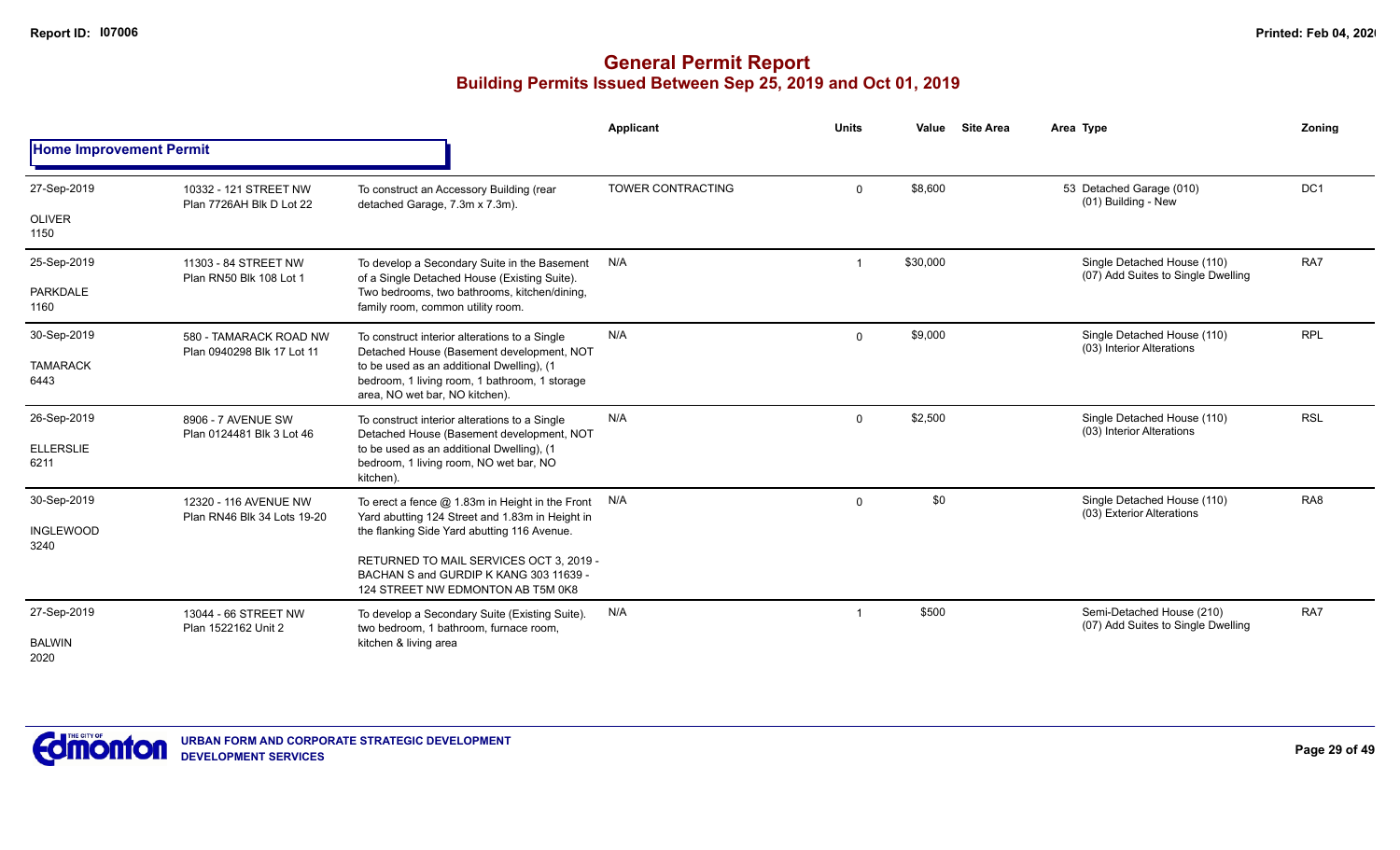|                                |                                                       |                                                                                                          | <b>Applicant</b>            | <b>Units</b> | Value    | <b>Site Area</b> | Area Type                                                | Zoning          |
|--------------------------------|-------------------------------------------------------|----------------------------------------------------------------------------------------------------------|-----------------------------|--------------|----------|------------------|----------------------------------------------------------|-----------------|
| <b>Home Improvement Permit</b> |                                                       |                                                                                                          |                             |              |          |                  |                                                          |                 |
| 27-Sep-2019                    | 16126 - 78 STREET NW<br>Plan 9825566 Blk 60 Lot 28    | To construct a rear uncovered deck to a Single<br>Detached House (3.52m x 1.81m @ 1.40m in               | N/A                         | $\Omega$     | \$1,600  |                  | 6 Single Detached House (110)<br>(03) Deck Attached      | RF <sub>1</sub> |
| MAYLIEWAN<br>2511              |                                                       | Height), existing without permits.                                                                       |                             |              |          |                  |                                                          |                 |
| 26-Sep-2019                    | 8902 - MEADOWLARK ROAD<br><b>NW</b>                   | To construct a front uncovered deck to a Single<br>Detached House (1.83m x 2.44m @ 0.61m in              | N/A                         | $\mathbf 0$  | \$1,100  |                  | 4 Single Detached House (110)<br>(03) Deck Attached      | RF <sub>1</sub> |
| <b>MEADOWLARK PARK</b><br>4310 | Plan 6150KS Blk 1 Lot 37                              | Height).                                                                                                 |                             |              |          |                  |                                                          |                 |
| 26-Sep-2019                    | 5316 - 35 AVENUE NW<br>Plan 7721468 Blk 18 Lot 42     | To construct an exterior alteration to a Single<br>Detached House (pergola 4.28m x 3.66m).               | EVOLUTION CARPENTRY INC     | $\mathbf 0$  | \$0      |                  | 16 Pergola<br>(01) Building - New                        | RF <sub>1</sub> |
| <b>HILLVIEW</b><br>6300        |                                                       |                                                                                                          |                             |              |          |                  |                                                          |                 |
| 26-Sep-2019                    | 5316 - 35 AVENUE NW<br>Plan 7721468 Blk 18 Lot 42     | To construct an exterior alteration to a Single<br>Detached House (pergola 4.28m x 3.66m).               | EVOLUTION CARPENTRY INC     | $\mathbf 0$  |          |                  | Single Detached House (110)<br>(03) Exterior Alterations | RF <sub>1</sub> |
| <b>HILLVIEW</b><br>6300        |                                                       |                                                                                                          |                             |              |          |                  |                                                          |                 |
| 26-Sep-2019                    | 880 - WINDERMERE WYND NW<br>Plan 1223768 Blk 11 Lot 6 | To construct interior alterations to a Single<br>Detached House (Basement development, NOT               | <b>ERA CONSTRUCTION LTD</b> | $\Omega$     | \$19,000 |                  | Single Detached House (110)<br>(03) Interior Alterations | RSL, RSL        |
| WINDERMERE<br>5570             |                                                       | to be used as an additional Dwelling) (1<br>bedroom, 1 bathroom, mechanical room).                       |                             |              |          |                  |                                                          |                 |
| 26-Sep-2019                    | 3663 - ALLAN DRIVE SW                                 | To construct interior alterations to a Single<br>Detached House (Basement development, NOT               | <b>ERA CONSTRUCTION LTD</b> | $\Omega$     | \$38,000 |                  | Single Detached House (110)<br>(03) Interior Alterations | <b>RSL</b>      |
| <b>AMBLESIDE</b><br>5505       | Plan 1224163 Blk 14 Lot 19                            | to be used as an additional Dwelling). (1<br>Bathroom, Play Area, Living Room with Wet Bar,<br>Utility). |                             |              |          |                  |                                                          |                 |
| 25-Sep-2019                    | 17208 - 101 STREET NW<br>Plan 7722048 Blk 1 Lot 190   | To construct an Accessory Building (detached<br>Garage 7.32m x 6.71m).                                   | N/A                         | $\mathbf 0$  | \$7,900  |                  | 49 Detached Garage (010)<br>(01) Building - New          | RF <sub>1</sub> |
| <b>BATURYN</b><br>3030         |                                                       |                                                                                                          |                             |              |          |                  |                                                          |                 |

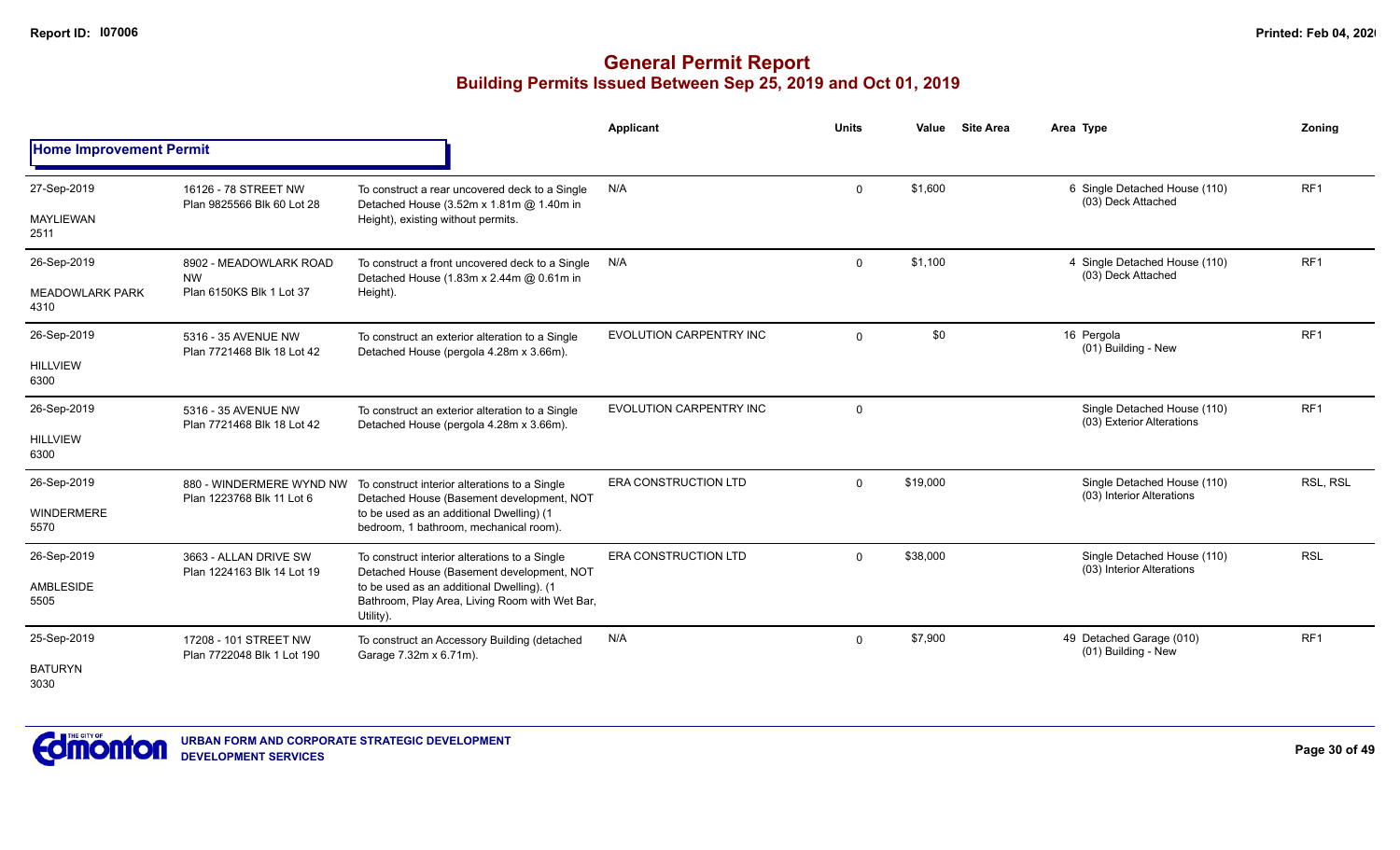|                                  |                                                       |                                                                                                                                                                              | Applicant                                   | <b>Units</b> | <b>Site Area</b><br>Value | Area Type                                            | Zoning          |
|----------------------------------|-------------------------------------------------------|------------------------------------------------------------------------------------------------------------------------------------------------------------------------------|---------------------------------------------|--------------|---------------------------|------------------------------------------------------|-----------------|
| <b>Home Improvement Permit</b>   |                                                       |                                                                                                                                                                              |                                             |              |                           |                                                      |                 |
| 30-Sep-2019                      | 20932 - 130 AVENUE NW<br>Plan 1823379 Blk 16 Lot 5    | To construct an Accessory Building (detached<br>Garage (6.1m x 6.1m)).                                                                                                       | JAYMAN MASTERBUILT INC                      | $\mathsf{O}$ | \$6,000                   | 37 Detached Garage (010)<br>(01) Building - New      | DC1             |
| <b>TRUMPETER AREA</b><br>4471    |                                                       |                                                                                                                                                                              |                                             |              |                           |                                                      |                 |
| 26-Sep-2019                      | 21819 - 99 AVENUE NW<br>Plan 1320144 Blk 9 Lot 80     | To construct an Accessory Building (detached<br>Garage 6.10m x 6.10m).                                                                                                       | 2098962 ALBERTA LTD O/A ATH<br>CONSTRUCTION | $\mathsf{O}$ | \$6,000                   | 37 Detached Garage (010)<br>(01) Building - New      | <b>RPL</b>      |
| SECORD<br>4487                   |                                                       |                                                                                                                                                                              |                                             |              |                           |                                                      |                 |
| 30-Sep-2019                      | 13104 - 122 AVENUE NW                                 | To construct a front uncovered deck (2.86m x)<br>3.71m @ 0.35m in Height), a rear uncovered                                                                                  | N/A                                         | $\mathbf 0$  | \$5,200                   | Single Detached House (110)<br>$(14)$ Hot Tub        | RF1             |
| SHERBROOKE<br>3410               | Plan 5068HW Blk 15 Lot 5                              | deck 3.82m x 2.4m @ 1.0m in Height and to<br>install a Hot Tub in the Rear Yard of a Single<br>Detached House.                                                               |                                             |              |                           |                                                      |                 |
| 30-Sep-2019                      | 13104 - 122 AVENUE NW<br>Plan 5068HW Blk 15 Lot 5     | To construct a front uncovered deck (2.86m x<br>3.71m @ 0.35m in Height), a rear uncovered                                                                                   | N/A                                         | $\mathbf 0$  | \$2,300                   | 9 Single Detached House (110)<br>(03) Deck Attached  | RF <sub>1</sub> |
| <b>SHERBROOKE</b><br>3410        |                                                       | deck $3.82m \times 2.4m$ @ 1.0m in Height and to<br>install a Hot Tub in the Rear Yard of a Single<br>Detached House.                                                        |                                             |              |                           |                                                      |                 |
| 30-Sep-2019                      | 13104 - 122 AVENUE NW<br>Plan 5068HW Blk 15 Lot 5     | To construct a front uncovered deck (2.86m x)<br>3.71m @ 0.35m in Height), a rear uncovered                                                                                  | N/A                                         | $\mathbf 0$  | \$2,700                   | 11 Single Detached House (110)<br>(03) Deck Attached | RF <sub>1</sub> |
| <b>SHERBROOKE</b><br>3410        |                                                       | deck $3.82m \times 2.4m$ @ 1.0m in Height and to<br>install a Hot Tub in the Rear Yard of a Single<br>Detached House.                                                        |                                             |              |                           |                                                      |                 |
| 30-Sep-2019                      | 5466 - THIBAULT WYND NW<br>Plan 0422169 Blk 46 Lot 21 | To construct a rear uncovered deck with<br>pergola, existing without permits (deck, 9.40m x)                                                                                 | N/A                                         | $\mathbf 0$  | \$11,300                  | 45 Single Detached House (110)<br>(03) Deck Attached | <b>TSLR</b>     |
| <b>TERWILLEGAR TOWNE</b><br>5640 |                                                       | 4.88m @ 0.71m in Height and pergola 3.67m x<br>4.60m), and to erect Privacy Screening @<br>1.80m in Height on an existing rear uncovered<br>deck to a Single Detached House. |                                             |              |                           |                                                      |                 |

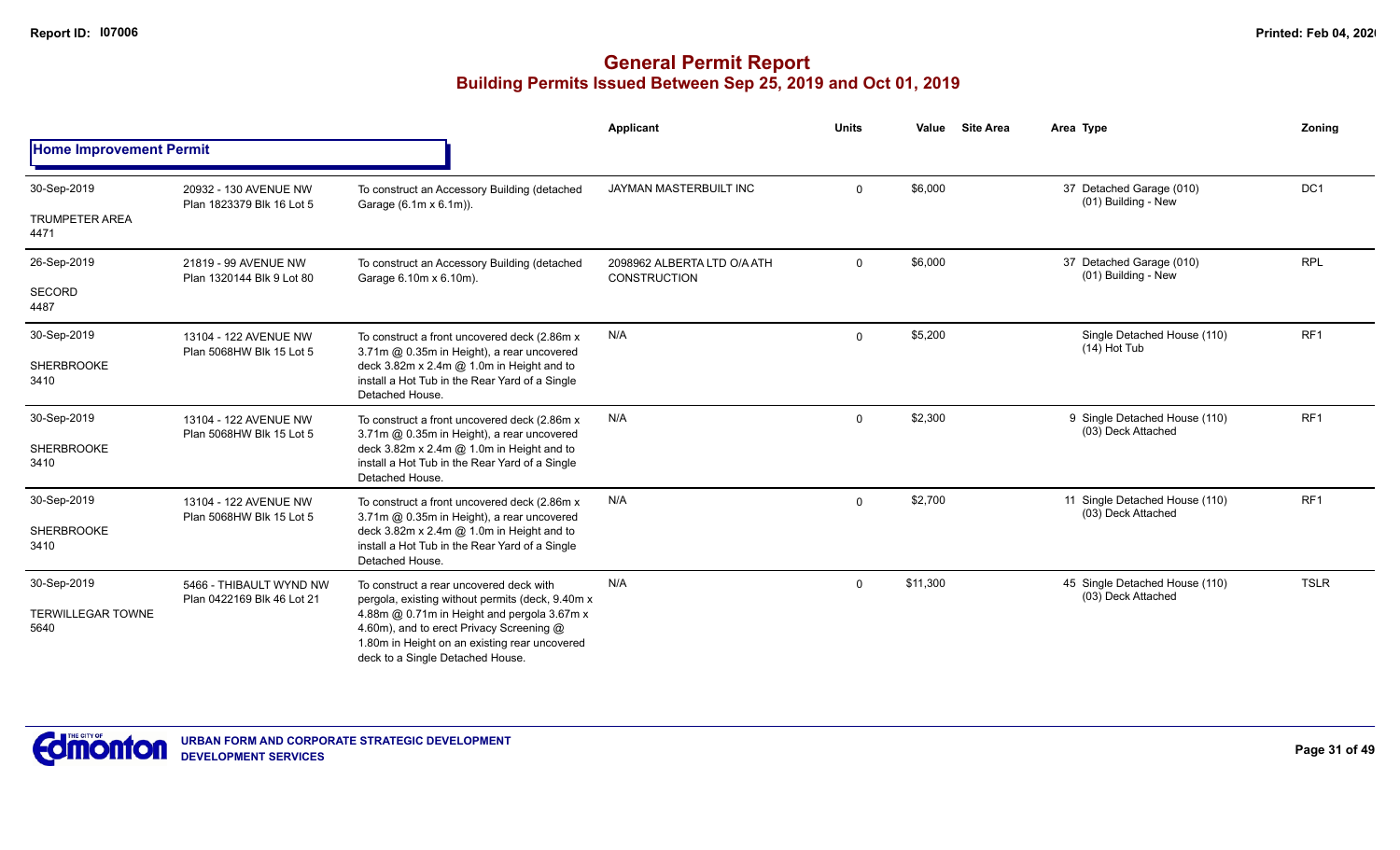|                                                 |                                                       |                                                                                                                                                                                                                                                                             | <b>Applicant</b>      | <b>Units</b> | Value   | <b>Site Area</b> | Area Type                                                | Zoning          |
|-------------------------------------------------|-------------------------------------------------------|-----------------------------------------------------------------------------------------------------------------------------------------------------------------------------------------------------------------------------------------------------------------------------|-----------------------|--------------|---------|------------------|----------------------------------------------------------|-----------------|
| <b>Home Improvement Permit</b>                  |                                                       |                                                                                                                                                                                                                                                                             |                       |              |         |                  |                                                          |                 |
| 30-Sep-2019<br><b>TERWILLEGAR TOWNE</b><br>5640 | 5466 - THIBAULT WYND NW<br>Plan 0422169 Blk 46 Lot 21 | To construct a rear uncovered deck with<br>pergola, existing without permits (deck, 9.40m x<br>4.88m @ 0.71m in Height and pergola 3.67m x<br>4.60m), and to erect Privacy Screening @<br>1.80m in Height on an existing rear uncovered<br>deck to a Single Detached House. | N/A                   | $\mathbf 0$  |         |                  | Single Detached House (110)<br>(02) Addition             | <b>TSLR</b>     |
| 30-Sep-2019<br><b>GLASTONBURY</b><br>4720       | 1904 - GARNETT WAY NW<br>Plan 0320007 Blk 19 Lot 61   | To construct a rear uncovered deck to a Single<br>Detached House (1.22m x 3.67m @ 1.22m in<br>Height).                                                                                                                                                                      | PARK LANDSCAPING LTD. | $\Omega$     | \$1,100 |                  | 4 Single Detached House (110)<br>(03) Deck Attached      | <b>RSL</b>      |
| 25-Sep-2019<br><b>SUMMERSIDE</b><br>6213        | Plan 0820346 Blk 30 Lot 131                           | 4471 - SUZANNA CRESCENT SV To construct an Accessory Building (Shed with<br>covered deck, 6.10m x 9.76m)                                                                                                                                                                    | N/A                   | $\Omega$     | \$1,800 |                  | 60 Shed (040)<br>(01) Building - New                     | <b>RSL</b>      |
| 25-Sep-2019<br><b>HILLVIEW</b><br>6300          | 6403 - 37B AVENUE NW<br>Plan 7721467 Blk 24 Lot 38    | To construct interior alterations and exterior<br>alterations to a Single Detached House<br>(Basement development, NOT to be used as an<br>additional Dwelling and enlarging basement<br>window). 1 BEDROOM, 1 BATHROOM, 1<br><b>LAUNDRY ROOM</b>                           | PERMIT MASTERS        | $\mathbf 0$  |         |                  | Single Detached House (110)<br>(03) Exterior Alterations | RF1             |
| 25-Sep-2019<br><b>HILLVIEW</b><br>6300          | 6403 - 37B AVENUE NW<br>Plan 7721467 Blk 24 Lot 38    | To construct interior alterations and exterior<br>alterations to a Single Detached House<br>(Basement development, NOT to be used as an<br>additional Dwelling and enlarging basement<br>window). 1 BEDROOM, 1 BATHROOM, 1<br><b>LAUNDRY ROOM</b>                           | PERMIT MASTERS        | $\Omega$     |         |                  | Single Detached House (110)<br>(03) Interior Alterations | RF1             |
| 27-Sep-2019<br><b>MAYLIEWAN</b><br>2511         | 7416 - 161A AVENUE NW<br>Plan 0223096 Blk 21 Lot 47   | To construct interior alterations to a Single<br>Detached House (adding kitchen to Basement<br>development).                                                                                                                                                                | N/A                   | $\Omega$     | \$3,000 |                  | Single Detached House (110)<br>(03) Interior Alterations | RF <sub>1</sub> |

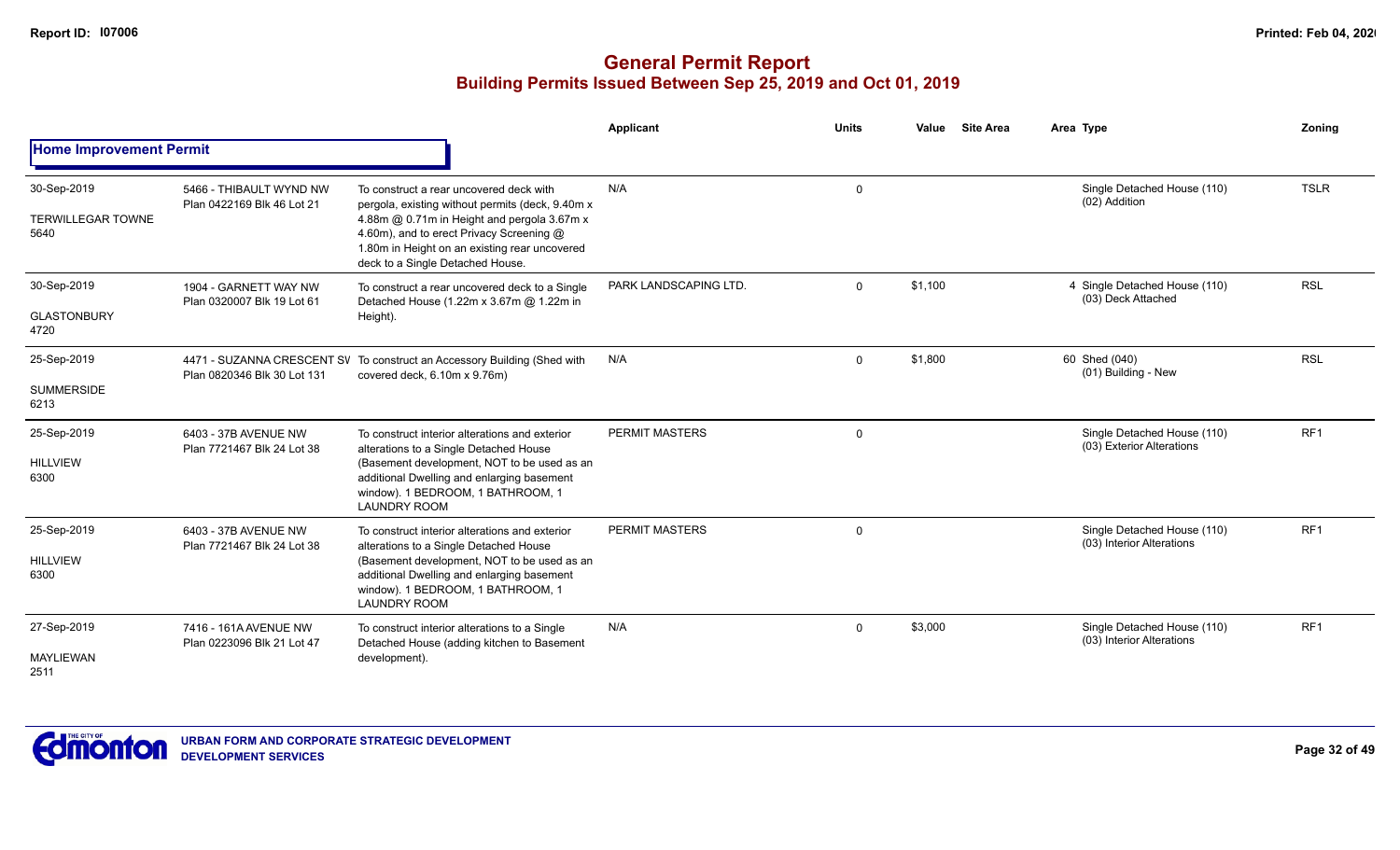|                                  |                                                       |                                                                                                                     | <b>Applicant</b>                                                | <b>Units</b> | Value    | <b>Site Area</b> | Area Type                                                          | Zoning          |
|----------------------------------|-------------------------------------------------------|---------------------------------------------------------------------------------------------------------------------|-----------------------------------------------------------------|--------------|----------|------------------|--------------------------------------------------------------------|-----------------|
| <b>Home Improvement Permit</b>   |                                                       |                                                                                                                     |                                                                 |              |          |                  |                                                                    |                 |
| 27-Sep-2019                      | 9526 - 153 STREET NW<br>Plan 1823236 Blk 27 Lot 5B    | To construct an Accessory Building (rear                                                                            | NDURA DEVELOPMENTS LTD.                                         | $\Omega$     | \$6,500  |                  | 41 Detached Garage (010)<br>(01) Building - New                    | RF <sub>1</sub> |
| <b>WEST JASPER PLACE</b><br>4580 |                                                       | detached Garage (5.79m x 7.01m)).                                                                                   |                                                                 |              |          |                  |                                                                    |                 |
| 01-Oct-2019                      | 9139 - 70 AVENUE NW<br>Plan 2914KS Blk 7 Lot 7        | To construct interior alterations to a Single<br>Detached House (change the location of                             | N/A                                                             | $\mathbf 0$  | \$4,200  |                  | Single Detached House (110)<br>(03) Interior Alterations           | RF <sub>3</sub> |
| <b>HAZELDEAN</b><br>6290         |                                                       | fireplace).                                                                                                         |                                                                 |              |          |                  |                                                                    |                 |
| 01-Oct-2019                      | 1221 - SECORD LANDING NW<br>Plan 1220407 Blk 6 Lot 43 | To construct interior alterations to a Single<br>Detached House (Basement development, NOT                          | N/A                                                             | $\mathbf{0}$ | \$15,000 |                  | Single Detached House (110)<br>(03) Interior Alterations           | <b>RSL</b>      |
| <b>SECORD</b><br>4487            |                                                       | to be used as an additional Dwelling). 1<br>bedroom, bathroom, and furnace room                                     |                                                                 |              |          |                  |                                                                    |                 |
| 27-Sep-2019                      | 7472 - CREIGHTON PLACE SW                             | To develop a Secondary Suite in the basement<br>of a Semi-Detached House. (1 Bedroom, 1                             | N/A                                                             | -1           | \$25,000 |                  | 55 Semi-Detached House (210)<br>(07) Add Suites to Single Dwelling | <b>RMD</b>      |
| <b>CHAPPELLE AREA</b><br>5462    | Plan 1721785 Blk 10 Lot 53                            | Bathroom, Kitchen, Living Room, Utility).                                                                           |                                                                 |              |          |                  |                                                                    |                 |
| 25-Sep-2019                      | 6546 - 112A STREET NW<br>Plan 2503HW Blk 10 Lot 3     | To construct interior alterations to a Single<br>Detached House (Basement development, NOT                          | FULL HOUSE RENOVATIONS INC. (ELEC<br>**NO P&G TICKETS ON FILE** | $\mathbf{0}$ | \$60,000 |                  | Single Detached House (110)<br>(03) Interior Alterations           | RF <sub>1</sub> |
| <b>PARKALLEN</b><br>5310         |                                                       | to be used as an additional Dwelling). NO<br>bedrooms, one bathroom, home office, storage<br>room, mechanical room. |                                                                 |              |          |                  |                                                                    |                 |
| 01-Oct-2019                      | 299 - CY BECKER BOULEVARD<br><b>NW</b>                | To construct a rear uncovered deck to a Single<br>Detached House (7.32 m x 4.27m @ 0.70m in                         | N/A                                                             | $\mathbf{0}$ | \$7,900  |                  | 31 Single Detached House (110)<br>(03) Deck Attached               | <b>RSL</b>      |
| <b>CY BECKER</b><br>2611         | Plan 1425758 Blk 18 Lot 83                            | Height).                                                                                                            |                                                                 |              |          |                  |                                                                    |                 |
| 27-Sep-2019                      | 11035 - 126 STREET NW<br>Plan 1720475 Blk 47 Lot 14A  | To construct a rear uncovered deck (5.18m x<br>3.66m @ 0.76m in Height).                                            | <b>IVO SURVEYS</b>                                              | $\Omega$     | \$4,800  |                  | 19 Single Detached House (110)<br>(03) Deck Attached               | DC <sub>1</sub> |
| WESTMOUNT<br>3440                |                                                       |                                                                                                                     |                                                                 |              |          |                  |                                                                    |                 |

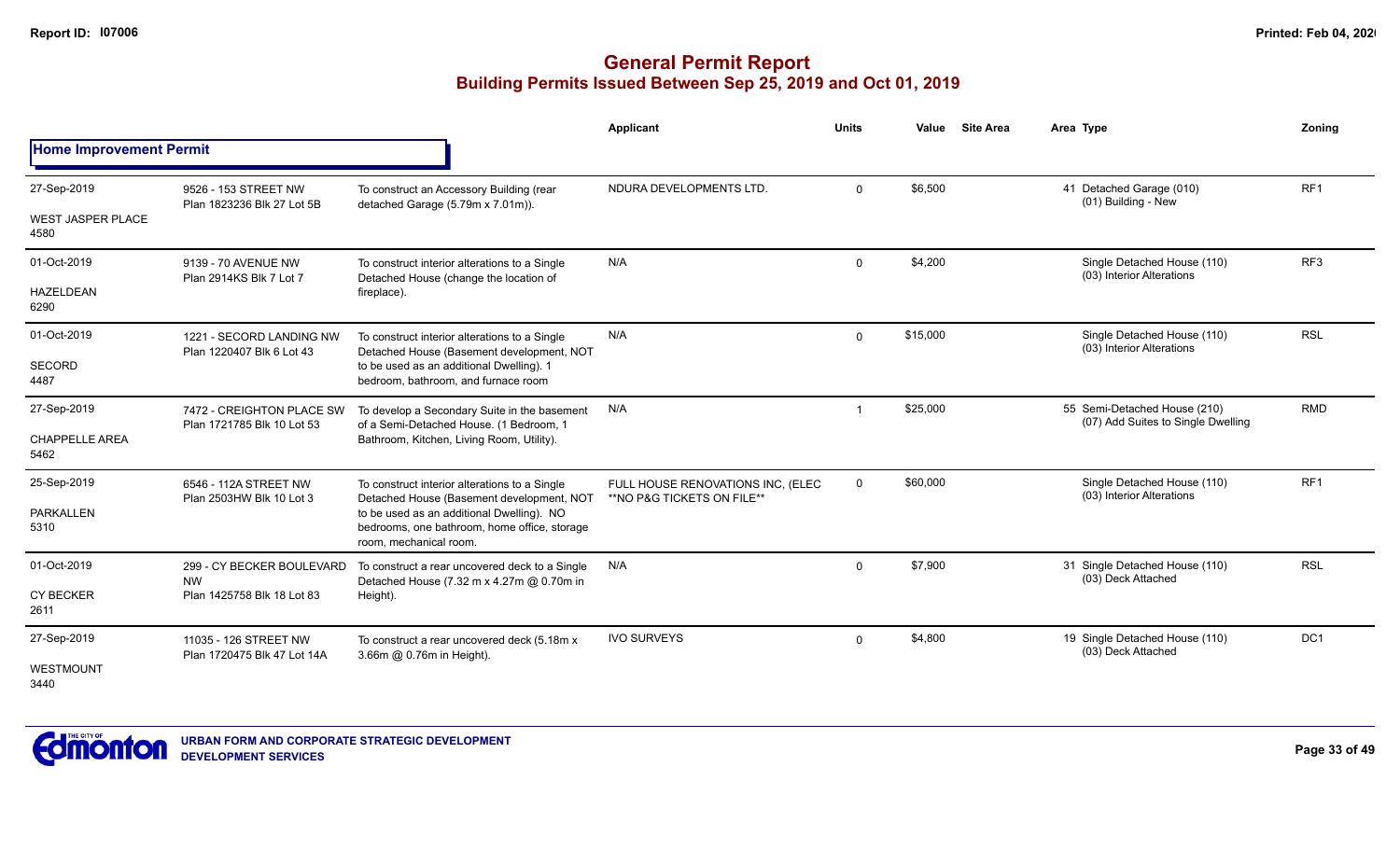|                                          |                                                     |                                                                                                                                                                                                                                         | <b>Applicant</b>                               | <b>Units</b>   | Value     | <b>Site Area</b> | Area Type                                                | Zoning          |
|------------------------------------------|-----------------------------------------------------|-----------------------------------------------------------------------------------------------------------------------------------------------------------------------------------------------------------------------------------------|------------------------------------------------|----------------|-----------|------------------|----------------------------------------------------------|-----------------|
| <b>Home Improvement Permit</b>           |                                                     |                                                                                                                                                                                                                                         |                                                |                |           |                  |                                                          |                 |
| 26-Sep-2019<br><b>GLENORA</b><br>3200    | 13822 - 101 AVENUE NW<br>Plan 2602HW Blk 129 Lot 18 | To construct interior alterations to a Single<br>Detached House (main floor and second floor<br>renovation and wall alterations: to remove a<br>wall in main floor den, and add 2 walls to the<br>second floor master bedroom ensuite). | <b>AQUARIAN RENOVATIONS</b>                    | $\Omega$       | \$111.200 |                  | Single Detached House (110)<br>(03) Interior Alterations | RF <sub>1</sub> |
| 30-Sep-2019<br>KING EDWARD PARK<br>6360  | 9140 - 78 AVENUE NW<br>Plan 1820836 Blk 3 Lot 12A   | To construct an Accessory Building (rear<br>detached Garage, 7.01m x 6.10m).                                                                                                                                                            | 1390586 ALBERTA LTD O/A SIERRA<br><b>HOMES</b> | $\mathbf 0$    | \$6,900   |                  | 43 Detached Garage (010)<br>(01) Building - New          | RF <sub>3</sub> |
| 30-Sep-2019<br><b>SUMMERSIDE</b><br>6213 | 8. 3040 - SPENCE WYND SW<br>Plan 0725942 Unit 126   | To construct structural repairs to an existing<br>uncovered deck (replacing column).                                                                                                                                                    | THE CARPENTER EDMONTON LTD                     | $\mathbf 0$    |           |                  | Semi-Detached Condo (215)<br>(03) Exterior Alterations   | RA7, RA7        |
| 30-Sep-2019<br><b>SUMMERSIDE</b><br>6213 | 45, 3040 - SPENCE WYND SW<br>Plan 0721169 Unit 92   | To construct structural repairs to an existing<br>uncovered deck (replacing column).                                                                                                                                                    | THE CARPENTER EDMONTON LTD                     | $\mathbf 0$    |           |                  | Semi-Detached Condo (215)<br>(03) Exterior Alterations   | RA7             |
| 30-Sep-2019<br><b>SUMMERSIDE</b><br>6213 | 69, 3040 - SPENCE WYND SW<br>Plan 0626003 Unit 58   | To construct structural repairs to an existing<br>uncovered deck (replacing column).                                                                                                                                                    | THE CARPENTER EDMONTON LTD                     | $\overline{0}$ |           |                  | Semi-Detached Condo (215)<br>(03) Exterior Alterations   | RA7             |
| 30-Sep-2019<br><b>SUMMERSIDE</b><br>6213 | 91. 3040 - SPENCE WYND SW<br>Plan 0622399 Unit 41   | To construct structural repairs to an existing<br>uncovered deck (replacing column).                                                                                                                                                    | THE CARPENTER EDMONTON LTD                     | $\mathbf 0$    |           |                  | Semi-Detached Condo (215)<br>(03) Exterior Alterations   | RA7             |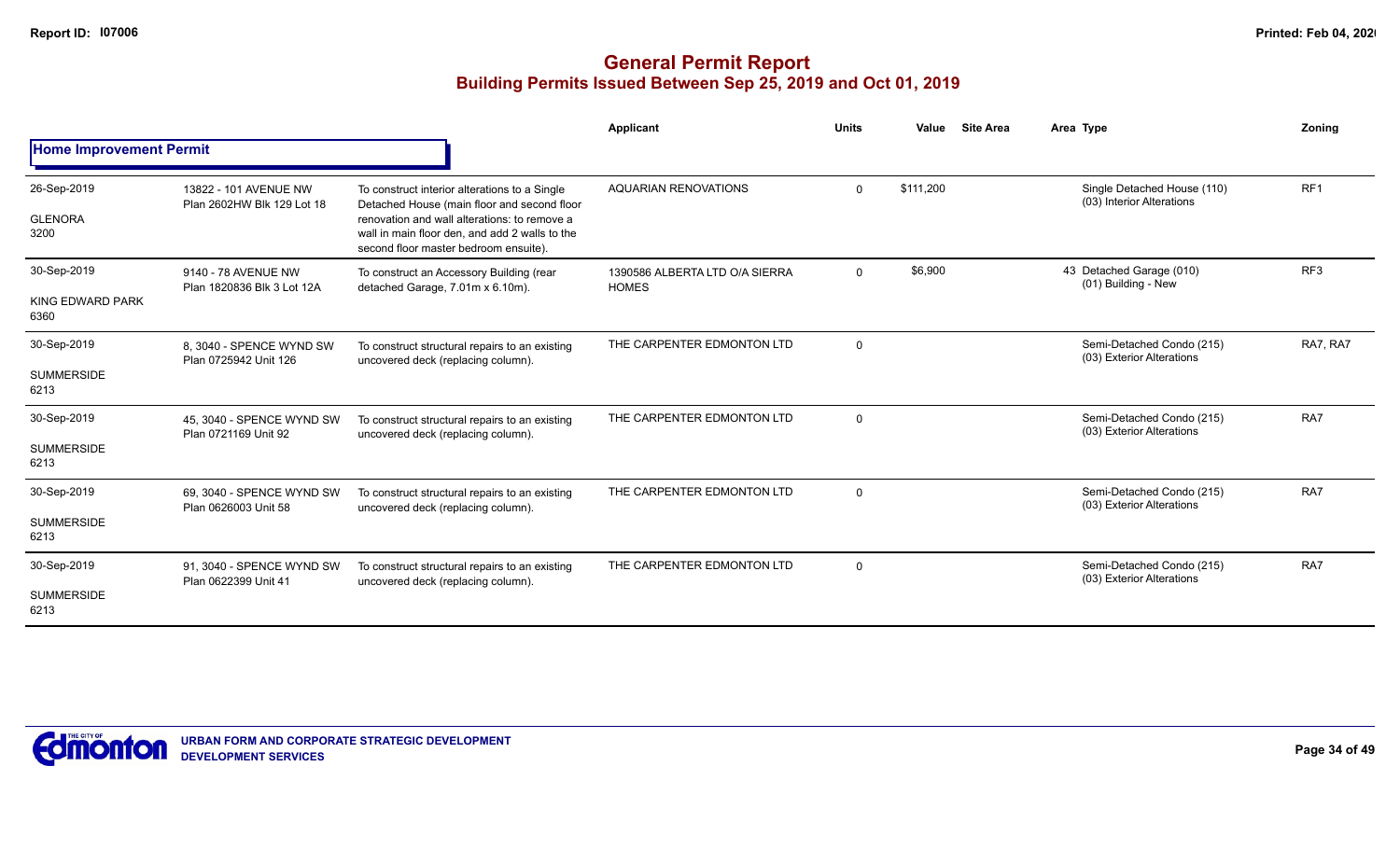|                                          |                                                    |                                                                                                                                                                                                                                                                                                                                                            | Applicant                                    | <b>Units</b> | Value    | <b>Site Area</b> | Area Type                                                | <b>Zoning</b>   |
|------------------------------------------|----------------------------------------------------|------------------------------------------------------------------------------------------------------------------------------------------------------------------------------------------------------------------------------------------------------------------------------------------------------------------------------------------------------------|----------------------------------------------|--------------|----------|------------------|----------------------------------------------------------|-----------------|
| <b>Home Improvement Permit</b>           |                                                    |                                                                                                                                                                                                                                                                                                                                                            |                                              |              |          |                  |                                                          |                 |
| 26-Sep-2019<br>PARKALLEN<br>5310         | 11111 - 72 AVENUE NW<br>Plan 1602HW Blk 17 Lot 34  | To construct interior alterations to a Single<br>Detached House (renovate second floor:<br>remove two walls (2x2 and paneling<br>construction) from the existing bedrooms. And<br>add 2x4 vertical wall framing around complete<br>room and insulate. Replace and update<br>electrical to add receptacles, light switches,<br>carbon and smoke detectors). | N/A                                          | 0            | \$2,000  |                  | Single Detached House (110)<br>(03) Interior Alterations | RF1             |
| 25-Sep-2019<br><b>SUMMERSIDE</b><br>6213 | 2114 - 85 STREET SW<br>Plan 1722014 Blk 63 Lot 58  | To construct a rear uncovered deck to a<br>Semi-Detached House (3.05m x 3.05m @ 1.6m<br>in Height).                                                                                                                                                                                                                                                        | <b>BROOKFIELD RESIDENTIAL PROPERTIE</b>      | $\Omega$     | \$2,300  |                  | 9 Semi-Detached House (210)<br>(03) Deck Attached        | RF4             |
| 27-Sep-2019<br>LAUDERDALE<br>3260        | 12936 - 113 STREET NW<br>Plan 6042KS Blk 2 Lot 24  | To construct interior alterations to a Single<br>Detached House (Basement development, NOT<br>to be used as an additional Dwelling). (2<br>Bedroom, 1 Bathroom, 1 Office, Kitchen, Living,<br>Laundry/ Utility).                                                                                                                                           | N/A                                          | $\mathbf 0$  | \$37,000 |                  | Single Detached House (110)<br>(03) Interior Alterations | RF <sub>1</sub> |
| 26-Sep-2019<br>KING EDWARD PARK<br>6360  | 8319 - 80 AVENUE NW<br>Plan 1820614 Blk 13 Lot 25A | To demolish a Single Detached House and<br>detached Garage.                                                                                                                                                                                                                                                                                                | MARBLE CONSTRUCTION DEVELOPMEI<br><b>LTD</b> | $\mathbf 0$  | \$3,400  |                  | Detached Garage(010)<br>(99) Demolition                  | RF <sub>3</sub> |
| 26-Sep-2019<br>KING EDWARD PARK<br>6360  | 8319 - 80 AVENUE NW<br>Plan 1820614 Blk 13 Lot 25A | To demolish a Single Detached House and<br>detached Garage.                                                                                                                                                                                                                                                                                                | MARBLE CONSTRUCTION DEVELOPMEI<br><b>LTD</b> | $-1$         | \$6,500  |                  | Single Detached House (110)<br>(99) Demolition           | RF <sub>3</sub> |
| 30-Sep-2019<br>PAISLEY<br>5469           | 142 - PAISLEY GATE SW<br>Plan 1820127 Blk 14 Lot 1 | To construct an Accessory Building (detached<br>Garage, 5.49m x 6.71m).                                                                                                                                                                                                                                                                                    | <b>BROOKFIELD RESIDENTIAL PROPERTIE</b>      | $\Omega$     | \$5,900  |                  | 37 Detached Garage (010)<br>(01) Building - New          | <b>HVLD</b>     |

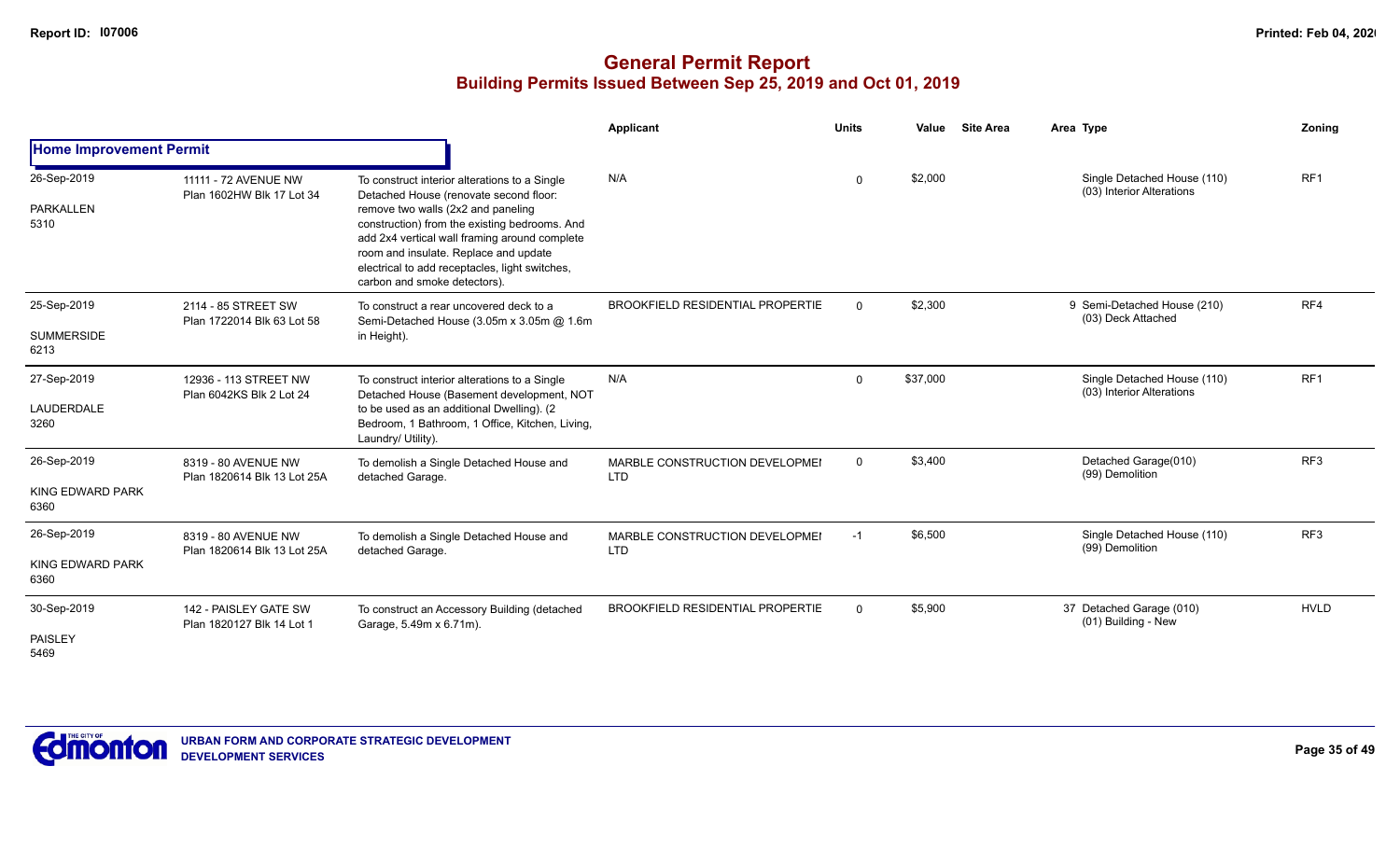|                                             |                                                     |                                                                                              | <b>Applicant</b>            | <b>Units</b>   | Value   | <b>Site Area</b> | Area Type                                                         | Zoning          |
|---------------------------------------------|-----------------------------------------------------|----------------------------------------------------------------------------------------------|-----------------------------|----------------|---------|------------------|-------------------------------------------------------------------|-----------------|
| <b>Home Improvement Permit</b>              |                                                     |                                                                                              |                             |                |         |                  |                                                                   |                 |
| 26-Sep-2019                                 | 3607 - 25 AVENUE NW                                 | To develop a Secondary Suite in the Basement                                                 | N/A                         | $\mathbf 1$    | \$0     |                  | Single Detached House (110)<br>(07) Add Suites to Single Dwelling | RF <sub>1</sub> |
| <b>BISSET</b><br>6030                       | Plan 8021676 Blk 39 Lot 2                           | of a Single Detached House (Existing Suite).                                                 |                             |                |         |                  |                                                                   |                 |
| 26-Sep-2019                                 | 1903 - 65 STREET NW<br>Plan 7721180 Blk 2 Lot 24    | To develop a Secondary Suite (Existing Suite).                                               | N/A                         | $\overline{1}$ | \$0     |                  | Single Detached House (110)<br>(07) Add Suites to Single Dwelling | RF <sub>1</sub> |
| <b>MEYOKUMIN</b><br>6460                    |                                                     |                                                                                              |                             |                |         |                  |                                                                   |                 |
| 01-Oct-2019                                 | 7704 - 187 STREET NW<br>Plan 9122446 Blk 47 Lot 135 | To construct a rear uncovered deck (2.74m x<br>2.44m @ 1.70m in Height).                     | N/A                         | $\mathbf 0$    | \$1,700 |                  | 7 Single Detached House (110)<br>(03) Deck Attached               | RF1             |
| <b>LYMBURN</b><br>4270                      |                                                     |                                                                                              |                             |                |         |                  |                                                                   |                 |
| 30-Sep-2019                                 | 5247 - CRABAPPLE LINK SW                            | To construct a rear uncovered deck to a                                                      | N/A                         | $\mathbf 0$    | \$2,100 |                  | 8 Semi-Detached House (210)<br>(03) Deck Attached                 | RF4             |
| THE ORCHARDS AT<br><b>ELLERSLIE</b><br>6216 | Plan 1621234 Blk 1 Lot 173                          | Semi-Detached House (3.05m x 2.81m @ 0.91m<br>in Height).                                    |                             |                |         |                  |                                                                   |                 |
| 25-Sep-2019                                 | 14542 - 25 STREET NW<br>Plan 7921049 Blk 82 Lot 47A | To construct a rear uncovered deck to a<br>Semi-detached House (4.88m x 4.27m @ 0.91m        | <b>FINISHLINE CARPENTRY</b> | $\Omega$       | \$5,200 |                  | 21 Single Detached House (110)<br>(03) Deck Attached              | RF4             |
| <b>FRASER</b><br>2280                       |                                                     | in Height).                                                                                  |                             |                |         |                  |                                                                   |                 |
| 26-Sep-2019                                 | 5225 - 154A AVENUE NW<br>Plan 9221217 Blk 32 Lots   | To construct interior alterations (Basement<br>development, NOT to be used as an additional  | N/A                         | $\Omega$       | \$1,500 |                  | Single Detached House (110)<br>(03) Interior Alterations          | RF1             |
| <b>HOLLICK-KENYON</b><br>2340               | 18PUL, 19                                           | Dwelling). 2 Bedrooms, 1 Bathroom                                                            |                             |                |         |                  |                                                                   |                 |
| 26-Sep-2019                                 | 7251 - 112 STREET NW<br>Plan 1366HW Blk 9 Lot 1     | To develop a Secondary Suite in the Basement<br>of a Single Detached House (Existing Suite). | HOMES BY MANAGEN LTD.       | $\overline{1}$ | \$0     |                  | Single Detached House (110)<br>(07) Add Suites to Single Dwelling | RF <sub>1</sub> |
| <b>MCKERNAN</b><br>5290                     |                                                     |                                                                                              |                             |                |         |                  |                                                                   |                 |

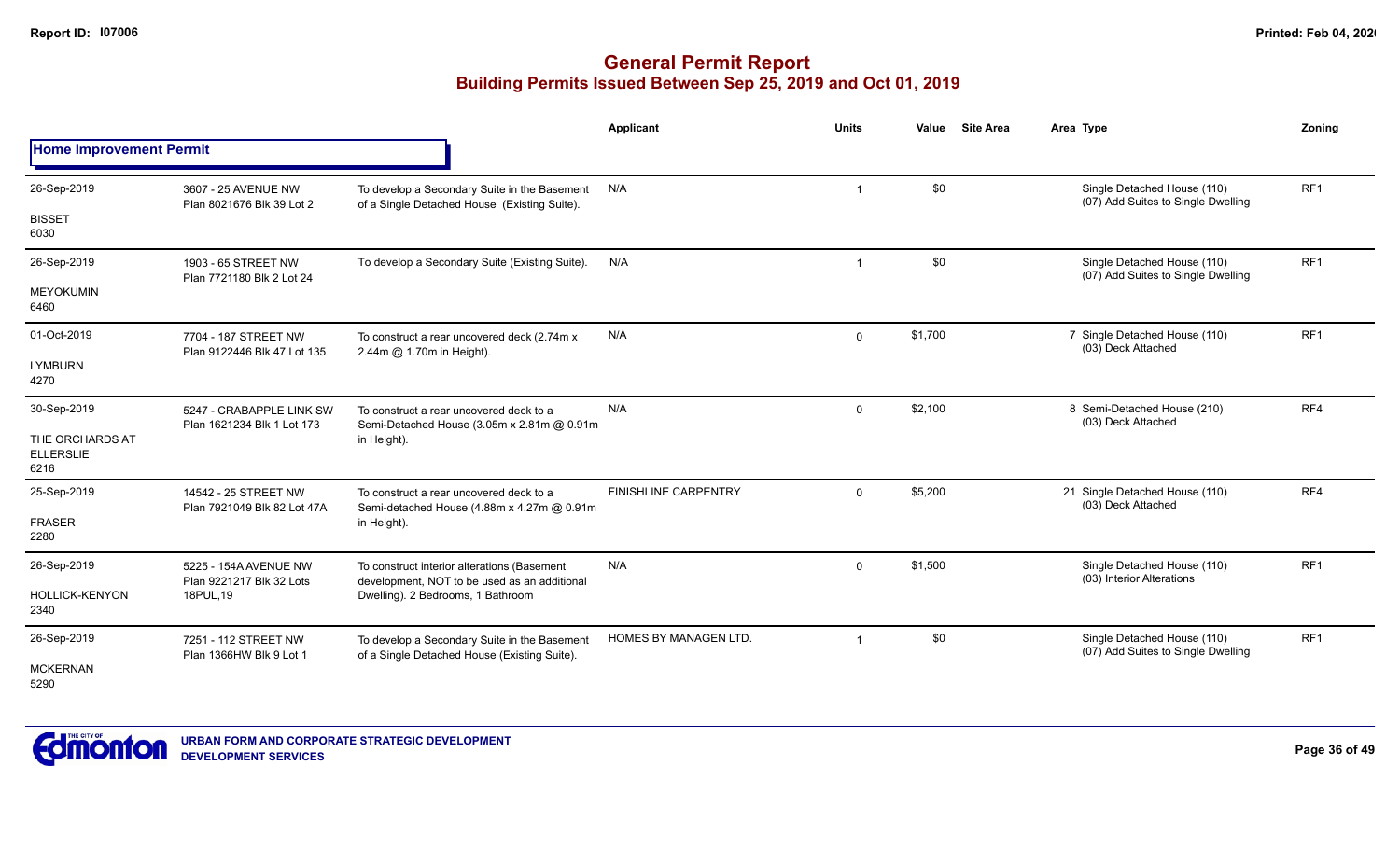|                                                  |                                                      |                                                                                                                                      | Applicant                 | <b>Units</b> | Value   | <b>Site Area</b> | Area Type                                                            | Zonina          |
|--------------------------------------------------|------------------------------------------------------|--------------------------------------------------------------------------------------------------------------------------------------|---------------------------|--------------|---------|------------------|----------------------------------------------------------------------|-----------------|
| <b>Home Improvement Permit</b>                   |                                                      |                                                                                                                                      |                           |              |         |                  |                                                                      |                 |
| 25-Sep-2019<br><b>GLENRIDDING RAVINE</b><br>5579 | 2104 - 159 STREET SW<br>Plan 1723622 Blk 14 Lot 4    | To construct an Accessory Building (detached<br>Garage (6.1m x 6.1m)).                                                               | LANDMARK LEGACY HOMES INC | $\mathbf 0$  | \$6,000 |                  | 37 Detached Garage (010)<br>(01) Building - New                      | <b>RPL</b>      |
| 30-Sep-2019<br><b>CHAPPELLE AREA</b><br>5462     | 7190 - CARDINAL WAY SW<br>Plan 1420080 Blk 13 Lot 19 | To construct interior alterations to a Single<br>Detached House (Basement development, NOT<br>to be used as an additional Dwelling). | N/A                       | $\Omega$     | \$3,000 |                  | Single Detached House (110)<br>(03) Interior Alterations             | RPL, RPL        |
| 26-Sep-2019<br>CAPILANO<br>6061                  | 10628 - 47 STREET NW<br>Plan 3002KS Blk 66 Lot 23    | To construct an Accessory Building (detached<br>Garage, 6.09m x 6.7m) and to demolish an<br>Accessory Building (detached Garage).    | PREMIER BUILT GARAGES     | $\mathbf 0$  | \$6,600 |                  | 41 Detached Garage (010)<br>(01) Building - New                      | RF <sub>1</sub> |
| 26-Sep-2019<br>CAPILANO<br>6061                  | 10628 - 47 STREET NW<br>Plan 3002KS Blk 66 Lot 23    | To construct an Accessory Building (detached<br>Garage, 6.09m x 6.7m) and to demolish an<br>Accessory Building (detached Garage).    | PREMIER BUILT GARAGES     | $\Omega$     | \$3,400 |                  | Detached Garage(010)<br>(99) Demolition                              | RF <sub>1</sub> |
| 26-Sep-2019<br><b>CAERNARVON</b><br>3060         | 12203 - 152A AVENUE NW<br>Plan 4159TR Blk 15 Lot 13  | To develop a Secondary Suite in the Basement<br>of a Single Detached House (Existing Suite).                                         | 3 PILLAR CONSTRUCTION     |              | \$0     |                  | 83 Single Detached House (110)<br>(07) Add Suites to Single Dwelling | RF <sub>1</sub> |
| 30-Sep-2019<br><b>SUDER GREENS</b><br>4730       | 20752 - 90 AVENUE NW<br>Plan 0625856 Blk 26 Lot 44   | To construct a rear uncovered deck (4.43m x)<br>3.92m @ 0.87m in Height).                                                            | N/A                       | $\mathbf{0}$ | \$6,400 |                  | 26 Single Detached House (110)<br>(03) Deck Attached                 | <b>RSL</b>      |
| 30-Sep-2019<br><b>STEINHAUER</b><br>5470         | 3311 - 108B STREET NW<br>Plan 4786TR Blk 5 Lot 32    | To construct interior alterations to a Single<br>Detached House (Basement development, NOT<br>to be used as an additional Dwelling). | N/A                       | $\mathbf{0}$ | \$200   |                  | Single Detached House (110)<br>(03) Interior Alterations             | RF <sub>1</sub> |

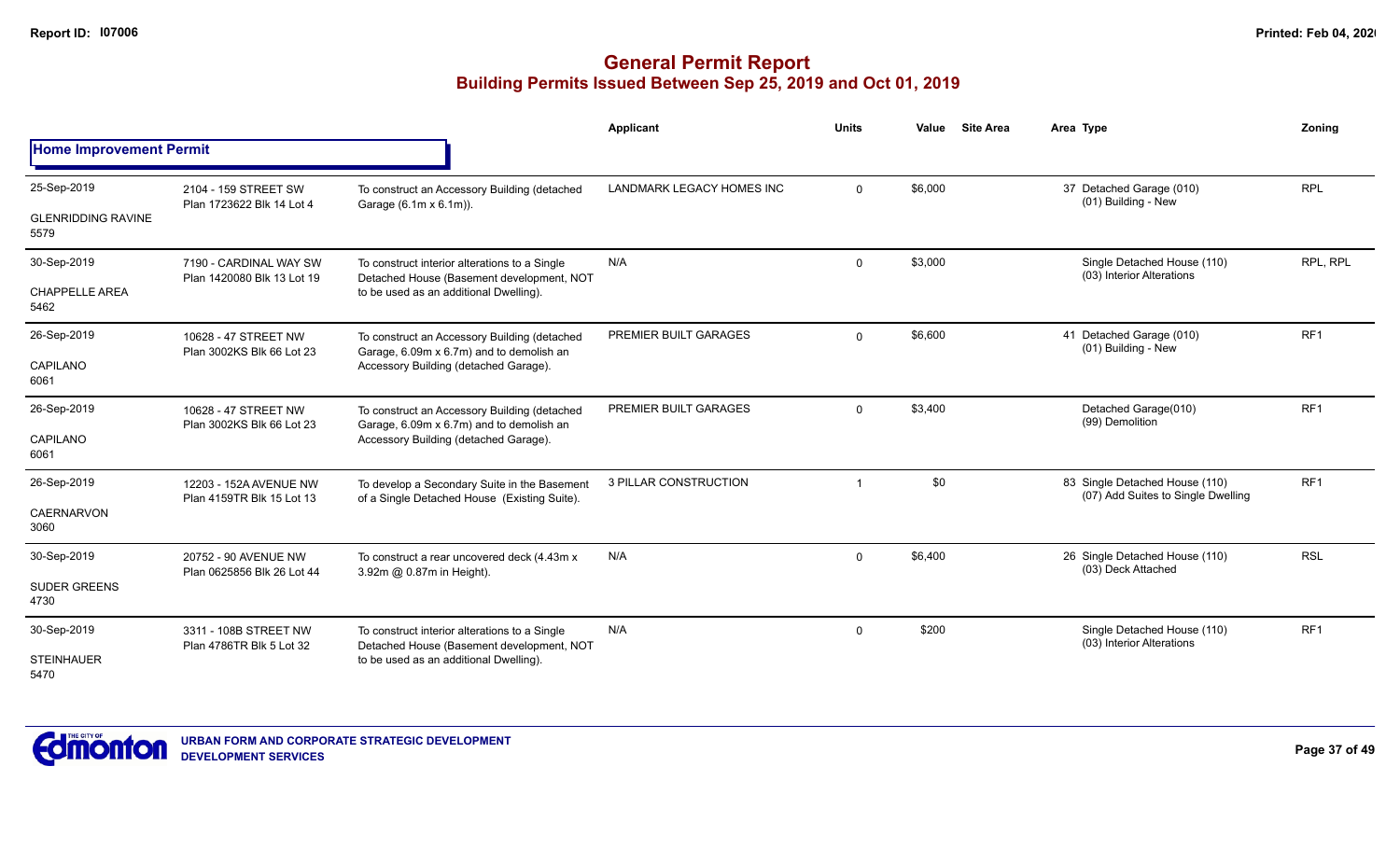|                                |                                                     |                                                                                                                        | <b>Applicant</b>                                           | <b>Units</b>   | Value    | <b>Site Area</b> | Area Type                                                         | Zoning          |
|--------------------------------|-----------------------------------------------------|------------------------------------------------------------------------------------------------------------------------|------------------------------------------------------------|----------------|----------|------------------|-------------------------------------------------------------------|-----------------|
| <b>Home Improvement Permit</b> |                                                     |                                                                                                                        |                                                            |                |          |                  |                                                                   |                 |
| 27-Sep-2019                    | Plan 1723094 Blk 19 Lot 16                          | 9104 - COOPER CRESCENT SW To develop a Secondary Suite in the Basement<br>of a Single Detached House.                  | N/A                                                        |                | \$40,000 |                  | Single Detached House (110)<br>(07) Add Suites to Single Dwelling | <b>RMD</b>      |
| <b>CHAPPELLE AREA</b><br>5462  |                                                     |                                                                                                                        |                                                            |                |          |                  |                                                                   |                 |
| 30-Sep-2019                    | 6741 - ELSTON LANE NW<br>Plan 1721675 Blk 3 Lot 42  | To construct an Accessory Building (detached<br>Garage, 6.09m x 6.09m).                                                | PREMIER BUILT GARAGES                                      | $\Omega$       | \$6,000  |                  | 37 Detached Garage (010)<br>(01) Building - New                   | <b>RPL</b>      |
| <b>EDGEMONT</b><br>4462        |                                                     |                                                                                                                        |                                                            |                |          |                  |                                                                   |                 |
| 27-Sep-2019                    | Plan 9722468 Blk 134 Lot 14                         | 766 - BUTTERWORTH DRIVE NV To construct a rear uncovered deck addition to<br>a Single Detached House (irregular shape, | N/A                                                        | $\mathbf 0$    | \$5,700  |                  | 23 Single Detached House (110)<br>(03) Deck Attached              | RF1             |
| <b>BULYEA HEIGHTS</b><br>5100  |                                                     | 8.92m x 2.54m @ 3.01m in Height), existing<br>without permits.                                                         |                                                            |                |          |                  |                                                                   |                 |
| 27-Sep-2019                    | 10829 - 127 STREET NW<br>Plan 1823229 Blk 47 Lot 4A | To construct an Accessory building (rear<br>detached Garage (5.79m x 6.71m)).                                          | OMNI HOMES MASTER BUILDER LTD                              | $\overline{0}$ | \$6,300  |                  | 39 Detached Garage (010)<br>(01) Building - New                   | RF <sub>3</sub> |
| WESTMOUNT<br>3440              |                                                     |                                                                                                                        |                                                            |                |          |                  |                                                                   |                 |
| 27-Sep-2019                    | 5923 - 137 AVENUE NW<br>Plan 2676MC Blk 9 Lot 10    | To develop a Secondary Suite in the Basement<br>of a Semi-detached House and to construct                              | 956758 ALBERTA LTD O/A DIAMOND<br><b>WEST DEVELOPMENTS</b> | $\mathbf 0$    |          |                  | Duplex (210)<br>(03) Exterior Alterations                         | RF <sub>1</sub> |
| <b>BELVEDERE</b><br>2080       |                                                     | exterior alterations (add basement window and<br>remove cantilever on both sides).                                     |                                                            |                |          |                  |                                                                   |                 |
| 27-Sep-2019                    | 5923 - 137 AVENUE NW                                | To develop a Secondary Suite in the Basement<br>of a Semi-detached House and to construct                              | 956758 ALBERTA LTD O/A DIAMOND<br><b>WEST DEVELOPMENTS</b> | $\overline{1}$ | \$35,000 |                  | Duplex (210)<br>(07) Add Suites to Single Dwelling                | RF <sub>1</sub> |
| <b>BELVEDERE</b><br>2080       | Plan 2676MC Blk 9 Lot 10                            | exterior alterations (add basement window and<br>remove cantilever on both sides).                                     |                                                            |                |          |                  |                                                                   |                 |
| 27-Sep-2019                    | 5925 - 137 AVENUE NW<br>Plan 2676MC Blk 9 Lot 10    | To develop a Secondary Suite in the Basement<br>of a Semi-detached House.                                              | 956758 ALBERTA LTD O/A DIAMOND<br><b>WEST DEVELOPMENTS</b> | $\mathbf 0$    |          |                  | Duplex (210)<br>(03) Exterior Alterations                         | RF <sub>1</sub> |
| <b>BELVEDERE</b><br>2080       |                                                     |                                                                                                                        |                                                            |                |          |                  |                                                                   |                 |

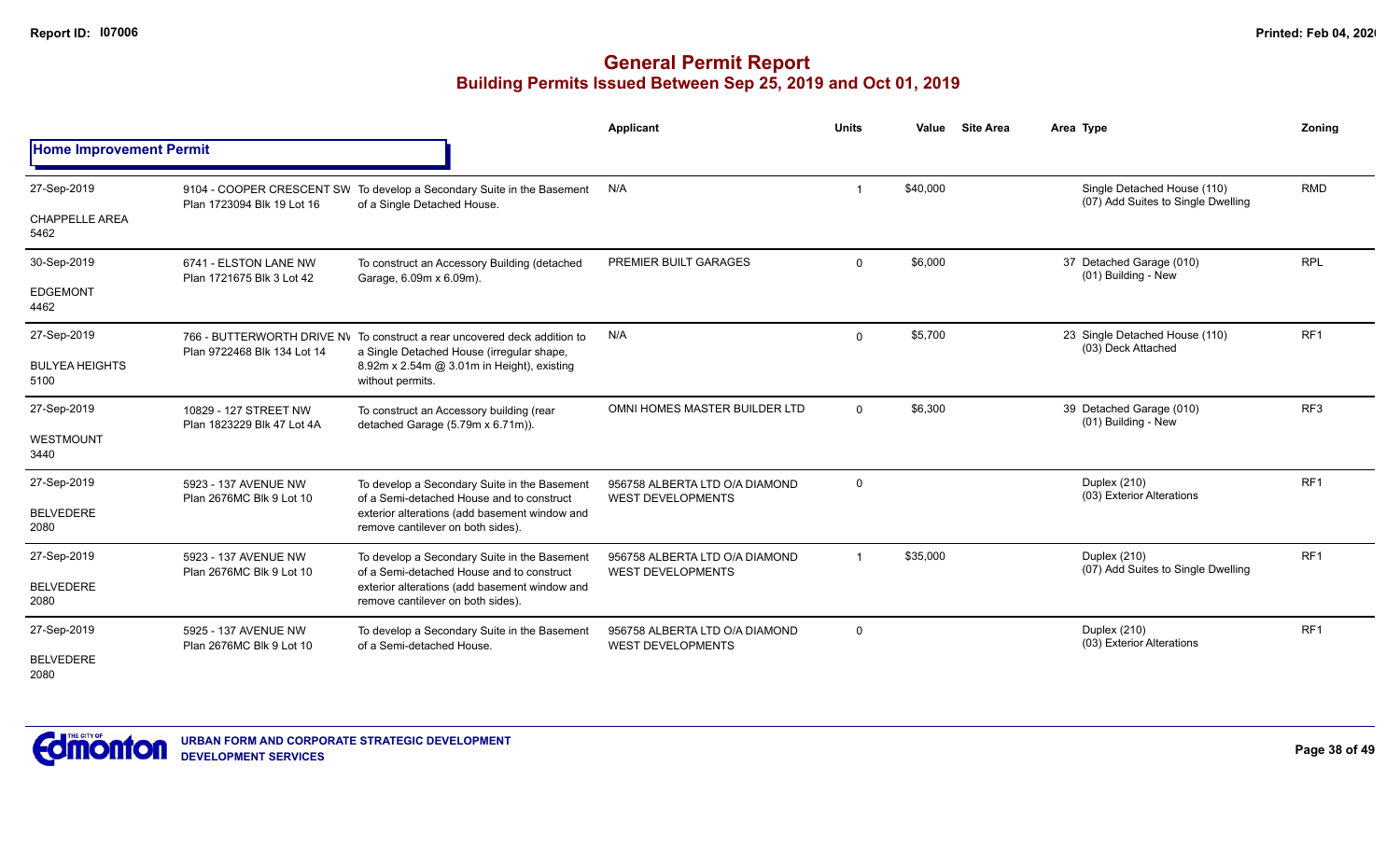|                                 |                                                         |                                                                                                                                   | Applicant                                                  | <b>Units</b>   | Value    | <b>Site Area</b> | Area Type                                                | Zoning          |  |
|---------------------------------|---------------------------------------------------------|-----------------------------------------------------------------------------------------------------------------------------------|------------------------------------------------------------|----------------|----------|------------------|----------------------------------------------------------|-----------------|--|
| <b>Home Improvement Permit</b>  |                                                         |                                                                                                                                   |                                                            |                |          |                  |                                                          |                 |  |
| 27-Sep-2019<br><b>BELVEDERE</b> | 5925 - 137 AVENUE NW<br>Plan 2676MC Blk 9 Lot 10        | To develop a Secondary Suite in the Basement<br>of a Semi-detached House.                                                         | 956758 ALBERTA LTD O/A DIAMOND<br><b>WEST DEVELOPMENTS</b> | $\overline{1}$ | \$35,000 |                  | Duplex (210)<br>(07) Add Suites to Single Dwelling       | RF <sub>1</sub> |  |
| 2080                            |                                                         |                                                                                                                                   |                                                            |                |          |                  |                                                          |                 |  |
| 30-Sep-2019                     | 5607 - 175 AVENUE NW<br>Plan 1221328 Blk 12 Lot 34      | To install a Hot Tub.                                                                                                             | N/A                                                        | $\mathbf 0$    | \$5,200  |                  | Single Detached House (110)<br>$(14)$ Hot Tub            | <b>RSL</b>      |  |
| <b>MCCONACHIE AREA</b><br>2521  |                                                         |                                                                                                                                   |                                                            |                |          |                  |                                                          |                 |  |
| 30-Sep-2019                     | 22015 - 95 AVENUE NW<br>Plan 0623165 Blk 3 Lot 2        | To construct interior alterations to a Single<br>Detached House (Basement development, NOT                                        | N/A                                                        | $\mathbf 0$    | \$10,000 |                  | Single Detached House (110)<br>(03) Interior Alterations | <b>RSL</b>      |  |
| SECORD<br>4487                  |                                                         | to be used as an additional Dwelling).                                                                                            |                                                            |                |          |                  |                                                          |                 |  |
| 27-Sep-2019                     | 4606 - 113 AVENUE NW<br>Plan 2355HW Blk 26 Lot 15       | To construct interior alterations (Full renovation<br>to main floor (1 bedroom, 1 office, 2                                       | N/A                                                        | $\mathbf 0$    | \$50,000 |                  | Single Detached House (110)<br>(03) Interior Alterations | RF <sub>1</sub> |  |
| <b>BEVERLY HEIGHTS</b><br>2100  |                                                         | bathrooms, kitchen alterations, removing non<br>load-bearing walls and load bearing walls,<br>adding a beam, joist reinforcement) |                                                            |                |          |                  |                                                          |                 |  |
| 27-Sep-2019                     | 6534 - CHAPPELLE VISTA SW<br>Plan 1820190 Blk 12 Lot 60 | To construct an Accessory Building (detached<br>Garage (12.20m x 6.71m)).                                                         | HAPPY PLANET ENERGY INC                                    | $\Omega$       | \$70,900 |                  | 440 Detached Garage (010)<br>(01) Building - New         | RF4, RF4        |  |
| <b>CHAPPELLE AREA</b><br>5462   |                                                         |                                                                                                                                   |                                                            |                |          |                  |                                                          |                 |  |
| 30-Sep-2019                     | 4631 - ALWOOD WAY SW<br>Plan 1823179 Blk 19 Lot 39      | To construct an Accessory Building (detached<br>Garage 6.10m x 6.10m).                                                            | JAYMAN MASTERBUILT INC                                     | $\Omega$       | \$6,000  |                  | 37 Detached Garage (010)<br>(01) Building - New          | <b>RMD</b>      |  |
| <b>ALLARD</b><br>5458           |                                                         |                                                                                                                                   |                                                            |                |          |                  |                                                          |                 |  |
| 30-Sep-2019                     | 21016 - 59 AVENUE NW<br>Plan 0722780 Blk 41 Lot 20      | To construct interior alterations to a Single<br>Detached House (Basement development, NOT                                        | N/A                                                        | $\Omega$       | \$5,000  |                  | Single Detached House (110)<br>(03) Interior Alterations | <b>RPL</b>      |  |
| THE HAMPTONS<br>4461            |                                                         | to be used as an additional Dwelling).                                                                                            |                                                            |                |          |                  |                                                          |                 |  |

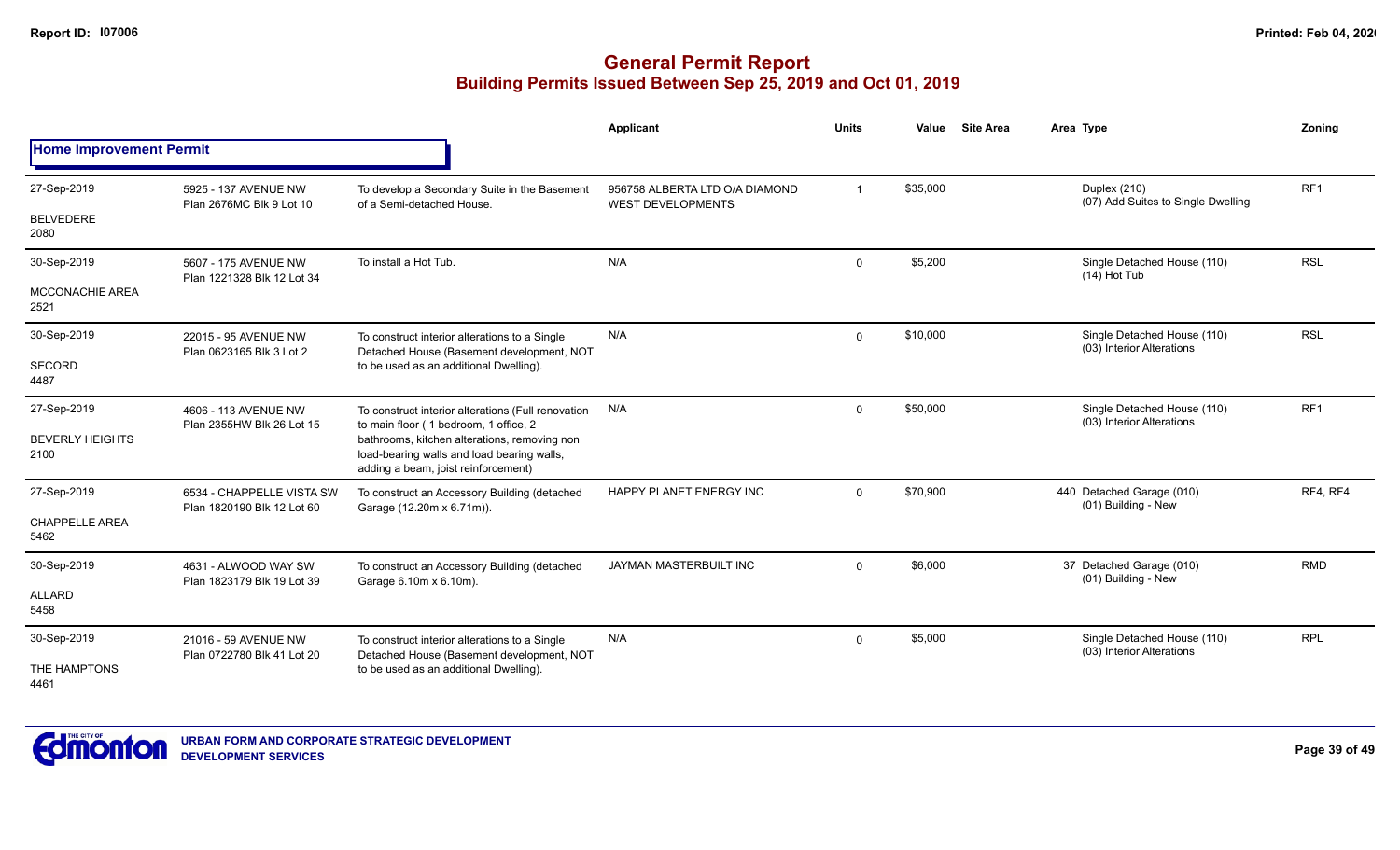|                                |                                                       |                                                                                                                      | <b>Applicant</b>              | <b>Units</b>   | Value    | <b>Site Area</b> | Area Type                                                | Zoning          |
|--------------------------------|-------------------------------------------------------|----------------------------------------------------------------------------------------------------------------------|-------------------------------|----------------|----------|------------------|----------------------------------------------------------|-----------------|
| <b>Home Improvement Permit</b> |                                                       |                                                                                                                      |                               |                |          |                  |                                                          |                 |
| 30-Sep-2019                    | Plan 9824504 Blk 4 Lot 77                             | 1047 - ORMSBY CRESCENT NW To install a Hot Tub in the Rear Yard of a Single<br>Detached House (2.4m x 2.4m).         | N/A                           | $\mathbf 0$    | \$5,200  |                  | Detached Misc. Structure (090)<br>$(14)$ Hot Tub         | RF1             |
| <b>ORMSBY PLACE</b><br>4380    |                                                       |                                                                                                                      |                               |                |          |                  |                                                          |                 |
| 26-Sep-2019                    | 9603 - 88 AVENUE NW<br>Plan 3737AI Blk 3 Lots 15-16   | To install a Renewable Energy Device On a<br>House (31 Solar PhotoVoltaic (PV) Panel(s) on                           | EVERGREEN AND GOLD RENEWABLES | $\overline{0}$ | \$0      |                  | Single Detached House (110)<br>(03) Exterior Alterations | RF <sub>3</sub> |
| <b>BONNIE DOON</b><br>6040     |                                                       | the Roof).                                                                                                           |                               |                |          |                  |                                                          |                 |
| 27-Sep-2019                    | 6712 - ELSTON LANE NW<br>Plan 1522986 Blk 4 Lot 2     | To construct a rear uncovered deck to a Single<br>Detached House (3.65m x 5.01m @ 0.97m in                           | N/A                           | $\mathbf 0$    | \$4,600  |                  | 18 Single Detached House (110)<br>(03) Deck Attached     | <b>RSL</b>      |
| <b>EDGEMONT</b><br>4462        |                                                       | Height).                                                                                                             |                               |                |          |                  |                                                          |                 |
| 26-Sep-2019 HAYS               | 700 - HOWATT DRIVE SW                                 | To construct interior alterations to a Single<br>Detached House (Basement development, NOT                           | ACE LANGE CONSTRUCTION LTD    | $\overline{0}$ | \$46,000 |                  | Single Detached House (110)<br>(03) Interior Alterations | <b>RSL</b>      |
| <b>RIDGE AREA</b><br>5465      | Plan 1425761 Blk 8 Lot 4                              | to be used as an additional Dwelling). One<br>bedroom, one bathroom, exercise room, living<br>room, mechanical room. |                               |                |          |                  |                                                          |                 |
| 30-Sep-2019                    | 11828 - 14 AVENUE NW<br>Plan 9724447 Blk 5 Lot 123    | To install a Hot Tub in the Rear Yard of a Single<br>Detached House (2.39m x 2.39m)                                  | N/A                           | $\Omega$       | \$5,200  |                  | Single Detached House (110)<br>$(14)$ Hot Tub            | RF <sub>1</sub> |
| <b>TWIN BROOKS</b><br>5511     |                                                       |                                                                                                                      |                               |                |          |                  |                                                          |                 |
| 30-Sep-2019                    | 8070 - EVANS CRESCENT NW<br>Plan 1523396 Blk 5 Lot 35 | To construct an Accessory Building (detached<br>Garage, 6.10m x 6.10m)                                               | PREMIER BUILT GARAGES         | $\Omega$       | \$6,000  |                  | 37 Detached Garage (010)<br>(01) Building - New          | <b>RPL</b>      |
| <b>EDGEMONT</b><br>4462        |                                                       |                                                                                                                      |                               |                |          |                  |                                                          |                 |
| 30-Sep-2019                    | 5727 - 152A AVENUE NW<br>Plan 8922783 Blk 59 Lot 32   | To install a Hot Tub in the Rear Yard of a Single<br>Detached House (2.23m x 2.23m).                                 | N/A                           | $\mathbf 0$    | \$5,200  |                  | Single Detached House (110)<br>$(14)$ Hot Tub            | RF <sub>1</sub> |
| <b>CASSELMAN</b><br>2130       |                                                       |                                                                                                                      |                               |                |          |                  |                                                          |                 |

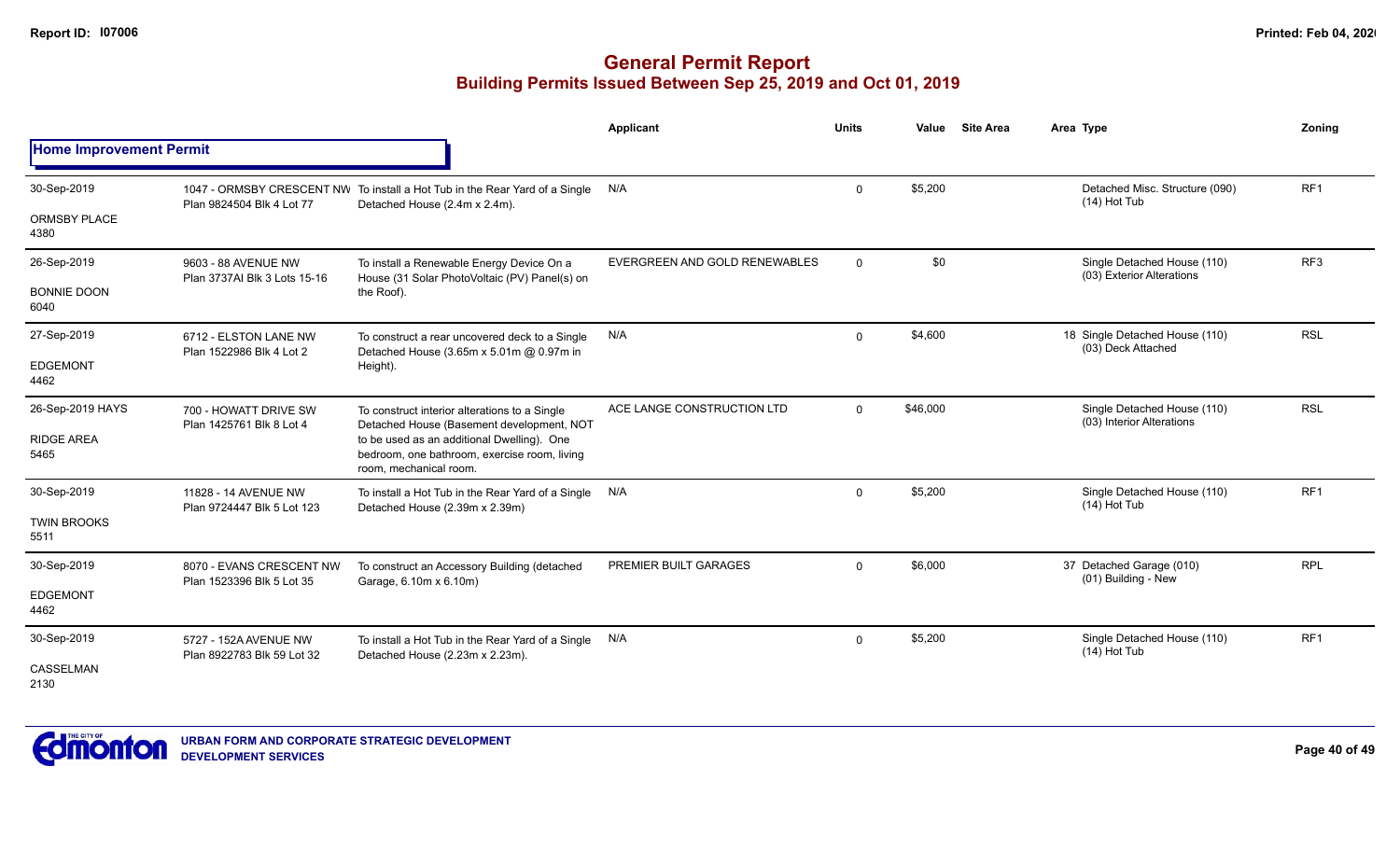|                                  |                                                    |                                                                                                  | <b>Applicant</b>                 | <b>Units</b> | Value    | <b>Site Area</b> | Area Type                                                         | Zoning          |
|----------------------------------|----------------------------------------------------|--------------------------------------------------------------------------------------------------|----------------------------------|--------------|----------|------------------|-------------------------------------------------------------------|-----------------|
| <b>Home Improvement Permit</b>   |                                                    |                                                                                                  |                                  |              |          |                  |                                                                   |                 |
| 26-Sep-2019                      | 11431 - 161 AVENUE NW<br>Plan 7521648 Blk 43 Lot 2 | To develop a Secondary Suite in the Basement<br>of a Single Detached House (Existing Suite).     | SPRONK INVESTMENT PROPERTIES LTI |              | \$0      |                  | Single Detached House (110)<br>(07) Add Suites to Single Dwelling | RF <sub>1</sub> |
| <b>DUNLUCE</b><br>3180           |                                                    |                                                                                                  |                                  |              |          |                  |                                                                   |                 |
| 26-Sep-2019                      | 143 - CALDWELL WAY NW<br>Plan 0323979 Blk 5 Lot 61 | To construct interior alterations to a Single<br>Detached House (Basement development, NOT       | N/A                              | $\mathbf 0$  | \$20,000 |                  | Single Detached House (110)<br>(03) Interior Alterations          | <b>RSL</b>      |
| <b>CAMERON HEIGHTS</b><br>4466   |                                                    | to be used as an additional Dwelling).0<br>Bedroom, 1 Bathroom                                   |                                  |              |          |                  |                                                                   |                 |
| 27-Sep-2019                      | <b>NW</b>                                          | 6227 - HAMPTON GRAY AVENUI To construct an Accessory Building (detached<br>Garage, 6.1m x 6.1m). | <b>IMPACT HOMES LTD</b>          | $\Omega$     | \$6,000  |                  | 37 Detached Garage (010)<br>(01) Building - New                   | GLG             |
| <b>GRIESBACH</b><br>3111         | Plan 1822264 Blk 26 Lot 30                         |                                                                                                  |                                  |              |          |                  |                                                                   |                 |
| 27-Sep-2019                      | 7320 - SINGER WAY NW                               | To construct interior alterations to a Single<br>Detached House (Basement development, NOT       | N/A                              | $\mathbf 0$  | \$8,700  |                  | Single Detached House (110)<br>(03) Interior Alterations          | <b>RSL</b>      |
| <b>SOUTH TERWILLEGAR</b><br>5642 | Plan 0426367 Blk 85 Lot 21                         | to be used as an additional Dwelling). 1<br>Bedroom, 1 Bathroom                                  |                                  |              |          |                  |                                                                   |                 |
| 01-Oct-2019                      | 9351 - 90 STREET NW<br>Plan 1982HW Blk 1 Lot D     | To construct a front uncovered deck to a Single<br>Detached House (upper 1.52m x 1.52 @ 0.91m;   | KJ HOMES LTD                     | $\mathbf 0$  | \$0      |                  | Single Detached House (110)<br>(03) Deck Attached                 | RF <sub>1</sub> |
| <b>STRATHEARN</b><br>6710        |                                                    | lower irregular shaped 3.30m x 7.70m @ 0.61m<br>in Height).                                      |                                  |              |          |                  |                                                                   |                 |
| 27-Sep-2019                      | 9731 - 161 STREET NW<br>Plan 2952HW Blk 18 Lot 19  | To demolish a Single Detached House and<br>Accessory building (detached Garage).                 | N/A                              | $\mathbf 0$  | \$3,400  |                  | Detached Garage(010)<br>(99) Demolition                           | RF <sub>1</sub> |
| <b>GLENWOOD</b><br>4180          |                                                    |                                                                                                  |                                  |              |          |                  |                                                                   |                 |
| 27-Sep-2019                      | 9731 - 161 STREET NW<br>Plan 2952HW Blk 18 Lot 19  | To demolish a Single Detached House and<br>Accessory building (detached Garage).                 | N/A                              | $-1$         | \$6,500  |                  | Single Detached House (110)<br>(99) Demolition                    | RF <sub>1</sub> |
| <b>GLENWOOD</b><br>4180          |                                                    |                                                                                                  |                                  |              |          |                  |                                                                   |                 |

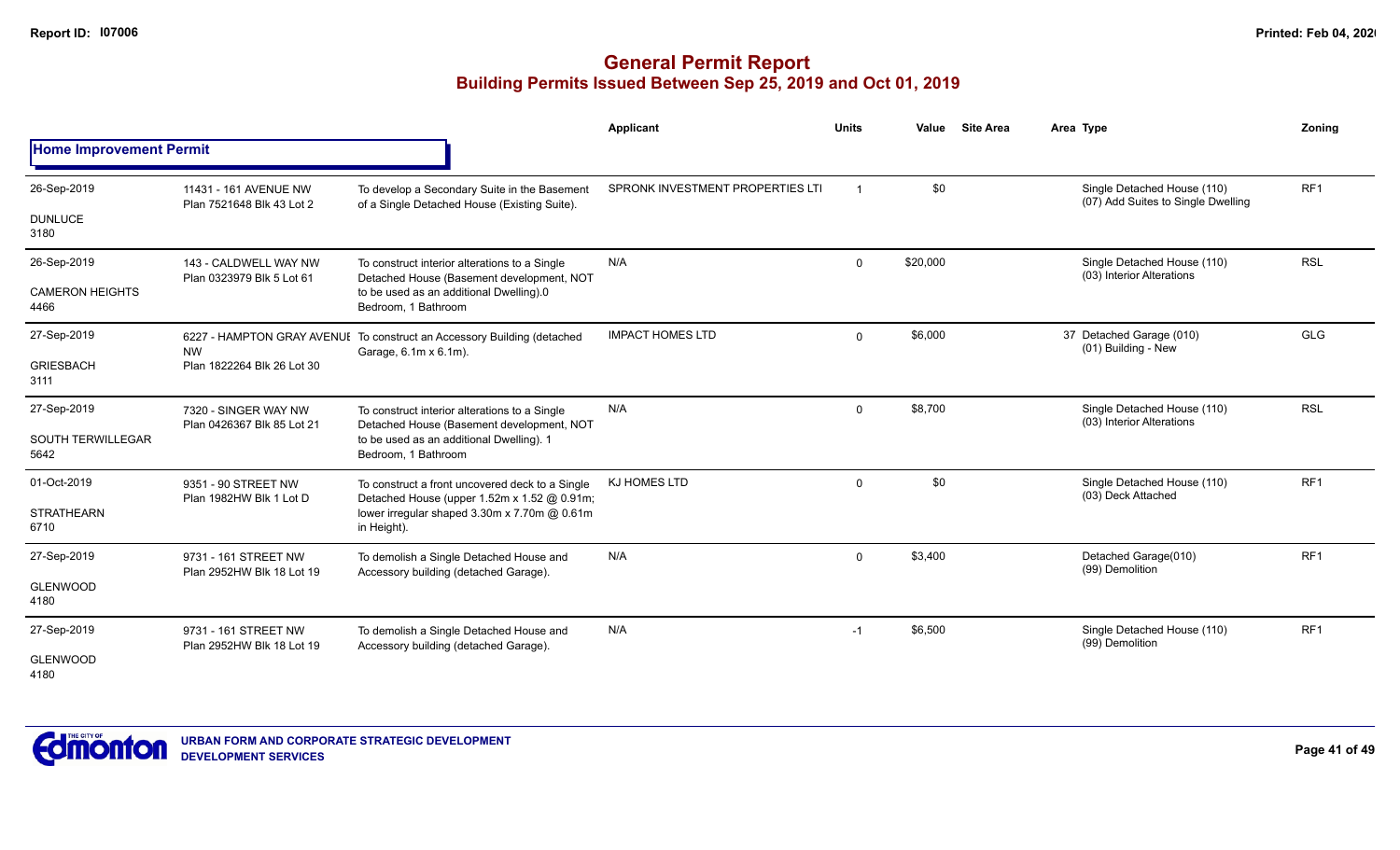|                                |                                                        |                                                                                            | Applicant                                         | <b>Units</b> | Value    | <b>Site Area</b> | Area Type                                                | Zoning          |
|--------------------------------|--------------------------------------------------------|--------------------------------------------------------------------------------------------|---------------------------------------------------|--------------|----------|------------------|----------------------------------------------------------|-----------------|
| <b>Home Improvement Permit</b> |                                                        |                                                                                            |                                                   |              |          |                  |                                                          |                 |
| 27-Sep-2019                    | 11146 - 62 STREET NW<br>Plan 4065AE Blk 8 Lot 7        | To demolish a Single Detached House and<br>Accessory building (detached Garage).           | 1933010 ALBERTA LTD., CHRISTOPHER                 | $\mathbf 0$  | \$3,400  |                  | Detached Garage(010)<br>(99) Demolition                  | RF <sub>1</sub> |
| <b>HIGHLANDS</b><br>2330       |                                                        |                                                                                            |                                                   |              |          |                  |                                                          |                 |
| 27-Sep-2019                    | 11146 - 62 STREET NW<br>Plan 4065AE Blk 8 Lot 7        | To demolish a Single Detached House and<br>Accessory building (detached Garage).           | 1933010 ALBERTA LTD., CHRISTOPHER                 | $-1$         | \$6,500  |                  | Single Detached House (110)<br>(99) Demolition           | RF <sub>1</sub> |
| <b>HIGHLANDS</b><br>2330       |                                                        |                                                                                            |                                                   |              |          |                  |                                                          |                 |
| 27-Sep-2019                    | 1231 - ORMSBY LANE NW<br>Plan 0122700 Blk 5 Lot 88     | To construct interior alterations to a Single<br>Detached House (Basement development, NOT | N/A                                               | 0            | \$20,000 |                  | Single Detached House (110)<br>(03) Interior Alterations | RF <sub>1</sub> |
| <b>ORMSBY PLACE</b><br>4380    |                                                        | to be used as an additional Dwelling).0<br>Bedroom, 1 bathroom                             |                                                   |              |          |                  |                                                          |                 |
| 27-Sep-2019                    | 1287 - ADAMSON DRIVE SW<br>Plan 1525027 Blk 12 Lot 170 | To construct interior alterations to a Single<br>Detached House (Basement development, NOT | 2024142 ALBERTA LTD O/A TRUEVALUE<br><b>HOMES</b> | $\mathbf 0$  | \$2,000  |                  | Single Detached House (110)<br>(03) Interior Alterations | <b>RSL</b>      |
| ALLARD<br>5458                 |                                                        | to be used as an additional Dwelling).1 rec<br>room, 1 furnace room                        |                                                   |              |          |                  |                                                          |                 |
| 30-Sep-2019                    | 183 - CAVANAGH COMMON SW<br>Plan 1822496 Blk 14 Lot 33 | To construct an Accessory Building (detached<br>Garage, 6.1m x 6.71m).                     | ROHIT COMMUNITIES INC                             | $\Omega$     | \$6,600  |                  | 41 Detached Garage (010)<br>(01) Building - New          | <b>RMD</b>      |
| CAVANAGH<br>5467               |                                                        |                                                                                            |                                                   |              |          |                  |                                                          |                 |
| 27-Sep-2019                    | 6469 - KING WYND SW<br>Plan 1920145 Blk 6 Lot 30       | To construct an Accessory Building (detached<br>Garage (5.49m x 6.71m)).                   | ROHIT COMMUNITIES INC                             | $\Omega$     | \$5,900  |                  | 37 Detached Garage (010)<br>(01) Building - New          | RF4             |
| <b>KESWICK AREA</b><br>5576    |                                                        |                                                                                            |                                                   |              |          |                  |                                                          |                 |
| 01-Oct-2019                    | 2371 - CASEY CRESCENT SW<br>Plan 1523223 Blk 11 Lot 11 | To construct an Accessory Building (detached<br>Garage, 6.1m x 6.1m).                      | STAR CONSTRUCTION & GARAGE DOOI<br><b>LTD</b>     | 0            | \$6,000  |                  | 37 Detached Garage (010)<br>(01) Building - New          | <b>RMD</b>      |
| CAVANAGH<br>5467               |                                                        |                                                                                            |                                                   |              |          |                  |                                                          |                 |

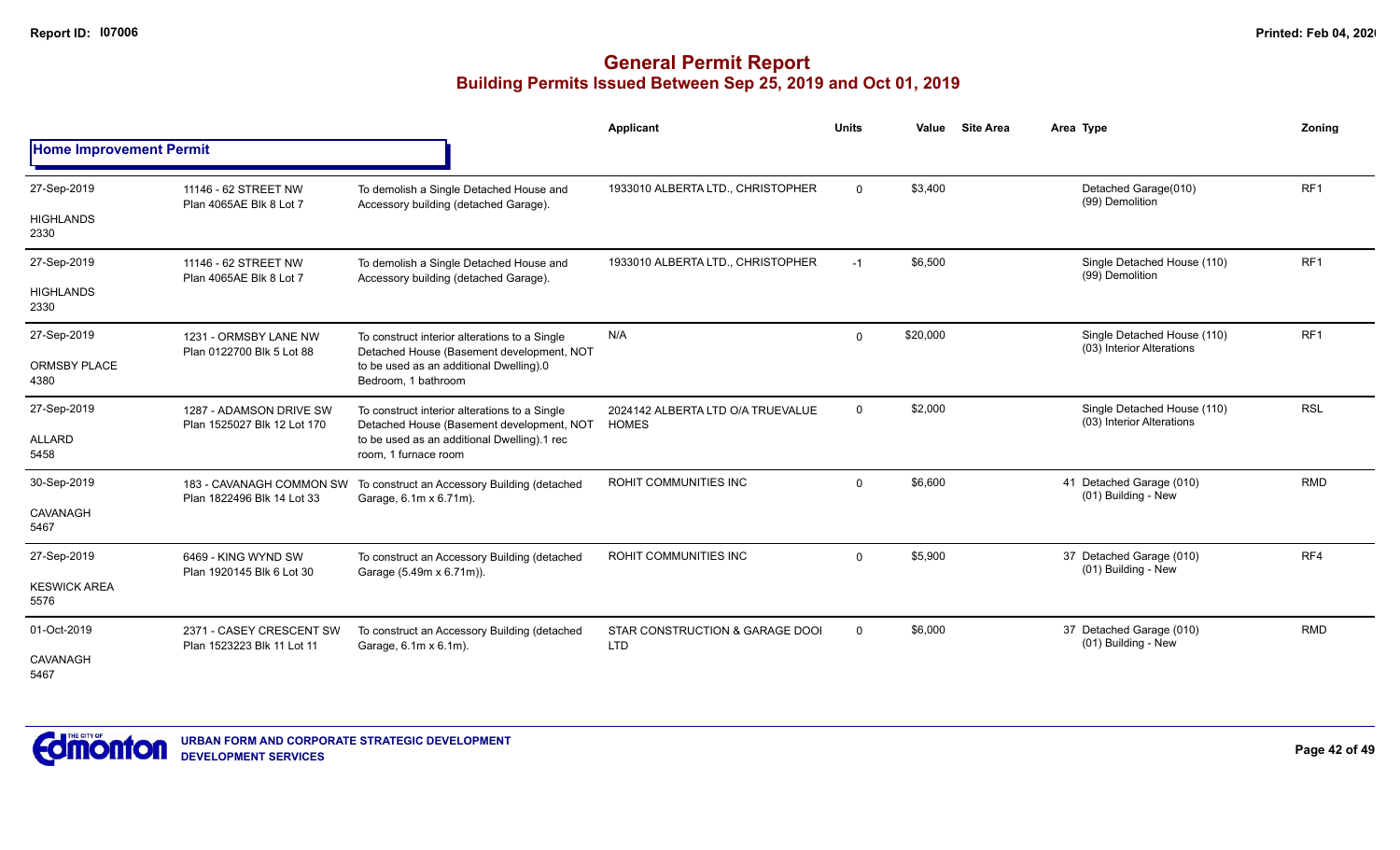|                                |                                                    |                                                                                                                       | <b>Applicant</b>          | <b>Units</b> | Value    | <b>Site Area</b> | Area Type                                                | Zonina          |
|--------------------------------|----------------------------------------------------|-----------------------------------------------------------------------------------------------------------------------|---------------------------|--------------|----------|------------------|----------------------------------------------------------|-----------------|
| <b>Home Improvement Permit</b> |                                                    |                                                                                                                       |                           |              |          |                  |                                                          |                 |
| 27-Sep-2019                    | 9533 - 74 AVENUE NW<br>Plan 8370ET Blk 19 Lot F    | To construct a rear uncovered deck (irregular<br>shape, 8.53m x 2.44m @ 1.22m in Height).                             | N/A                       | $\mathbf 0$  | \$3,500  |                  | 14 Single Detached House (110)<br>(03) Deck Attached     | RF <sub>3</sub> |
| <b>RITCHIE</b><br>6610         |                                                    |                                                                                                                       |                           |              |          |                  |                                                          |                 |
| 30-Sep-2019                    | 7108 - 92B AVENUE NW<br>Plan 6450KS Blk 25 Lot 27  | To construct interior alterations, Main Floor<br>renovations (renovate kitchen, bathrooms and                         | N/A                       | $\Omega$     | \$10,000 |                  | Single Detached House (110)<br>(03) Interior Alterations | RF <sub>1</sub> |
| <b>OTTEWELL</b><br>6550        |                                                    | merge 2 bedrooms to 1).                                                                                               |                           |              |          |                  |                                                          |                 |
| 26-Sep-2019                    | Plan 1820913 Blk 30 Lot 139                        | 4451 - SUZANNA CRESCENT SV To construct a rear uncovered deck to a Single<br>Detached House (7.47m x 4.72m @ 1.00m in | N/A                       | $\mathbf 0$  | \$7,800  |                  | 31 Single Detached House (110)<br>(03) Deck Attached     | <b>RSL</b>      |
| <b>SUMMERSIDE</b><br>6213      |                                                    | Height).                                                                                                              |                           |              |          |                  |                                                          |                 |
| 27-Sep-2019                    | 2825 - ANTON WYND SW<br>Plan 1723509 Blk 25 Lot 49 | To construct an Accessory Building (detached<br>Garage (6.1m x 6.1m)).                                                | ASAP GARAGE BUILDERS INC  | $\Omega$     | \$6,000  |                  | 37 Detached Garage (010)<br>(01) Building - New          | <b>RMD</b>      |
| <b>ALLARD</b><br>5458          |                                                    |                                                                                                                       |                           |              |          |                  |                                                          |                 |
| 26-Sep-2019                    | 969 - VALOUR WAY NW<br>Plan 0829092 Blk 22 Lot 7   | To install a Hot Tub in the Rear Yard of a Single<br>Detached House (2.36m x 2.36m).                                  | N/A                       | $\mathbf 0$  | \$5,200  |                  | Single Detached House (110)<br>$(14)$ Hot Tub            | DC <sub>2</sub> |
| <b>GRIESBACH</b><br>3111       |                                                    |                                                                                                                       |                           |              |          |                  |                                                          |                 |
| 26-Sep-2019                    | 14316 - 60 AVENUE NW<br>Plan 689RS Blk 12 Lot 18   | To install a Renewable Energy Device On a<br>House (26 Solar PhotoVoltaic (PV) Panel(s) on                            | <b>SKYFIRE ENERGY INC</b> | $\mathbf 0$  | \$0      |                  | Single Detached House (110)<br>(03) Exterior Alterations | RF <sub>1</sub> |
| <b>BROOKSIDE</b><br>5090       |                                                    | the Roof).                                                                                                            |                           |              |          |                  |                                                          |                 |
| 25-Sep-2019                    | 17228 - 47 STREET NW<br>Plan 1524958 Blk 19 Lot 24 | To install a Renewable Energy Device to a<br>Single Detached House (26 Solar-electric (PV)                            | SKYFIRE ENERGY INC        | $\mathbf 0$  | \$0      |                  | Single Detached House (110)<br>(03) Exterior Alterations | <b>RSL</b>      |
| <b>CY BECKER</b><br>2611       |                                                    | panels on the roof).                                                                                                  |                           |              |          |                  |                                                          |                 |

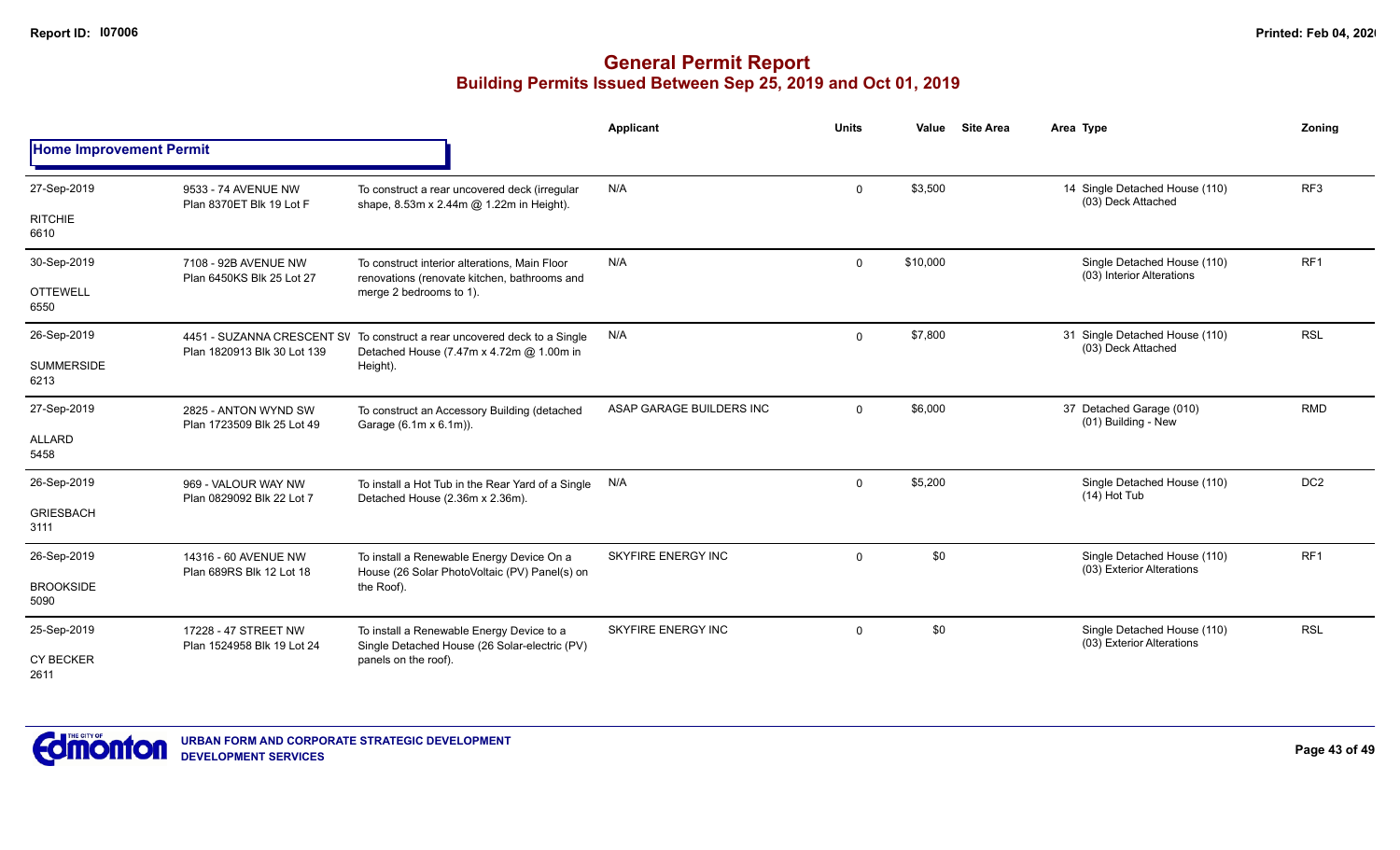|                                      |                                                       |                                                                                                 | Applicant                 | <b>Units</b> | Value   | <b>Site Area</b>                                         | Area Type                                                | Zonina          |
|--------------------------------------|-------------------------------------------------------|-------------------------------------------------------------------------------------------------|---------------------------|--------------|---------|----------------------------------------------------------|----------------------------------------------------------|-----------------|
| <b>Home Improvement Permit</b>       |                                                       |                                                                                                 |                           |              |         |                                                          |                                                          |                 |
| 26-Sep-2019                          | 958 - MCCONACHIE<br><b>BOULEVARD NW</b>               | To construct a rear uncovered deck to a Single<br>Detached House (4.27m x 4.27m @ 0.81m in      | N/A                       | $\mathbf 0$  | \$4,600 |                                                          | 18 Single Detached House (110)<br>(03) Deck Attached     | <b>RMD</b>      |
| <b>MCCONACHIE AREA</b><br>2521       | Plan 1723088 Blk 10 Lot 40                            | Height).                                                                                        |                           |              |         |                                                          |                                                          |                 |
| 26-Sep-2019                          | 2374 - KELLY CIRCLE SW<br>Plan 1823259 Blk 12 Lot 53  | To construct a rear uncovered deck (2.44m x<br>$3.05m$ $\omega$ $1.3m$ ).                       | <b>BEDROCK HOMES LTD.</b> | $\mathbf{0}$ | \$1,900 |                                                          | 7 Semi-Detached House (210)<br>(03) Deck Attached        | RF4             |
| <b>KESWICK AREA</b><br>5576          |                                                       |                                                                                                 |                           |              |         |                                                          |                                                          |                 |
| 27-Sep-2019                          | 1617 - 25 STREET NW<br>Plan 1723002 Blk 13 Lot 5      | To construct interior alterations to a Semi<br>Detached House (Basement development, NOT        | N/A                       | $\mathbf{0}$ | \$8,500 |                                                          | Semi-Detached House (210)<br>(03) Interior Alterations   | RF4             |
| <b>LAUREL</b><br>6444                |                                                       | to be used as an additional Dwelling). One<br>bedroom, one bathroom, rec room, service<br>room. |                           |              |         |                                                          |                                                          |                 |
| 26-Sep-2019                          | 11821 - 52 STREET NW<br>Plan 4636AB Blk 47 Lots 12-13 | To install a Renewable Energy Device on an<br>Accessory Building, Garage (14 Solar              | N/A                       | $\mathbf{0}$ | \$0     | Single Detached House (110)<br>(03) Exterior Alterations | RF3                                                      |                 |
| <b>NEWTON</b><br>2560                |                                                       | PhotoVoltaic (PV) Panels on the Roof).                                                          |                           |              |         |                                                          |                                                          |                 |
| 26-Sep-2019                          | 10611 - 146 STREET NW<br>Plan 5887HW Blk 4 Lot 20     | To install a Renewable Energy Device On a<br>Single Detached House (25 Solar PhotoVoltaic       | KUBY RENEWABLE ENERGY LTD | $\Omega$     | \$0     |                                                          | Single Detached House (110)<br>(03) Exterior Alterations | RF1             |
| <b>GROVENOR</b><br>3210              |                                                       | (PV) Panels on the Roof).                                                                       |                           |              |         |                                                          |                                                          |                 |
| 26-Sep-2019                          | 17628 - 94 AVENUE NW                                  | To construct a front uncovered deck to a Single<br>Detached House (4.88m x 3.66m @ 0.48m in     | N/A                       | $\mathbf 0$  | \$4,500 |                                                          | 18 Single Detached House (110)<br>(03) Deck Attached     | RF <sub>1</sub> |
| <b>SUMMERLEA</b><br>4520             | Plan 7922118 Blk 36 Lot 86                            | Height).                                                                                        |                           |              |         |                                                          |                                                          |                 |
| 26-Sep-2019                          | 17448 - 77 STREET NW<br>Plan 1820022 Blk 17 Lot 14    | To construct a rear uncovered deck to a Single<br>Detached House (3.05m x 3.05m @ 0.76m in      | <b>COVENTRY HOMES</b>     | $\Omega$     | \$2,300 |                                                          | 9 Single Detached House (110)<br>(03) Deck Attached      | <b>RPL</b>      |
| <b>CRYSTALLINA NERA WEST</b><br>2463 |                                                       | Height).                                                                                        |                           |              |         |                                                          |                                                          |                 |

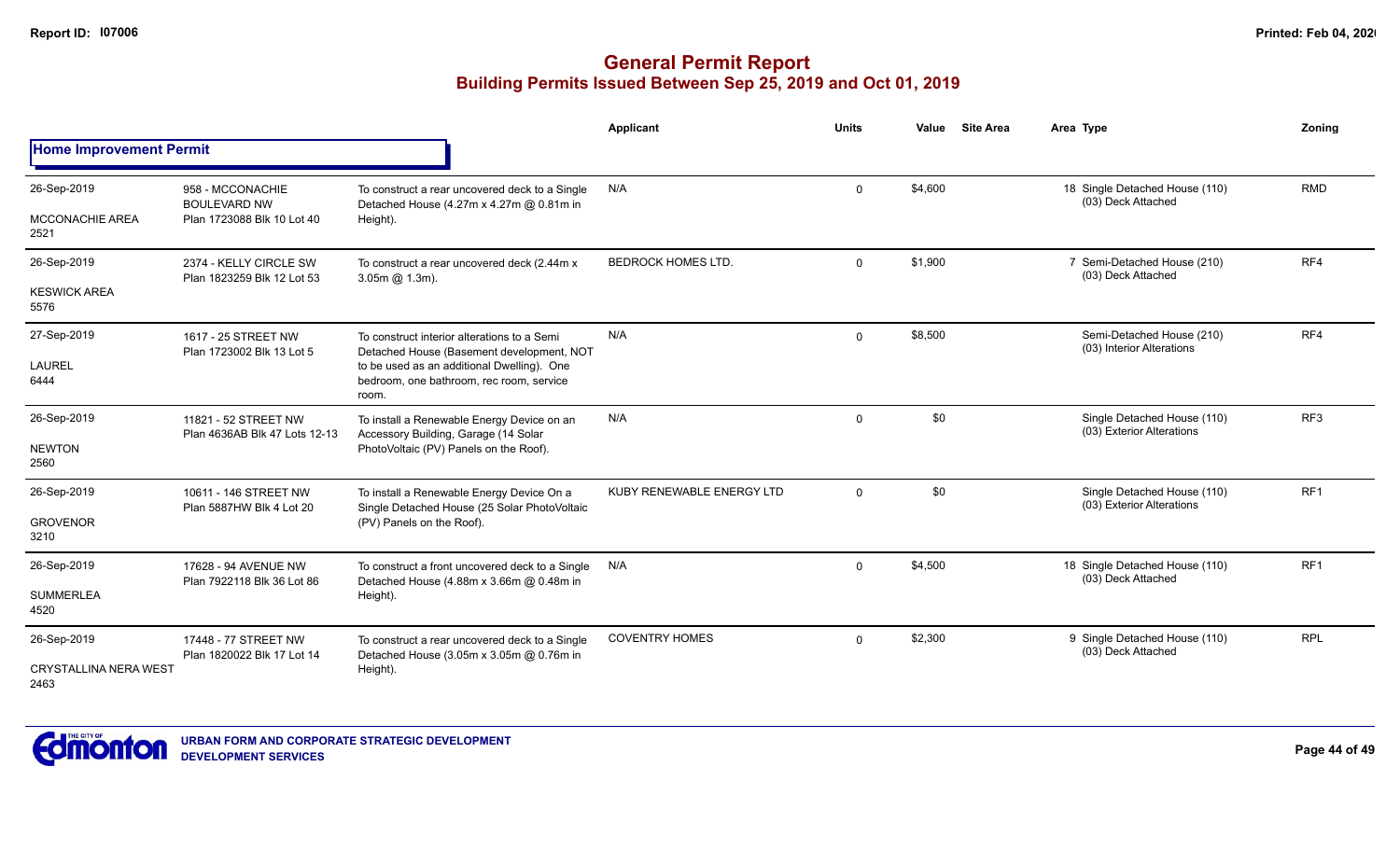|                                                     |                                                                      |                                                                                                                                                                                                                                         | <b>Applicant</b>                 | <b>Units</b> | Value    | <b>Site Area</b> | Area Type                                                | Zonina          |
|-----------------------------------------------------|----------------------------------------------------------------------|-----------------------------------------------------------------------------------------------------------------------------------------------------------------------------------------------------------------------------------------|----------------------------------|--------------|----------|------------------|----------------------------------------------------------|-----------------|
| <b>Home Improvement Permit</b>                      |                                                                      |                                                                                                                                                                                                                                         |                                  |              |          |                  |                                                          |                 |
| 26-Sep-2019<br><b>KIRKNESS</b><br>2430              | 15160 - 33 STREET NW<br>Plan 0725488 Blk 107 Lot 29                  | To construct interior alterations to a Single<br>Detached House (Basement development, NOT<br>to be used as an additional Dwelling).<br>(1 Bedroom, 1 Washroom, 1 Living area, 1<br>Laundry, 1 Lobby, 1 Storage, and 1 Furnace<br>room) | <b>TRINITY BASEMENT MASTER</b>   | $\mathbf 0$  | \$18,000 |                  | Single Detached House (110)<br>(03) Interior Alterations | RF4             |
| 01-Oct-2019<br><b>CRYSTALLINA NERA WEST</b><br>2463 | 851 - CRYSTALLINA NERA WAY<br><b>NW</b><br>Plan 1323459 Blk 10 Lot 7 | To construct a rear uncovered deck to<br>Row-House, Unit 851 (3.61m x 5.51m @ .8m in<br>Height @ Privacy Wall at 1.93m in Height).                                                                                                      | N/A                              | $\mathbf 0$  | \$5,000  |                  | 20 Row House (330)<br>(03) Deck Attached                 | RF <sub>5</sub> |
| 26-Sep-2019<br><b>MCCONACHIE AREA</b><br>2521       | 16907 - 58 STREET NW<br>Plan 0820126 Blk 3 Lot 36                    | To construct a rear uncovered deck to a Single<br>Detached House (6.83m x 3.66m @ 1.1m in<br>Height, with privacy screen @ 1.83m in Height).                                                                                            | <b>EDMONTON DECKS</b>            | $\mathbf 0$  | \$6,300  |                  | 25 Single Detached House (110)<br>(03) Deck Attached     | <b>RPL</b>      |
| 30-Sep-2019<br>PLEASANTVIEW<br>5320                 | 5603 - 109A STREET NW<br>Plan 3307MC Blk 4 Lot 17                    | To demolish a Single Detached House.                                                                                                                                                                                                    | ACE LANGE CONSTRUCTION LTD       | $-1$         | \$6,500  |                  | Single Detached House (110)<br>(99) Demolition           | RF <sub>1</sub> |
| 27-Sep-2019<br><b>GLENRIDDING HEIGHTS</b><br>5578   | 1604 - 161 STREET SW<br>Plan 1525406 Blk 10 Lot 66                   | To construct a rear uncovered deck to a Single<br>Detached House (4.27m x 3.03m @ 0.91m in<br>Height).                                                                                                                                  | N/A                              | $\mathbf 0$  | \$3,300  |                  | 13 Single Detached House (110)<br>(03) Deck Attached     | <b>RSL</b>      |
| 26-Sep-2019<br><b>RUNDLE HEIGHTS</b><br>2660        | 10736 - 30 STREET NW<br>Plan 1893NY Blk 12 Lot 16                    | To install a Renewable Energy Device to a<br>Single Detached House (10 Solar-electric (PV)<br>panels on the roof).                                                                                                                      | <b>GREAT CANADIAN SOLAR LTD.</b> | $\mathbf 0$  | \$0      |                  | Single Detached House (110)<br>(03) Exterior Alterations | RF <sub>1</sub> |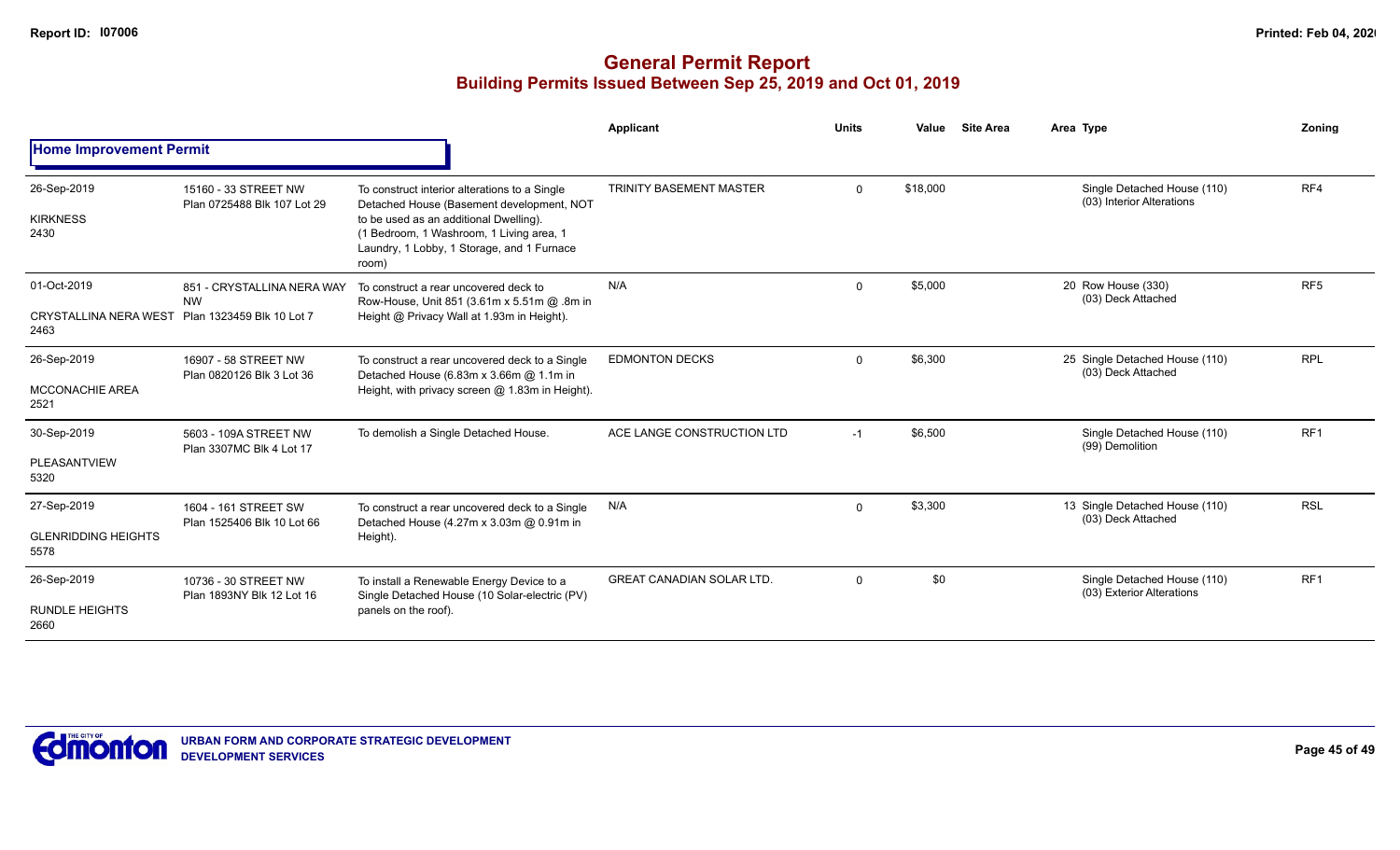|                                             |                                                    |                                                                                            | <b>Applicant</b>                                 | <b>Units</b> | Value    | <b>Site Area</b> | Area Type                                              | Zoning          |
|---------------------------------------------|----------------------------------------------------|--------------------------------------------------------------------------------------------|--------------------------------------------------|--------------|----------|------------------|--------------------------------------------------------|-----------------|
| <b>Home Improvement Permit</b>              |                                                    |                                                                                            |                                                  |              |          |                  |                                                        |                 |
| 27-Sep-2019                                 | 644 - ORCHARDS BOULEVARD<br><b>SW</b>              | To construct an Accessory building (detached<br>Garage, 6.10m x 6.10m).                    | PREMIER BUILT GARAGES                            | $\Omega$     | \$6,000  |                  | 37 Detached Garage (010)<br>(01) Building - New        | <b>RMD</b>      |
| THE ORCHARDS AT<br><b>ELLERSLIE</b><br>6216 | Plan 1723624 Blk 25 Lot 8                          |                                                                                            |                                                  |              |          |                  |                                                        |                 |
| 30-Sep-2019                                 | 10327 - 137 AVENUE NW<br>Plan 6490KS Blk 7 Lot 8   | To demolish a detached Garage.                                                             | PETER S. WONG PROFESSIONAL<br><b>CORPORATION</b> | $\mathbf 0$  | \$3,400  |                  | Detached Garage(010)<br>(99) Demolition                | RF <sub>1</sub> |
| <b>ROSSLYN</b><br>3390                      |                                                    |                                                                                            |                                                  |              |          |                  |                                                        |                 |
| 27-Sep-2019                                 | 475 - ORCHARDS BOULEVARD<br>SW                     | To construct an Accessory Building (detached<br>Garage, 5.49m x 6.71m).                    | N.P. ARTISAN                                     | 0            | \$5,900  |                  | 37 Detached Garage (010)<br>(01) Building - New        | RF4             |
| THE ORCHARDS AT<br><b>ELLERSLIE</b><br>6216 | Plan 1424876 Blk 14 Lot 16                         |                                                                                            |                                                  |              |          |                  |                                                        |                 |
| 01-Oct-2019                                 | 8516 - 223 STREET NW<br>Plan 1723490 Blk 20 Lot 21 | To construct a rear uncovered deck to a Single<br>Detached House (3.05m x 3.05m @ 0.76m in | ENCORE MASTER BUILDER INC                        | $\Omega$     | \$2,300  |                  | 9 Single Detached House (110)<br>(03) Deck Attached    | <b>RMD</b>      |
| <b>ROSENTHAL</b><br>4750                    |                                                    | Height).                                                                                   |                                                  |              |          |                  |                                                        |                 |
| 01-Oct-2019                                 | 17728 - 58 STREET NW<br>Plan 1525713 Blk 14 Lot 89 | To construct an Accessory Building (detached<br>Garage, 6.10m x 6.40m).                    | RAYHANA HOMES LTD                                | $\mathbf 0$  | \$6,300  |                  | 39 Detached Garage (010)<br>(01) Building - New        | <b>RPL</b>      |
| MCCONACHIE AREA<br>2521                     |                                                    |                                                                                            |                                                  |              |          |                  |                                                        |                 |
| 01-Oct-2019                                 | 442 - ORCHARDS BOULEVARD<br>SW                     | To construct an Accessory Building (detached<br>Garage, 5.49m x 6.71m).                    | PREMIER BUILT GARAGES                            | 0            | \$5,900  |                  | 37 Detached Garage (010)<br>(01) Building - New        | RF4             |
| THE ORCHARDS AT<br><b>ELLERSLIE</b><br>6216 | Plan 1524516 Blk 18 Lot 16                         |                                                                                            |                                                  |              |          |                  |                                                        |                 |
| 25-Sep-2019                                 | 2870 - COUGHLAN GREEN SW                           | To construct interior alterations to a<br>Semi-detached House (Basement development,       | <b>PERMIT MASTERS</b>                            | $\Omega$     | \$25,000 |                  | Semi-Detached House (210)<br>(03) Interior Alterations | RF4             |
| <b>CHAPPELLE AREA</b><br>5462               | Plan 1720518 Blk 12 Lot 109<br>Room, 1 Rec Area).  | NOT to be used as an additional Dwelling, 1<br>Bedroom, 1 Bathroom, 1 Mech Room, 1 Tv      |                                                  |              |          |                  |                                                        |                 |
|                                             |                                                    |                                                                                            |                                                  |              |          |                  |                                                        |                 |

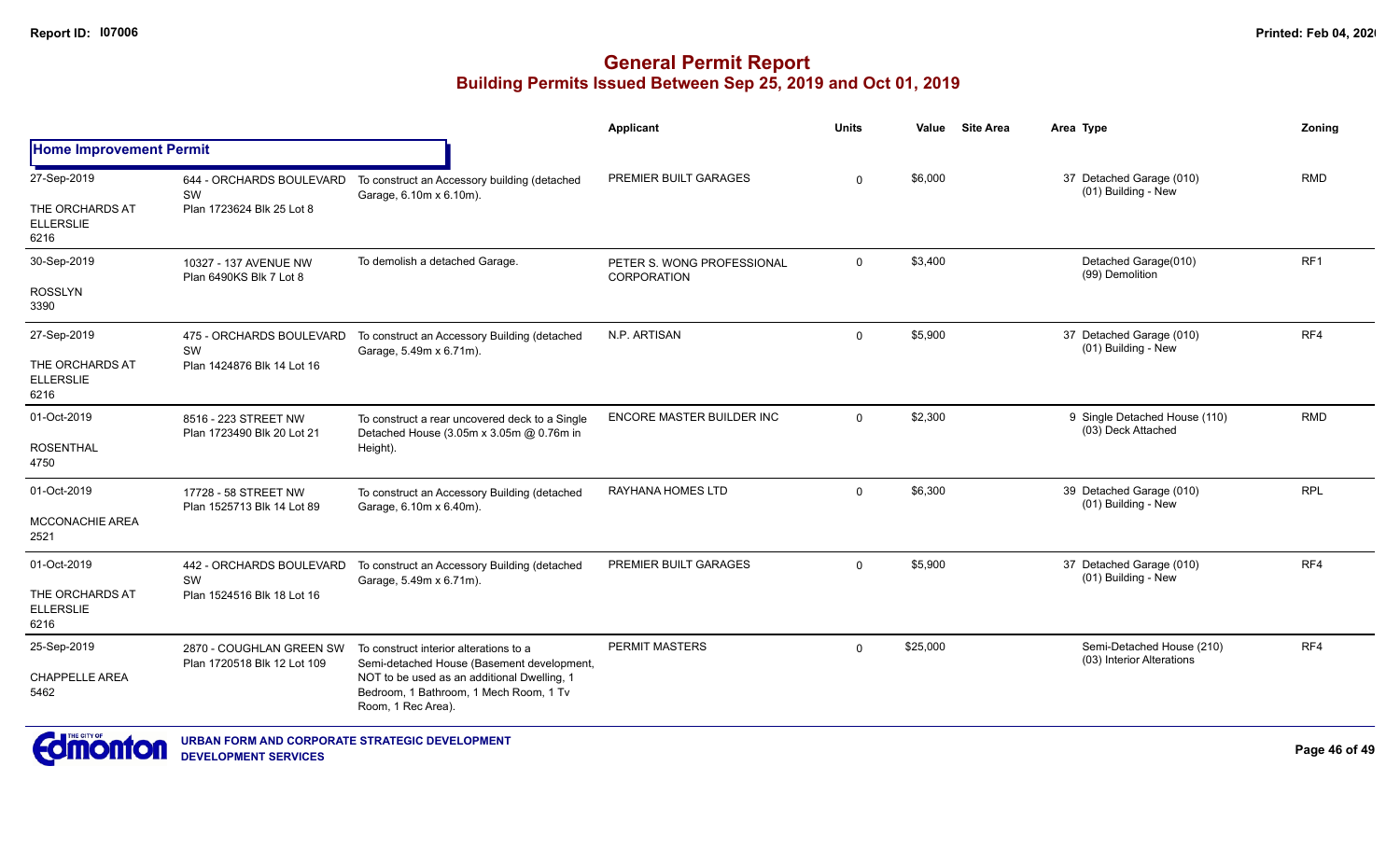|                                  |                                                       |                                                                                                                         | <b>Applicant</b>             | <b>Units</b> | Value    | <b>Site Area</b> | Area Type                                                | Zoning          |
|----------------------------------|-------------------------------------------------------|-------------------------------------------------------------------------------------------------------------------------|------------------------------|--------------|----------|------------------|----------------------------------------------------------|-----------------|
| <b>Home Improvement Permit</b>   |                                                       |                                                                                                                         |                              |              |          |                  |                                                          |                 |
| 25-Sep-2019                      | 9112 - 151 AVENUE NW<br>Plan 2547RS Blk 33 Lot 29     | To construct an Accessory building (detached<br>Garage, 9.14m x 7.31m) and to demolish a                                | PREMIER BUILT GARAGES        | $\mathbf{0}$ | \$10,800 |                  | 67 Detached Garage (010)<br>(01) Building - New          | RF <sub>1</sub> |
| <b>EVANSDALE</b><br>2260         |                                                       | detached Garage.                                                                                                        |                              |              |          |                  |                                                          |                 |
| 25-Sep-2019                      | 9112 - 151 AVENUE NW<br>Plan 2547RS Blk 33 Lot 29     | To construct an Accessory building (detached<br>Garage, 9.14m x 7.31m) and to demolish a                                | PREMIER BUILT GARAGES        | $\mathbf{0}$ | \$3,400  |                  | Detached Garage(010)<br>(99) Demolition                  | RF1             |
| <b>EVANSDALE</b><br>2260         |                                                       | detached Garage.                                                                                                        |                              |              |          |                  |                                                          |                 |
| 01-Oct-2019                      | Plan 1024809 Blk 9 Lot 3A                             | 380 - SECORD BOULEVARD NW To construct interior alterations to a<br>Semi-Detached House (Basement development,          | N/A                          | $\Omega$     | \$5,000  |                  | Semi-Detached House (210)<br>(03) Interior Alterations   | RF4             |
| <b>SECORD</b><br>4487            |                                                       | NOT to be used as an additional Dwelling) (1<br>bedroom, 1 bathroom, mechanical room, living<br>room, fitness room).    |                              |              |          |                  |                                                          |                 |
| 26-Sep-2019                      | 10808 - 130 STREET NW<br>Plan 4312HW Blk 28 Lot 9     | To construct an Accessory building (detached<br>Garage, 7.32m x 7.32m).                                                 | PREMIER BUILT GARAGES        | $\Omega$     | \$8,600  |                  | 54 Detached Garage (010)<br>(01) Building - New          | RF <sub>1</sub> |
| <b>WESTMOUNT</b><br>3440         |                                                       |                                                                                                                         |                              |              |          |                  |                                                          |                 |
| 27-Sep-2019                      | 1229 - TREDGER COURT NW<br>Plan 0524115 Blk 77 Lot 25 | To construct interior alterations (Basement<br>development, Adding Bedroom, Bathroom,                                   | N/A                          | $\Omega$     | \$10,000 |                  | Single Detached House (110)<br>(03) Interior Alterations | <b>RSL</b>      |
| <b>SOUTH TERWILLEGAR</b><br>5642 |                                                       | storage room & wet bar in living room in partially<br>developed basement, NOT to be used as an<br>additional Dwelling). |                              |              |          |                  |                                                          |                 |
| 27-Sep-2019                      | 9367 - COOPER BEND SW                                 | To construct a rear uncovered deck to a Single<br>Detached House (3.35m x 3.35m @ 1.52m in                              | <b>MAXIMIN CARPENTRY</b>     | $\Omega$     | \$2,800  |                  | 11 Single Detached House (110)<br>(03) Deck Attached     | <b>RMD</b>      |
| <b>CHAPPELLE AREA</b><br>5462    | Plan 1723094 Blk 15 Lot 12                            | Height).                                                                                                                |                              |              |          |                  |                                                          |                 |
| 27-Sep-2019                      | 6804 - 43A AVENUE NW<br>Plan 3414TR Blk 31 Lot 50     | To construct interior alterations to a Single<br>Detached House (Basement development, NOT                              | <b>KRASOWSKI CONTRACTING</b> | $\Omega$     | \$3,600  |                  | Single Detached House (110)<br>(03) Interior Alterations | RF <sub>1</sub> |
| <b>MICHAELS PARK</b><br>6480     |                                                       | to be used as an additional Dwelling). 1<br>BEDROOM, 1 BATHROOM, 1 OFFICE                                               |                              |              |          |                  |                                                          |                 |

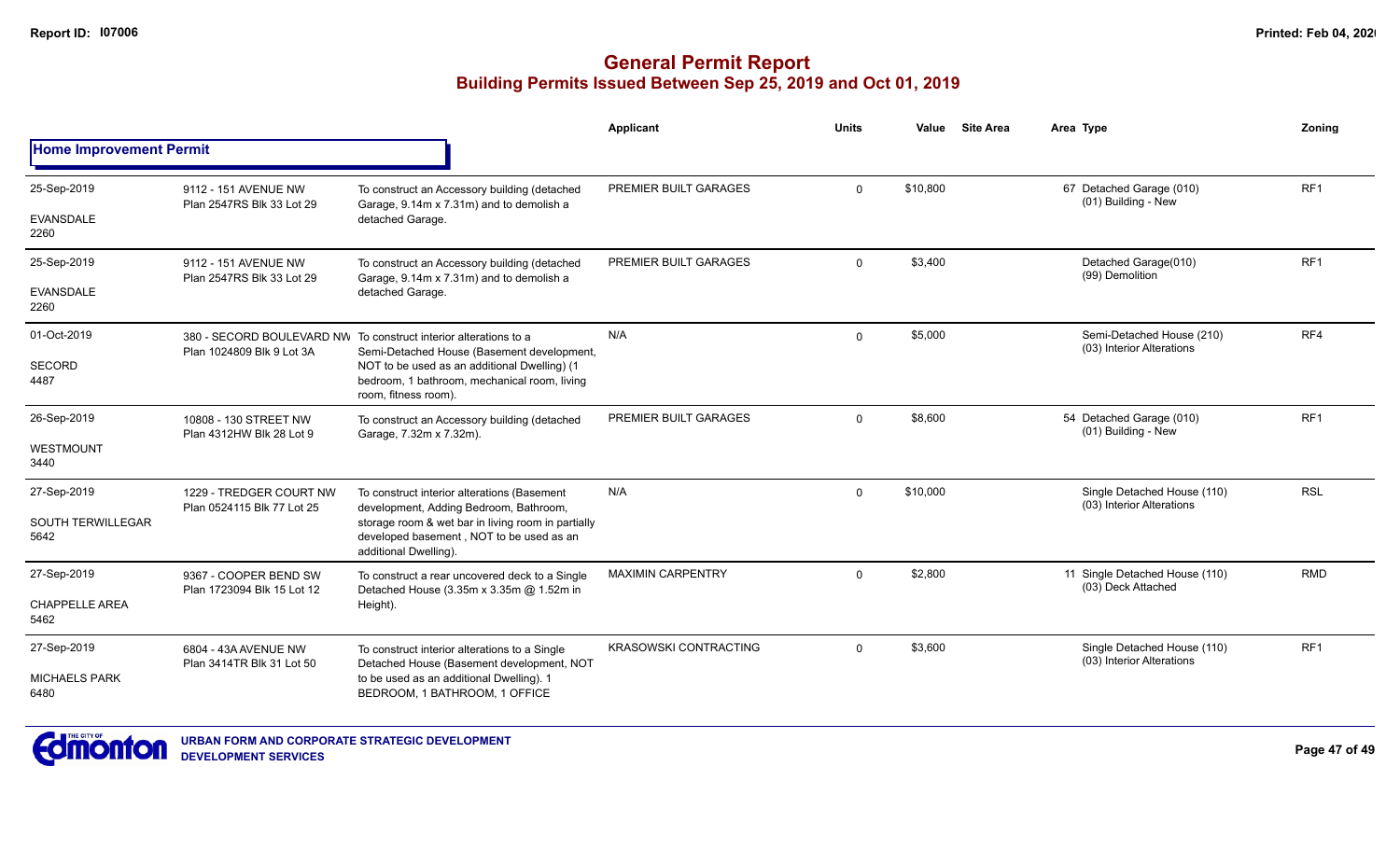|                                         |                                                                |                                                                                                                                                                       | Applicant                                                  | <b>Units</b> | Value    | <b>Site Area</b> | Area Type                                                | Zoning          |
|-----------------------------------------|----------------------------------------------------------------|-----------------------------------------------------------------------------------------------------------------------------------------------------------------------|------------------------------------------------------------|--------------|----------|------------------|----------------------------------------------------------|-----------------|
| <b>Home Improvement Permit</b>          |                                                                |                                                                                                                                                                       |                                                            |              |          |                  |                                                          |                 |
| 30-Sep-2019<br><b>LARKSPUR</b><br>6390  | 13, 4205 - 30 STREET NW<br>Condo Common Area (Plan<br>1623315) | To construct interior alterations to a Row-House<br>Unit #13 (Basement development, NOT to be<br>used as an additional Dwelling) - 1 Bedroom, 1<br>Bathroom.          | N/A                                                        | $\Omega$     | \$15,000 |                  | Row House (330)<br>(03) Interior Alterations             | CS <sub>3</sub> |
| 30-Sep-2019<br><b>OTTEWELL</b><br>6550  | 6907 - 94 AVENUE NW<br>Plan 6450KS Blk 26 Lot 12               | To construct an Accessory Building (shed,<br>4.80m x 3.60m).                                                                                                          | 1575381 ALBERTA LTD O/A REMI'S<br><b>HANDYMAN SERVICES</b> | $\mathbf 0$  | \$500    |                  | 17 Shed (040)<br>(01) Building - New                     | RF1             |
| 30-Sep-2019<br><b>MAYLIEWAN</b><br>2511 | 7829 - 163 AVENUE NW<br>Plan 9825566 Blk 60 Lot 53             | To construct interior alterations to a Single<br>Detached House (Basement development, NOT<br>to be used as an additional Dwelling) - 2<br>Bedroom, 1 Bathroom.       | <b>PERMITECH</b>                                           | $\mathbf 0$  | \$18,000 |                  | Single Detached House (110)<br>(03) Interior Alterations | RF <sub>1</sub> |
| 30-Sep-2019<br><b>WALKER</b><br>6662    | 1716 - 60 STREET SW<br>Plan 1025132 Blk 17 Lot 23              | To construct a rear uncovered deck to a Single<br>Detached House (3.94m x 4.91m @ 1.50m in<br>Height).                                                                | N/A                                                        | $\Omega$     | \$4,900  |                  | 19 Single Detached House (110)<br>(03) Deck Attached     | <b>RSL</b>      |
| 30-Sep-2019<br><b>WALKER</b><br>6662    | 5324 - 22 AVENUE SW<br>Plan 1525734 Blk 2 Lot 52               | To construct a rear uncovered deck with<br>privacy screen to a Single Detached House<br>(deck, 7.93m x 4.34m @ 1.44m in Height;<br>privacy screen @ 1.82m in Height). | ATLAS LANDSCAPING INC.                                     | $\Omega$     | \$8,600  |                  | 34 Single Detached House (110)<br>(03) Deck Attached     | <b>RSL</b>      |
| 30-Sep-2019<br>ALBERTA AVENUE<br>1010   | 12002 - 95A STREET NW<br>Condo Common Area (Plan<br>1224252)   | To construct interior alterations to a<br>Semi-Detached House (developing Bedroom in<br>developed Basement, NOT to be used as an<br>additional Dwelling).             | N/A                                                        | $\Omega$     | \$3,000  |                  | Semi-Detached House (210)<br>(03) Interior Alterations   | RF3             |
| 01-Oct-2019<br><b>CY BECKER</b><br>2611 | 17143 - 49 STREET NW<br>Plan 1422160 Blk 12 Lot 5              | To construct an Accessory Building (detached<br>Garage (6.1m x 6.72m)).                                                                                               | STAR CONSTRUCTION & GARAGE DOOI<br><b>LTD</b>              | $\mathbf 0$  | \$6,600  |                  | 41 Detached Garage (010)<br>(01) Building - New          | <b>RPL</b>      |